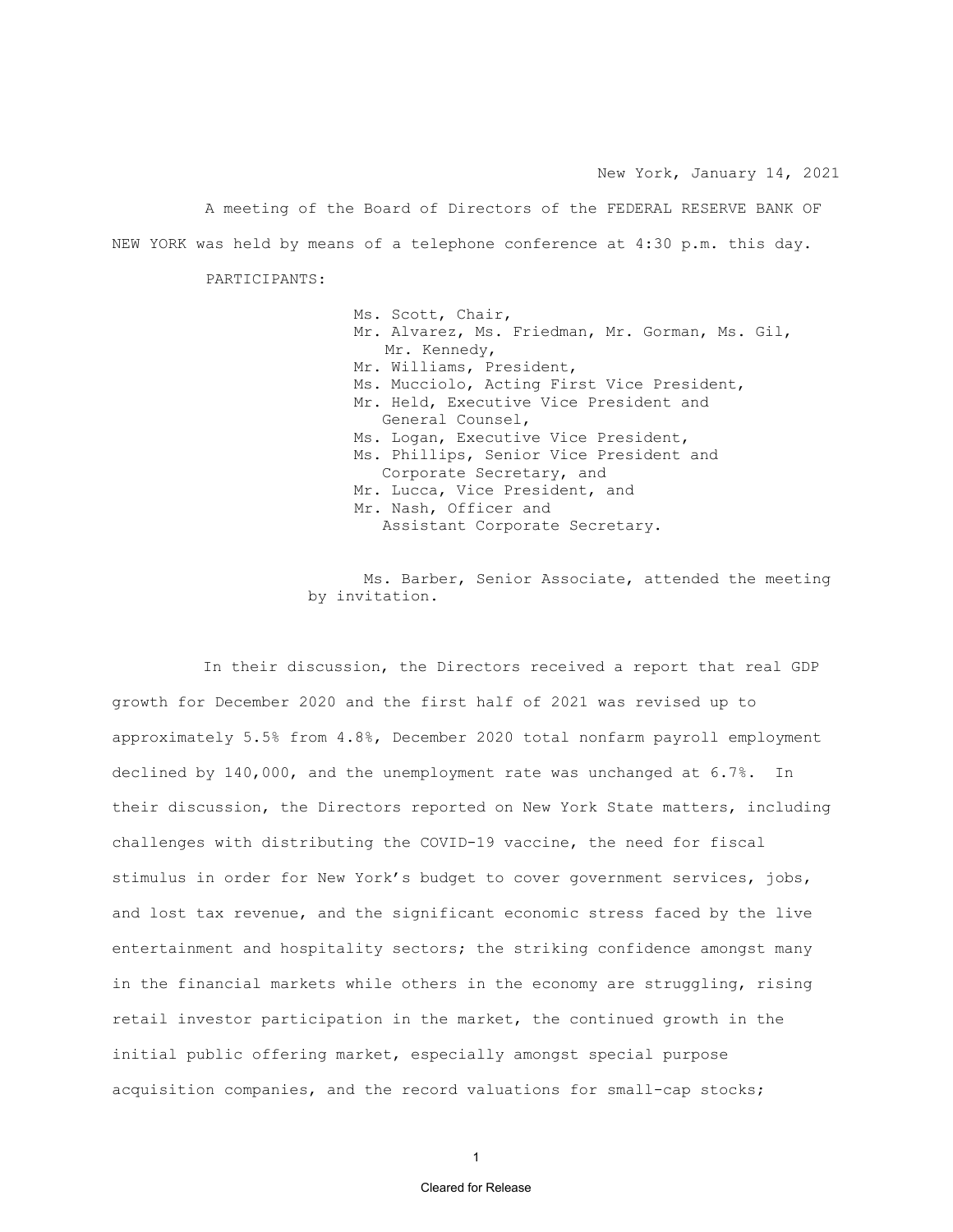$T/C - 01.14.21$ 

efforts to reduce reluctance in taking the COVID-19 vaccine amongst members of underserved communities and highlighted challenges faced by certain members of those communities when attempting to obtain the vaccine; the struggles in the economy while the stock market hits record highs, but noted that rising retail investor participation may cause challenges in the financial markets as many move investments from large technology stocks to other sectors; and the economic recovery's unevenness, improvements in the real estate market, and the favorable liquidity positions of certain banking institutions; the new fiscal stimulus' benefits for landlords and renters and how it will result in Paycheck Protection Program loans for some community development financial institutions, and highlighted that economic challenges still exist for others despite this support.

 Ms. Phillips then presented the schedule of rates in effect at this Bank.

Whereupon, it was unanimously

VOTED that the existing rates in effect at this Bank be established without change, as follows:

#### Advances to and discounts for depository institutions:

- (a) Primary credit rate  $-1/4$  percent per annum.
- (b) Secondary credit rate primary credit rate plus 50 basis points.
- (c) Seasonal credit rate the average of the effective federal funds rate and ninety-day secondary market CD rate averaged over the preceding maintenance period.

The meeting duly adjourned at 5:00 p.m.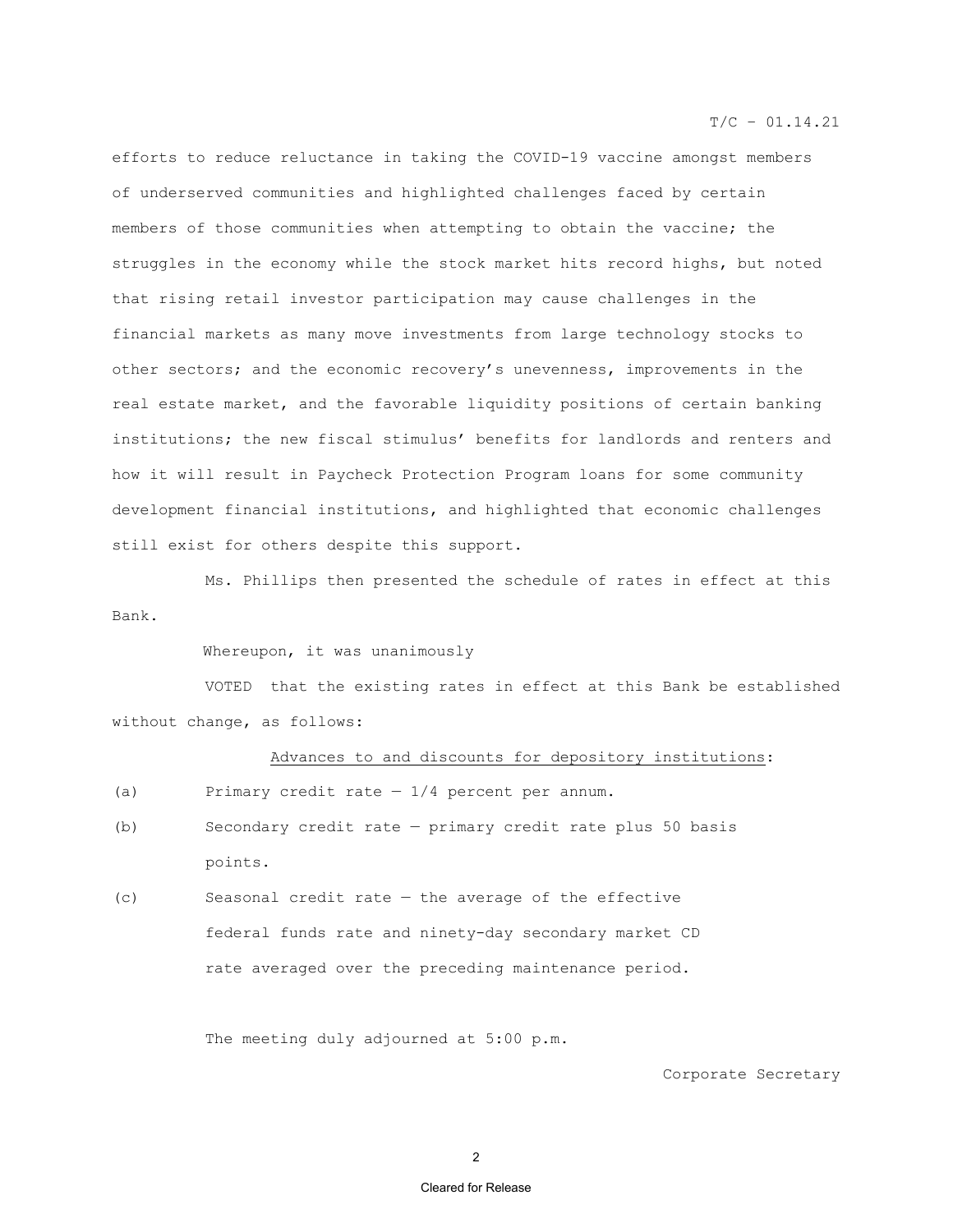New York, January 21, 2021

 A meeting of the Nominating and Corporate Governance Committee of the FEDERAL RESERVE BANK OF NEW YORK was held by means of a telephone conference call at 1:30 p.m. this day.

PRESENT:

 Ms. Scott, Chair, Ms. Gil and Mr. Kennedy, Mr. Williams, President, Ms. Mucciolo, Acting First Vice President Mr. Held, Executive Vice President and General Counsel, Ms. Phillips, Senior Vice President and Corporate Secretary, and Mr. Nash, Officer and Assistant Corporate Secretary.

The minutes of the meetings of (1) the Nominating and Corporate Governance Committee held September 5, 2019, and (2) the Nominating and Corporate Governance Committee held November 18, 2020, were submitted and approved by consent.

The Audit and Risk Committee Charter was submitted and approved by consent. It was also noted that the Bank's bylaws and charters for its Management and Budget and Nominating and Corporate Governance Committees were reviewed, and no proposed changes would be submitted at this time.

The standing committee assignments were submitted and approved by consent, and it was noted that some of the assignments may be temporary for now and will be reviewed once the remaining vacancies of Class B Directors are filled.

Ms. Phillips reviewed the Board of Directors Annual Self-Assessment results (# ). She informed the Committee that the survey was conducted via the FedSurvey tool and covered membership, Director responsibility and engagement, and meeting logistics to evaluate the Directors efforts with fulfilling their responsibilities to the Bank. Ms. Phillips reported that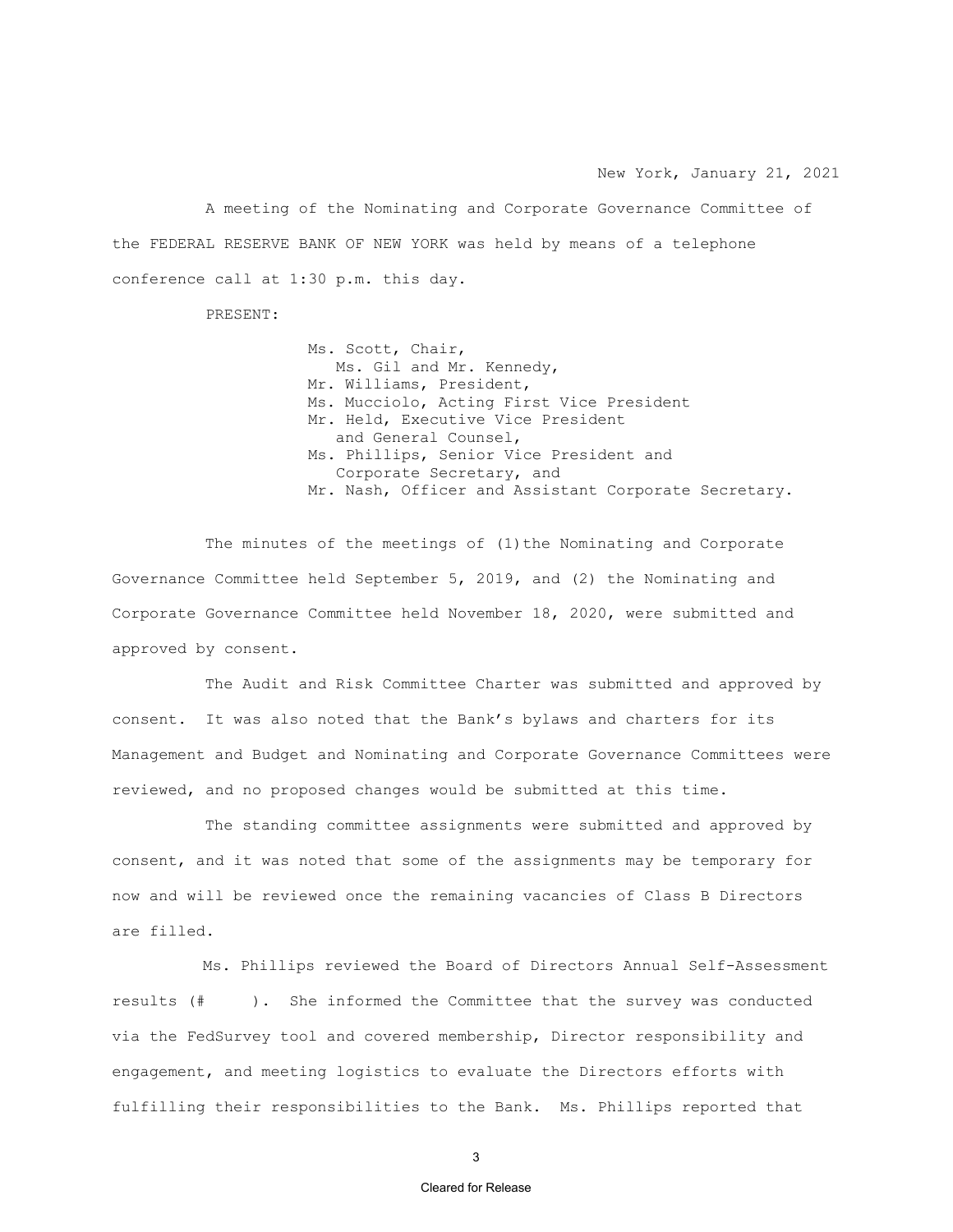NCGC – 1.21.21

the overall score from this survey did not change materially from the last survey. She then summarized areas with high scores as well as areas for improvement, which included providing Directors with more input on setting agenda topics, and providing more awareness of the activities and discussions that occur during meetings of the other committees. A discussion ensued regarding potential areas of improvement, and the desire of the Directors to receive updates on the Bank's community development and engagement efforts as well as reports on economic trends and issues exclusive to the second district.

Mr. Williams and Ms. Phillips provided an update on the search for Director candidates to fill the Class B vacancies. Ms. Phillips began by highlighting that management has been working diligently to ensure that a diverse slate of Director candidates would be submitted for consideration and noted that the Committee would receive an update on the progress of these efforts soon. A discussion ensued.

The meeting duly adjourned at 2:00 p.m.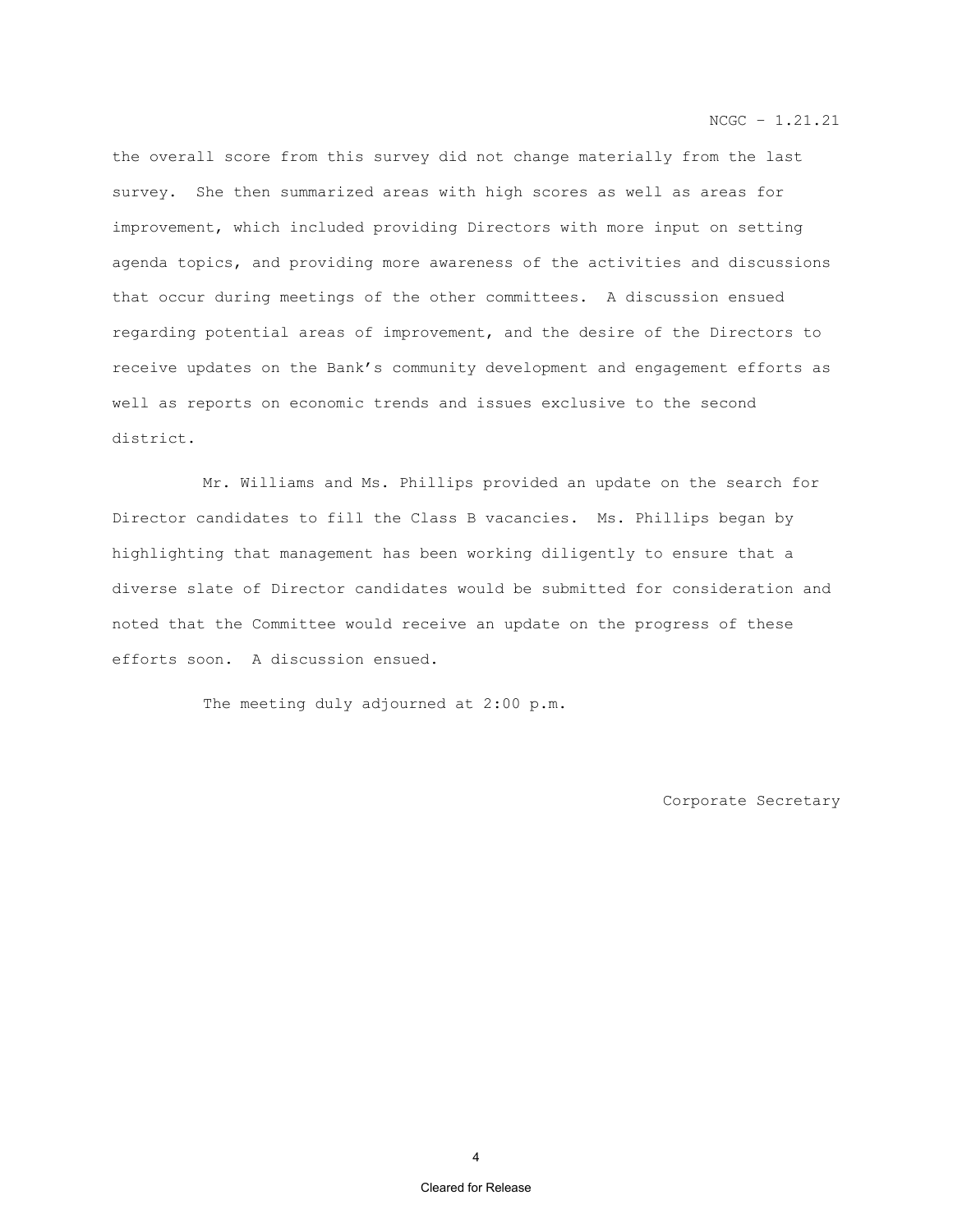New York, January 28, 2021

A meeting of the Board of Directors of the FEDERAL RESERVE BANK OF NEW YORK was held by means of a telephone conference at 10:30 a.m. this day.

PRESENT:

Ms. Scott, Chair, Mr. Alvarez, Ms. Friedman, Ms. Gil, Mr. Gorman, and Mr. Murphy Mr. Williams, President, Ms. Mucciolo, Acting First Vice President, Mr. Armstrong, Executive Vice President, Mr. Blackwood, Executive Vice President and General Auditor, Ms. Dingman, Executive Vice President, Ms. Dyson, Executive Vice President, Mr. Gutt, Executive Vice President, Mr. Held, Executive Vice President and General Counsel, Ms. Hirtle, Executive Vice President, Ms. Logan, Executive Vice President, Mr. Rosenberg, Executive Vice President, Mr. Singh, Executive Vice President, Mr. Stiroh, Executive Vice President, Mr. Hennessy, Senior Vice President, Ms. Phillips, Senior Vice President and Corporate Secretary, Mr. Lucca, Vice President, and Mr. Nash, Officer and Assistant Corporate Secretary.

Ms. Barber, Senior Associate, attended the meeting by invitation.

 Angela Balassanian, Associate, attended the meeting by invitation.

Mr. Jones, M&T Bank, attended the meeting by invitation.

The minutes of the meeting of (1) the Nominating and Corporate Governance Committee held September 5, 2019; (2) the Management and Budget Committee held on February 14, 2020; (3) the Reappointment Committee held July 2, 2020; (4) the Reappointment Committee held July 16, 2020; (5) the Management and Budget Committee held August 17, 2020; (6) the Nominating and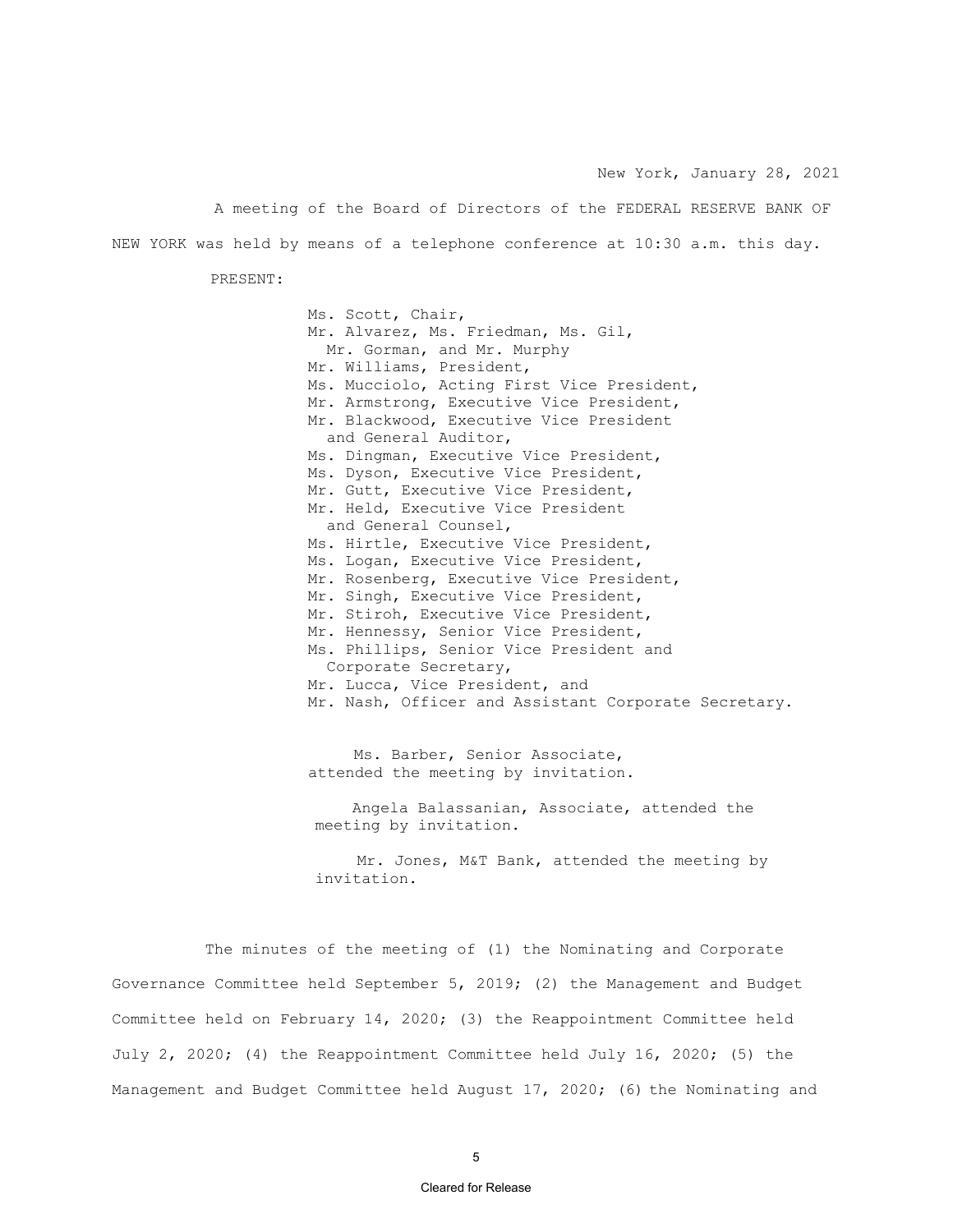Corporate Governance Committee held November 18, 2020; (7) the Board held December 17, 2020; (8) the Notational Vote held December 31, 2020; and (9) the Board held January 14, 2021 were submitted and approved by consent.

The Directors, by consent,

VOTED to approve the 2021 Standing Committee Assignments (# ).

The Directors, by consent, having received and reviewed changes to the Bank's Audit and Risk Committee Charter,

VOTED to adopt the changes in the form submitted to them (# ).

Mr. Jones reported on the key themes from the Federal Advisory Council ("Council") and Board of Governors meeting held on Thursday, December 3, 2020. He began by stating that the Council noted the continued stabilization of the loan and financial markets over the last several months, which was shown through improving economic data and consumer sentiment and due in part to low interest rates and earlier government stimulus measures. Despite the recent stabilization in loan and financial markets, he reported that the Council noted that the current increase in COVID-19 cases could result in increased economic uncertainty. He then reported that the Council highlighted that the housing market experienced robust demand for singlefamily residences, despite high unemployment in the second quarter, which led to temporary forbearances peaking in June 2020 but lower as of now; many banks that offered credit cards offered fee waivers and other forms of flexibility to customers experiencing financial hardship; Hawaii, Nevada, and a few other states experienced severe revenue losses as a result of the economic impact caused by the coronavirus pandemic; and over \$2 trillion in deposits have flowed into U.S. banks since March 2020. A discussion continued regarding the economic pain sustained by consumers and households, which is difficult to see through current credit and economic data available,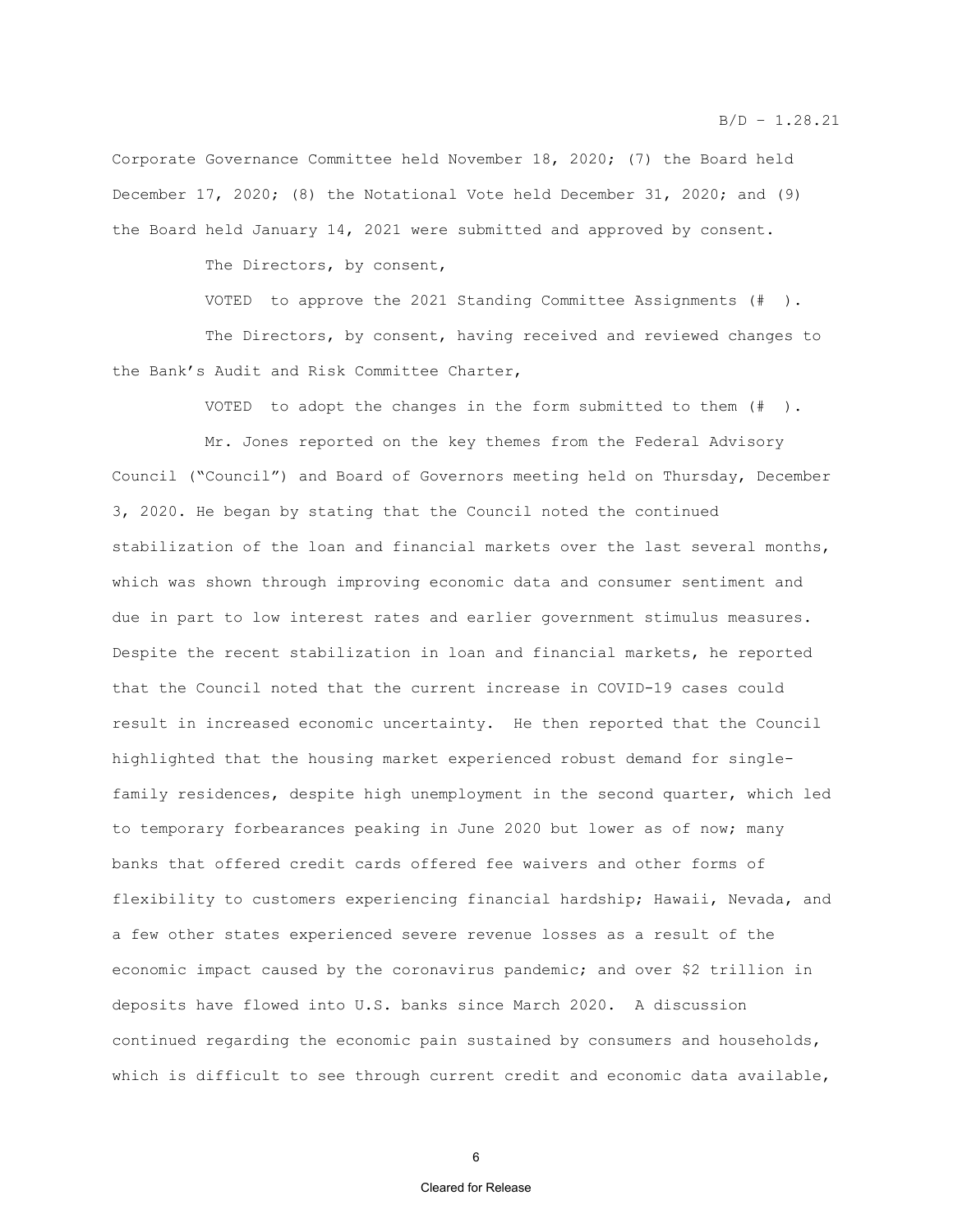and how state and local governments may perform in 2021 given the expiration of the municipal liquidity facility at year-end 2020.

Mr. Jones then concluded his update by reporting on the Council's support of the Federal Reserve Board of Governors' efforts to modernize the Community Reinvestment Act; experiences with artificial intelligence, including subdomains like machine learning, and its effect on access to consumer credit; and near-term outlook on overall economic performance if targeted fiscal stimulus is issued. A discussion ensued.

Ms. Logan, referring to a series of charts (# ), discussed conditions in financial markets. She noted that sentiments on the efficacy in vaccine remain high, despite more contagious coronavirus strains, and the narrow senate race has bolstered respondents' outlook on the passage of more fiscal stimulus, with the median amount of respondents to a recent survey expecting it to total around \$1 trillion. In contrast to respondents' outlook on vaccines and the size of the fiscal stimulus, she noted that many respondents' expectations on monetary policy expectations did not change much, which was consistent with the Federal Open Market Committee's forward guidance; most respondents expect the timing of the first increase in modal path for target range to occur around the first half of 2024; and many respondents expect the Bank's pace of purchasing Treasuries and agency mortgage-backed securities to remain stable through 2021, but expect the timing of the first decrease to occur around the first quarter of 2022. A discussion followed on expectations around changes in longer-dated yields and the breakeven inflation rate.

Ms. Logan then stated that financial conditions eased, despite current economic conditions, and the easing was driven in part by gains in the value of equities. Despite this, she stated that market contacts see the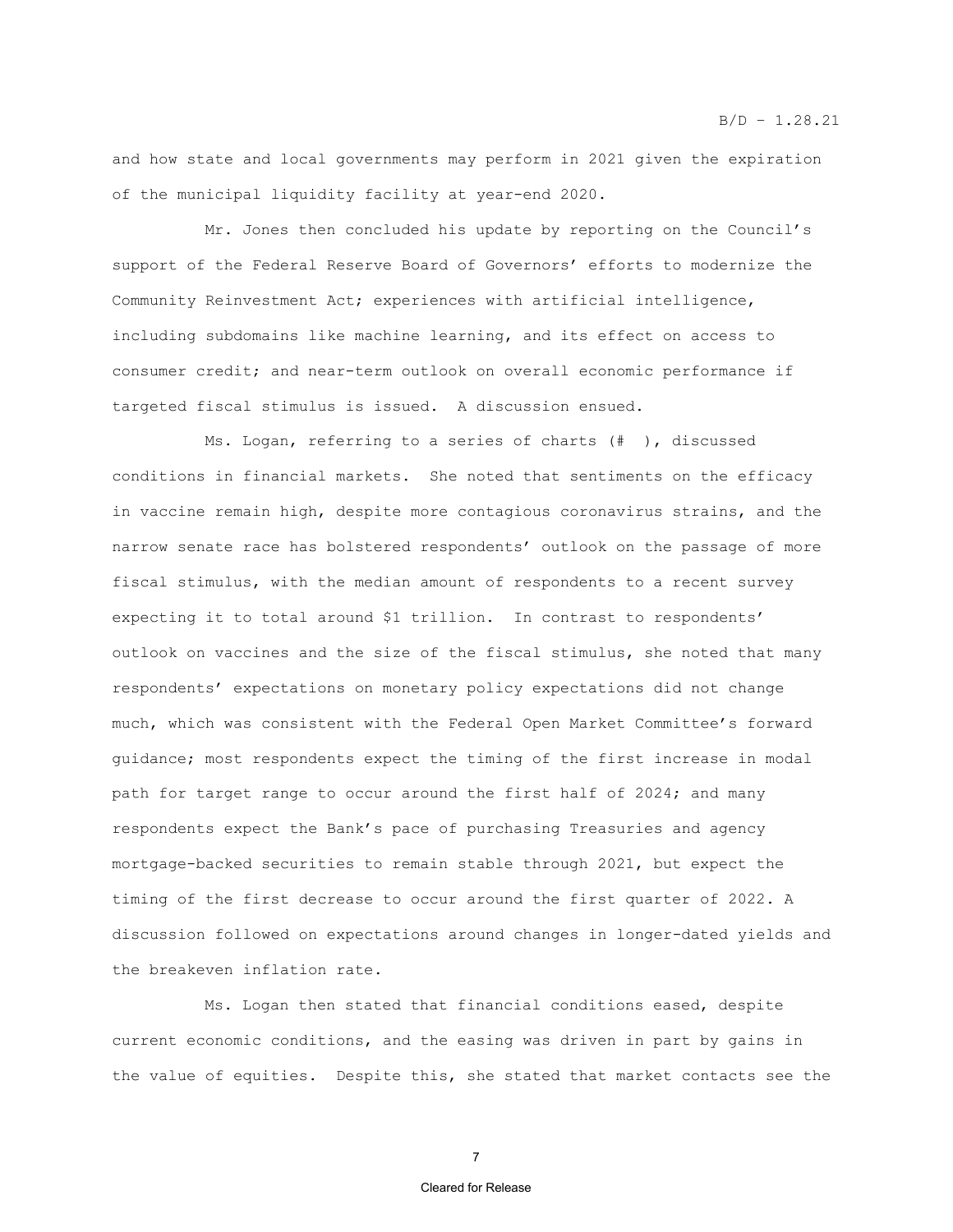$B/D - 1.28.21$ 

coronavirus pandemic, elevated valuations, and higher interest rates as key risks for the economy. She also noted that the financial market may experience many changes if optimism on the country's ability to control the pandemic declines. A discussion ensued regarding demands in the markets for speculative returns; the current state of the Bank's balance sheet and expected changes that may follow, including anticipated Treasury General Account changes; and the expiration of the Section 13(3) facilities funded by the CARES Act, which expired without issue.

Ms. Logan concluded her report by noting that the FOMC announced that it would make adjustments to the term repurchase agreement operations given the sustained stability within the repurchase agreement market, but did not change its stance on monetary policy, which was expected. She reported that the FOMC noted that the pace of economic recovery has moderated and characterized overall financial stability vulnerabilities as moderate. A discussion followed regarding the recent "short squeeze" and how its recent effect on the financial markets may drive certain rules around financial market manipulation and fairness to be reevaluated by regulators.

Mr. Lucca, referring to a series of charts (# ) entitled "U.S. Economic Conditions," provided an update of the Bank's outlook for the U.S. economy. The Directors received a report that real GDP increased at an annual rate of 4% in the fourth quarter of 2020, according to the advance estimate released by the Bureau of Economic Analysis, and the staff's forecast for real GDP growth in 2021 was revised up to 5.8% from its previous forecast of 4.8% in December 2020. Mr. Lucca added that increased COVID-19 cases and a slower than expected vaccine roll-out are weighing on near-term economic activity; however, the fiscal stimulus currently enacted as well as the future fiscal stimulus that may be enacted in the fall may help offset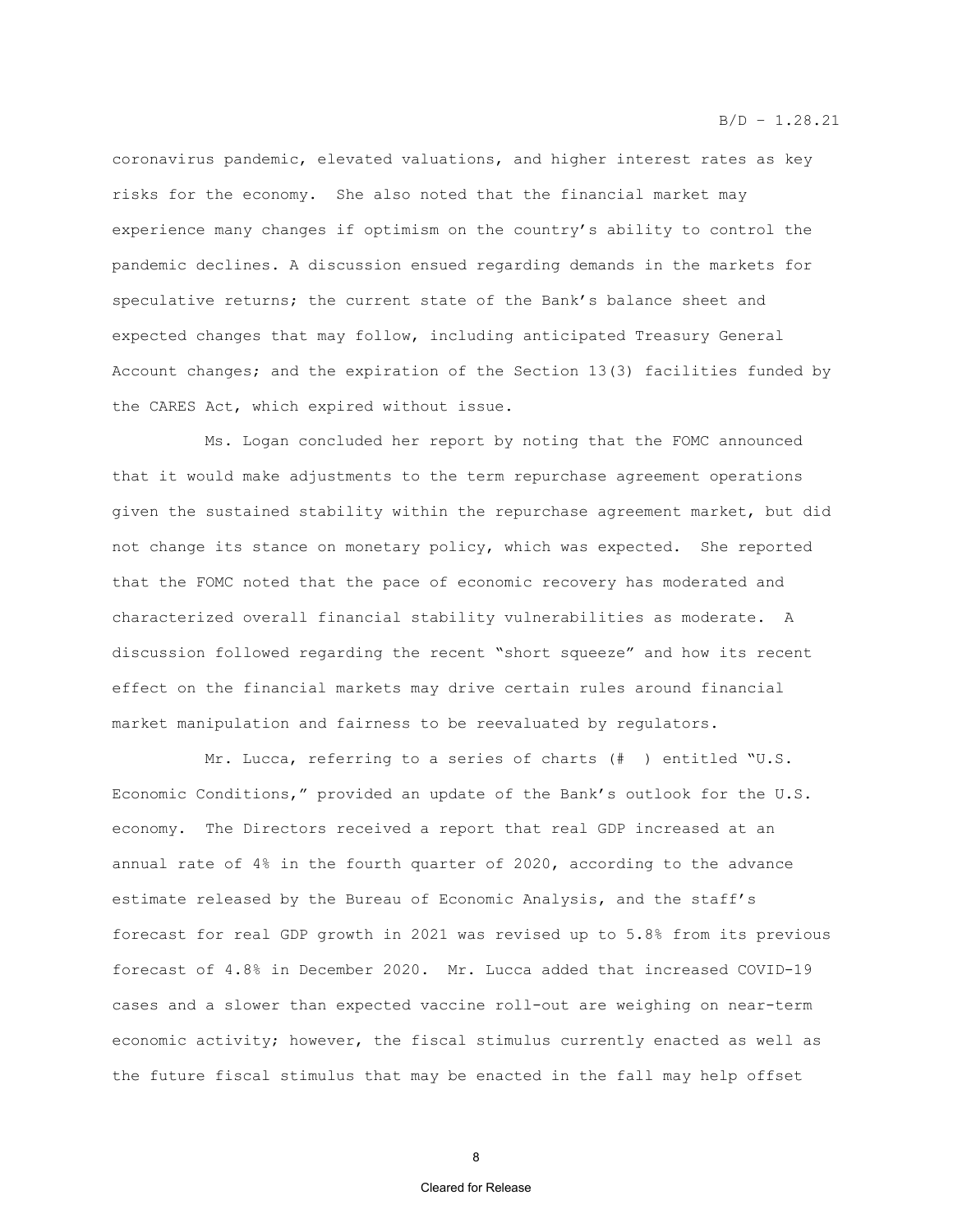#### $B/D - 1.28.21$

the coronavirus' drag on economic growth. He also reported that unemployment remains range-bound through the first quarter of 2021, with mid-2021 growth acceleration lowering unemployment to approximately 4.2% in the fourth quarter, and inflation remains below target through 2022.

Mr. Lucca then stated that the economy is experiencing an uneven recovery in personal consumption, which is driven in part by depressed services consumption, while nondurable and durable consumption remain above trend. He also reported that fiscal transfers in 2020 pushed income above trend, curbed services consumption dampened income disposition in 2020, and personal savings exceeded pre-pandemic trend levels. A discussion continued regarding personal savings rates; the stock of "excess" savings; the average consumption expenditure for New York City; and how the savings rate amongst members of the public affects economic performance.

Mr. Lucca concluded his report by highlighting that employment gaps amongst demographics are shrinking; however, employment is still depressed, and all groups are not experiencing gains. He reported that employment was improving for Hispanics, but lagging for Blacks, and less educated workers are experiencing the slowest employment recoveries. He also reported that employment in the second district, especially Downstate New York, declined more than in the U.S. in the spring of 2020, with Downstate unemployment hovering around 10% and mostly concentrated in New York City. In addition, he reported that trade and transportation, leisure and hospitality, and education and healthcare in the second district experienced larger growth gaps, while government services experienced larger employment recoveries, largely due to public education.

In his management comments, Mr. Williams began by stating that the pandemic is driving much near-term uncertainty in the economy. He noted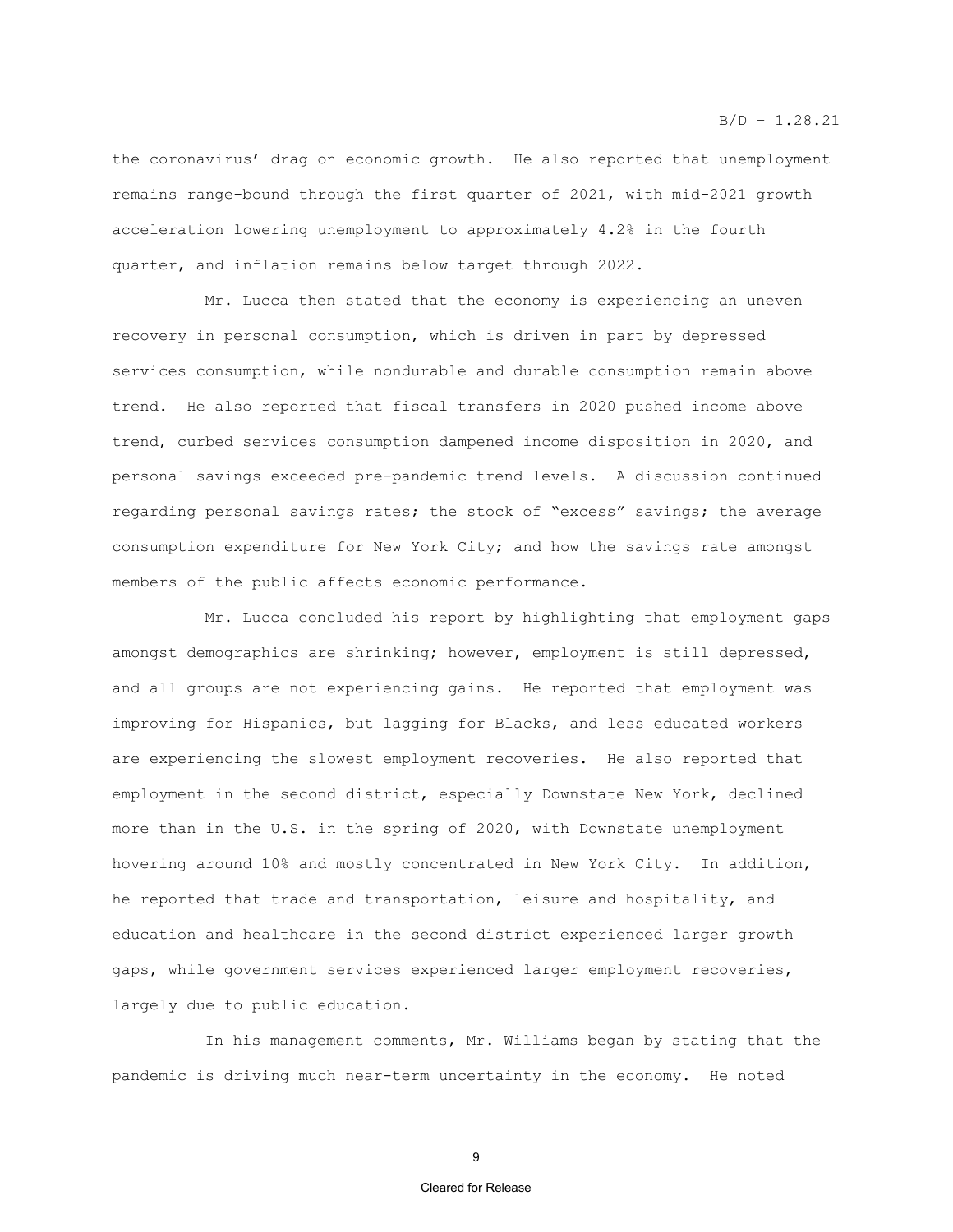that, even if the federal government issues fiscal support, the number of COVID-19 cases and the availability of a COVID-19 vaccine will help create less uncertainty in the economy in the near-term. He also noted that the Bank is monitoring the spread of coronavirus mutations and how they affect the efficacy of current COVID-19 vaccines, both of which will affect economic growth. In addition, he noted that recent FOMC statements highlighted nearterm economic weakness, emphasized the importance of increased vaccinations to help grow economic activity, and underscored the Federal Reserve System's commitment to keeping interest rates relatively low and asset purchases ongoing to achieve inflation and maximum employment goals.

In their discussion, the Directors reported on notable changes in options market activity, the continued strength of the initial public offering market, including increased Special Purpose Acquisition Company participation, and market volatility that may emerge throughout 2021 despite current market fervor; how COVID-19 vaccination challenges faced by New York City's health care system may impact the rate of New York City's economic recovery; the "short squeeze" phenomenon's impact on the financial markets, market participants' expectations about when rate increases might return given inflation forecasts and equity shifts, and the overall economic volatility and uncertainty being anticipated for 2021; the economic challenges faced by the hotel industry and how effective and widely distributed vaccines are needed for the industry's recovery; the current decrease in demand for Paycheck Protection Program loans relative to the amount demanded last year, and, the economic uncertainty that may emerge throughout 2021, despite certain banks experiencing a strong pipeline of business in 2020; and how the delayed distribution of fiscal stimulus to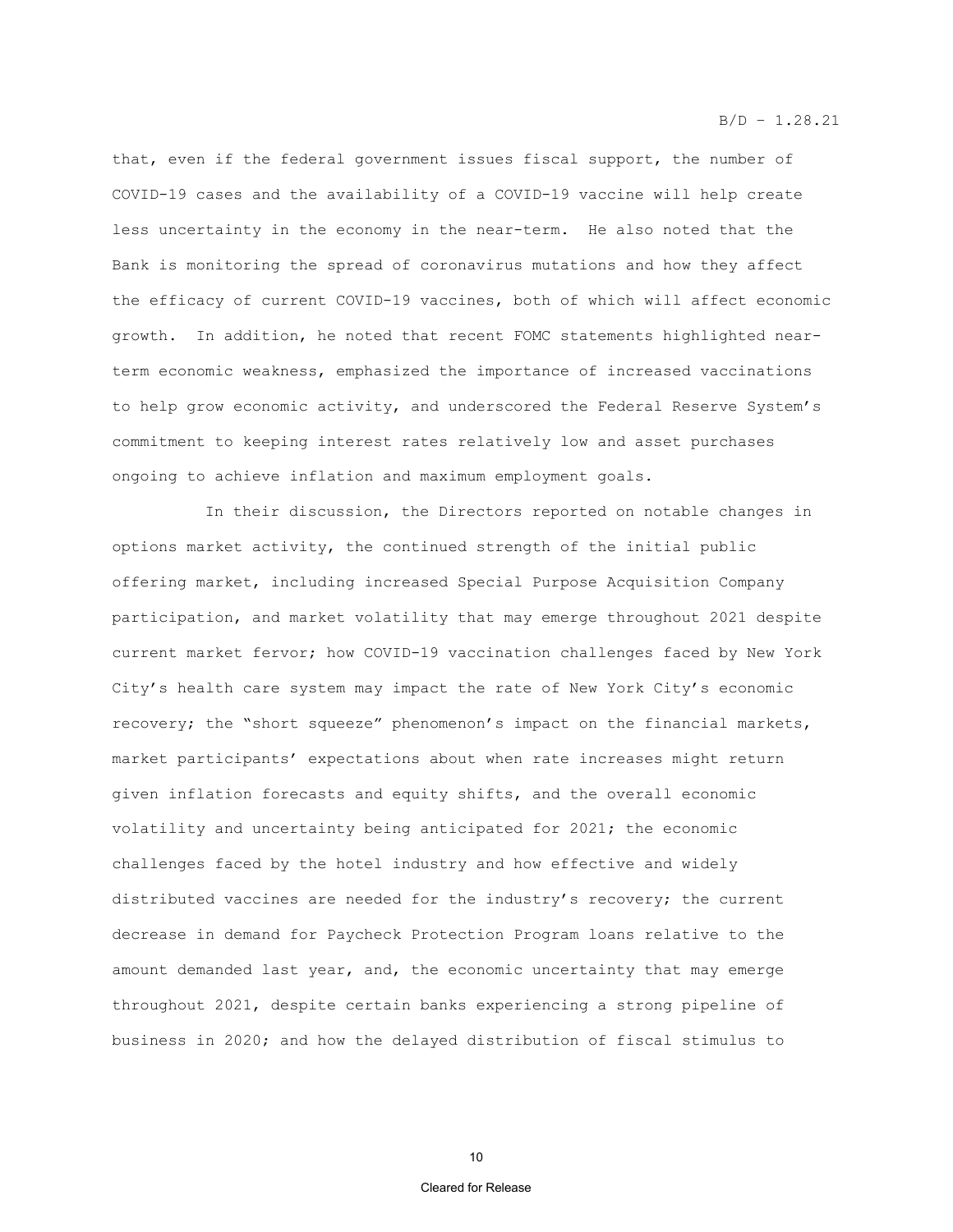those in need has contributed to major infrastructure efforts to solve this issue across the country.

Ms. Phillips then presented the schedule of rates in effect at this Bank.

Whereupon, it was duly an unanimously

 VOTED that the existing rates in effect at this Bank be established without change, as follows:

Advances to and discounts for depository institutions:

(a) Primary credit rate  $-1/4$  percent per annum.

- (b) Secondary credit rate primary credit rate plus 50 basis points.
- (c) Seasonal credit rate the average of the effective federal funds rate and ninety-day secondary market CD rate averaged over the preceding maintenance period.

At this point, the meeting went into executive session, and Messrs. Armstrong and Blackwood, Mses. Dingman and Dyson, Messrs. Gutt and Held, Mses. Hirtle, and Logan, Messrs. Rosenberg, Singh, Stiroh, Lucca, Nash, and Ms. Barber left the meeting.

The meeting adjourned at 12:30 p.m.

Corporate Secretary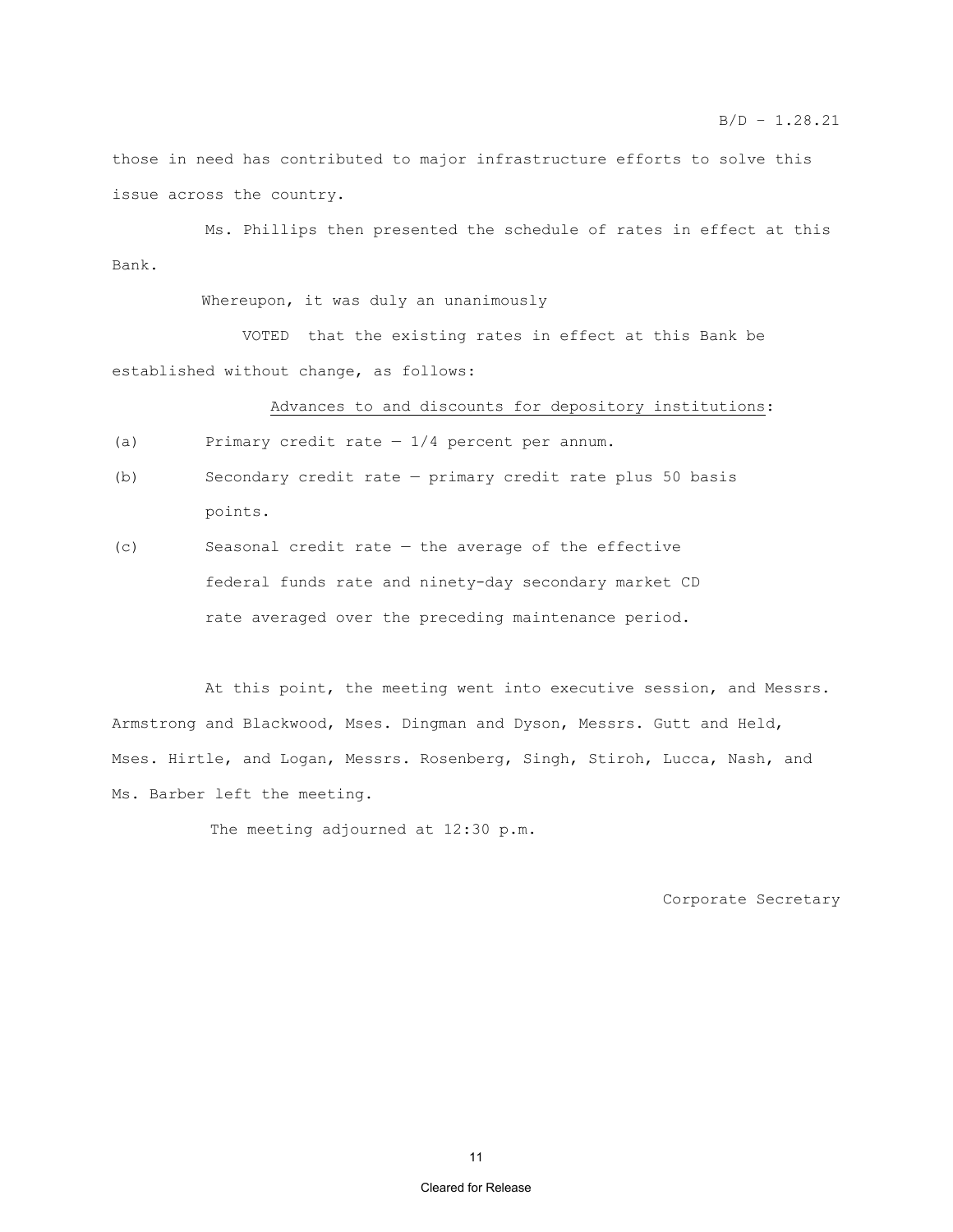# Executive Session - Board of Directors January 28, 2021

Ms. Phillips was designated to keep the minutes of this executive session.

In the first executive session, Mr. Williams provided an update on the searches underway for the First Vice President and Chief Operating Officer, Head of the New York Innovation Center, and Head of Supervision. A discussion ensued.

In the second executive session, Ms. Phillips discussed the results of the Directors' 2020 Self-Assessment. She noted that the survey was conducted in December 2020 via the FedSurvey tool, and all members of the Board of Directors were invited to participate. She then described the structure of the self-assessment, reported on the number of Directors who participated, highlighted that the responses were positive, and explained how management plans to address the areas highlighted for improvement, including more input into agenda setting and additional information sharing among Board Committees. A discussion ensued.

The meeting duly adjourned at 12:30 p.m.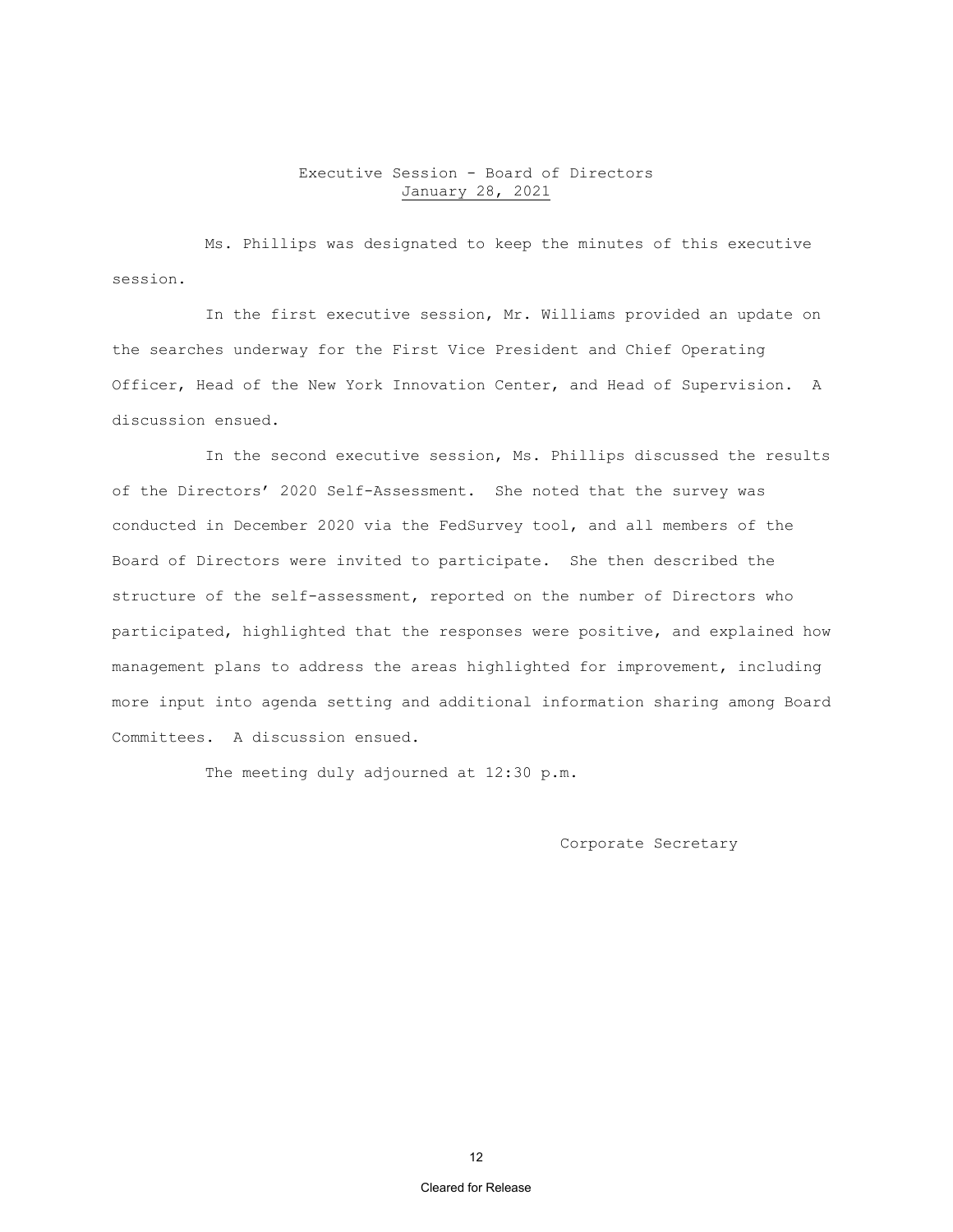New York, February 11, 2021

A meeting of the Board of Directors of the FEDERAL RESERVE BANK OF NEW YORK was held by means of a telephone conference at 4:30 p.m. this day.

PARTICIPANTS:

Ms. Scott, Chair, Mr. Alvarez, Ms. Friedman, Mr. Gorman, Ms. Gil, Mr. Kennedy, Mr. Murphy Mr. Williams, President, Ms. Mucciolo, Acting First Vice President, Mr. Held, Executive Vice President and General Counsel, Ms. Logan, Executive Vice President, Ms. Phillips, Senior Vice President and Corporate Secretary, and Mr. Lucca, Vice President, and Mr. Nash, Officer and Assistant Corporate Secretary.

Ms. Barber, Senior Associate, attended the meeting by invitation.

In their discussion, the Directors received a report that real GDP growth for the first quarter of 2021 was 2.5%, the unemployment rate fell to 6.3% in January 2021, and nonfarm payroll changed little. In their discussion, the Directors reported on developments associated with New York State's proposed budget package, including its possible elements and new activity that may be subject to taxation; the continued growth of the initial public offering market and highlighted that optimism amongst the public for the COVID-19 vaccine continues to increase, despite some challenges with its rollout; the opening of two large-scale vaccination facilities in Queens, New York that will be capable of administering thousands of COVID-19 vaccinations to patients each day;

 and highlighted that financial market issues caused by the "short squeeze" are causing consequences for some market participants;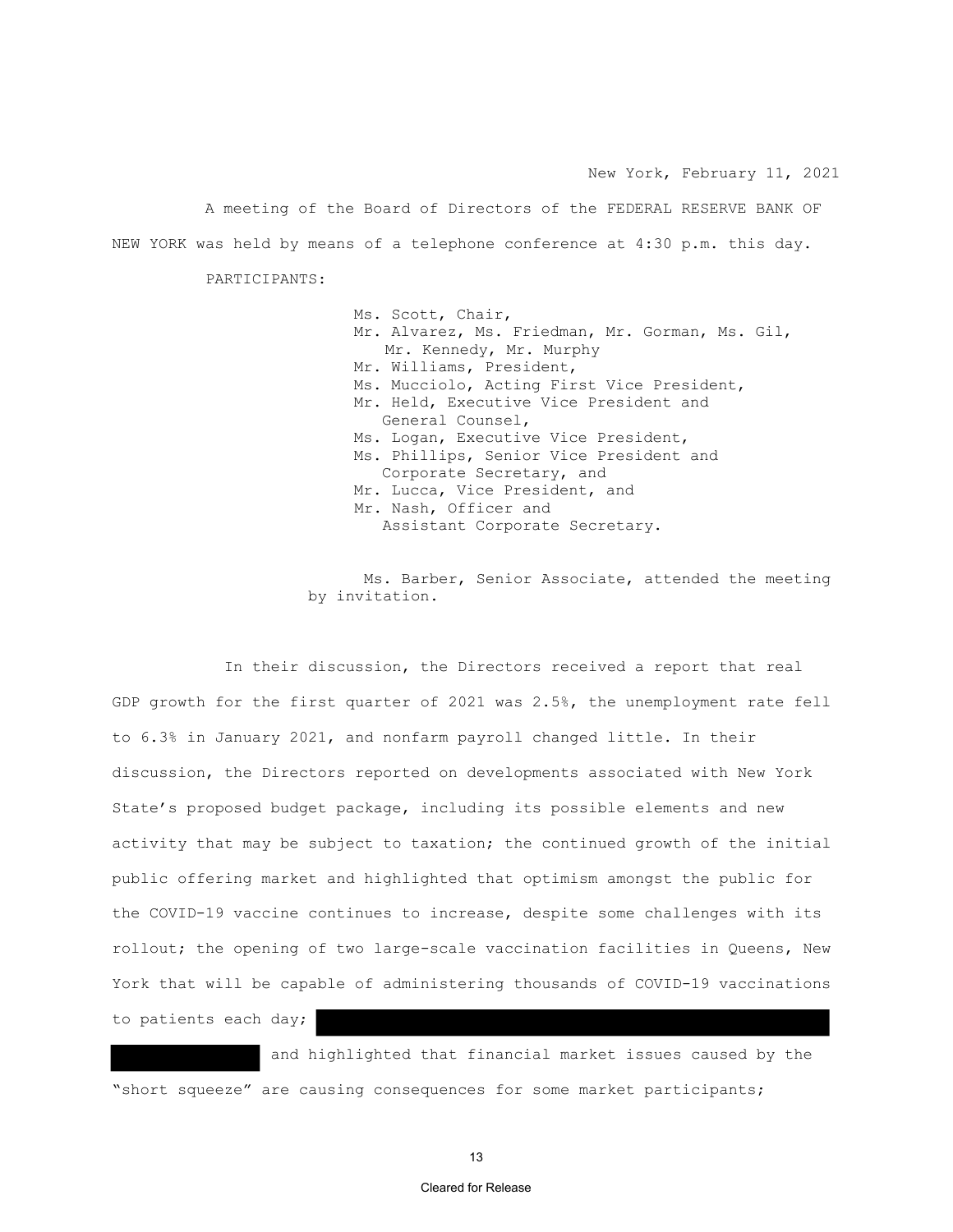increased demand and processing challenges associated with the reopening of the Paycheck Protection Program, recent activity for "clients flows," and lower demand in New York City for commercial real estate loans; strong developments within the lending pipeline, lowered demand for Paycheck Protection Program loans in northern New York, increased deposits and cash for certain banks, and the smaller amount of suppliers of the COVID-19 vaccine located in northern New York, which has driven some residents to seek vaccinations for suppliers many miles away; and the growing optimism for improvements to the COVID-19 vaccine rollout and the importance of monitoring the not-for-profit sector, since recent developments and demands for its services might transform the relationship between that sector and government.

 Ms. Phillips then presented the schedule of rates in effect at this Bank.

Whereupon, it was unanimously

VOTED that the existing rates in effect at this Bank be established without change, as follows:

# Advances to and discounts for depository institutions:

- (a) Primary credit rate  $-1/4$  percent per annum.
- (b) Secondary credit rate primary credit rate plus 50 basis points.
- (c) Seasonal credit rate the average of the effective federal funds rate and ninety-day secondary market CD rate averaged over the preceding maintenance period.

The meeting duly adjourned at 5:00 p.m.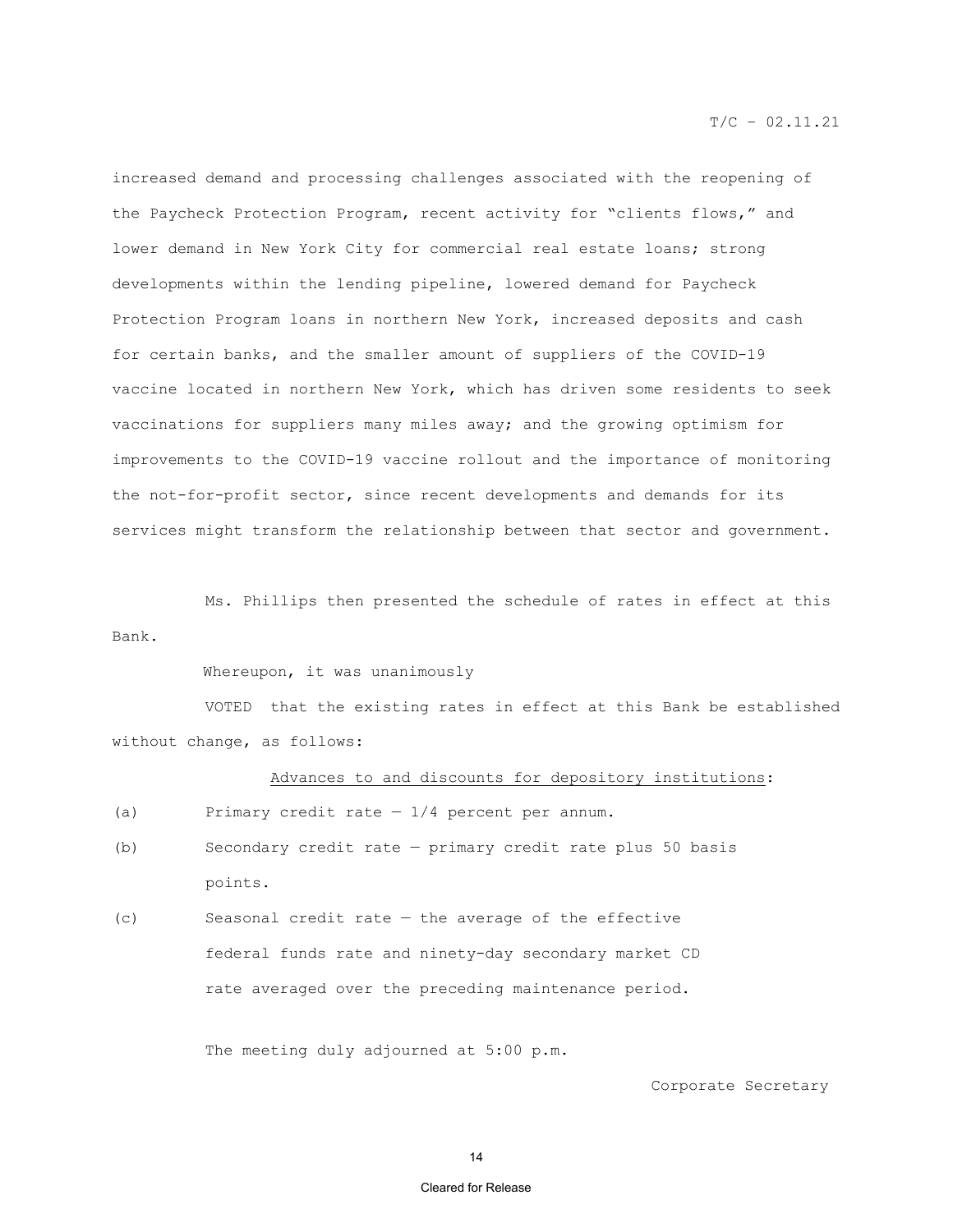New York, February 18, 2021

 A meeting of the Directors' Management and Budget Committee of the FEDERAL RESERVE BANK OF NEW YORK was held by means of a telephone conference at 10:30 a.m. this day.

PRESENT:

 Denise Scott, Chair, Mr. Alvarez, Ms. Gil, Mr. Gorman, and Mr. Kennedy Mr. Williams, President, Ms. Mucciolo, Acting First Vice President, Mr. Held, Executive Vice President and General Counsel, Ms. Melendez, Assistant Vice President, Ms. Phillips, Senior Vice President and Corporate Secretary, Mr. Blok, Officer, Mr. Nash, Officer and Assistant Corporate Secretary, and Ms. Pennycooke-Dieudonne, Enterprise Strategy Associate.

The minutes of the meeting of (1) the Joint Audit and Risk and Management and Budget Committee held July 16, 2020; and (2) the Management and Budget Committee held October 15, 2020 were submitted and approved by consent.

Mr. Williams presented the "2020 Performance Report" (the "2020 Report") (# ) and began by highlighting its key themes. He stated that the 2020 Report showed that the Bank was poised to execute on the Bank's three enterprise-wide objectives of People, Tools, and Resiliency at the beginning of 2020; however, adjustments were made in late first quarter of 2020 given that the COVID-19 pandemic significantly changed the Bank's operating environment. He also noted that the 2020 Report acknowledges that the Bank will face much uncertainty in its operating environment during 2021 and will need to be flexible and adapt accordingly to remain effective. He then briefly summarized the other elements of the 2020 Report. A discussion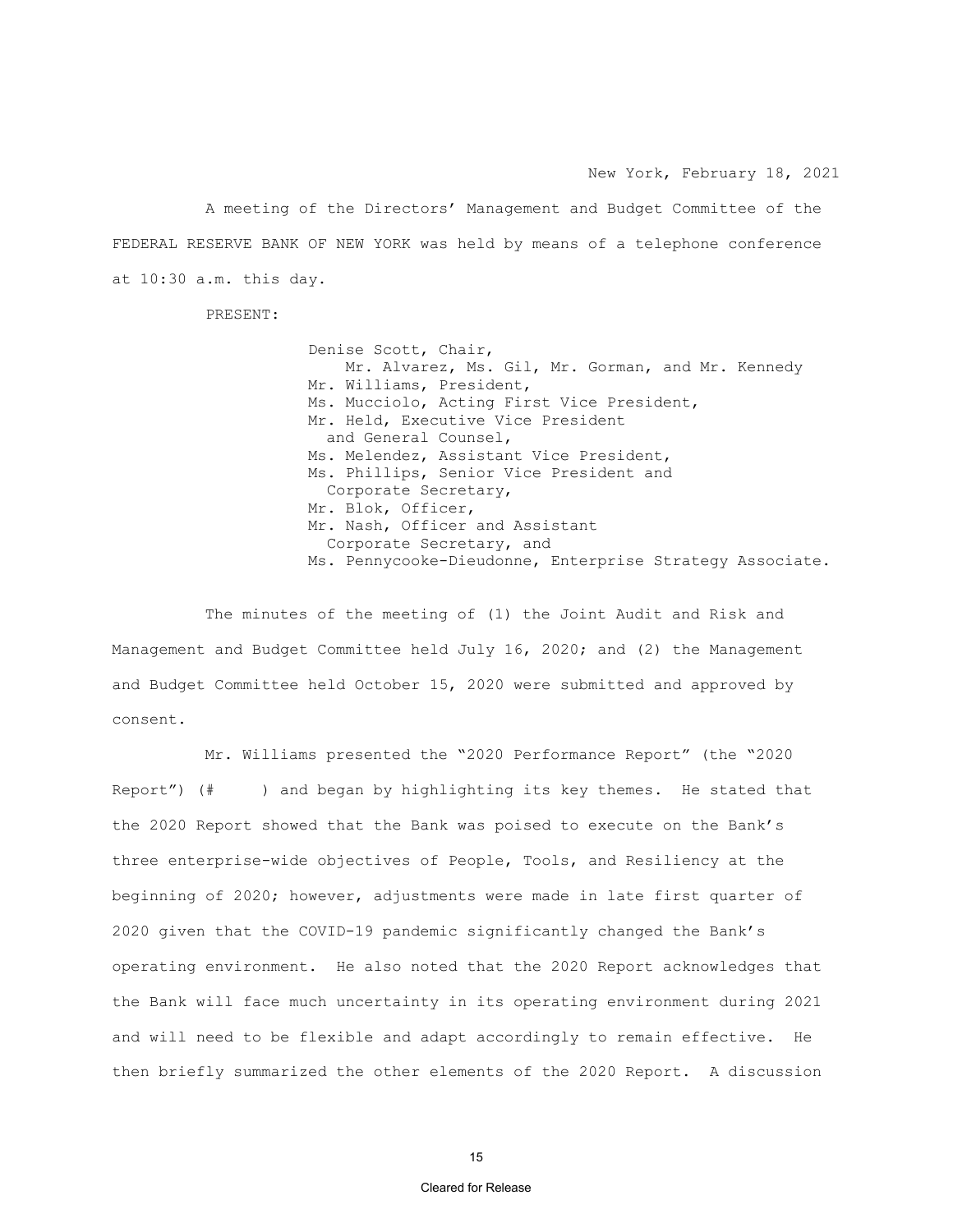continued regarding the Committee's assessment of the Bank's response to the challenges caused by the COVID-19 pandemic in 2020.

Ms. Mucciolo highlighted the Bank's other efforts and accomplishments in 2020. She noted that the Bank made safety a key priority for onsite employees by putting in place various technological and physical safety protocols; used an employee exchange program to staff the Section 13(3) facilities, which provided employees across the Bank with a great opportunity to help the Bank continue its mission during the most critical times of the pandemic; and is working on efforts with ORION and other objectives for 2021. In addition, she highlighted efforts that the Bank made to support employees and other resiliency efforts beyond cyber during the 2020 remote working environment. A discussion ensued.

Mr. Williams then discussed key projects and activities that the Bank plans to engage in during 2021. He noted that TechForward and the People Strategy are moving forward, and Community Reinvestment Act responsibilities and racial equity efforts are high priorities for the Bank in 2021. He also noted that the Bank would focus on change agility work and other strategies that will help bring people back to the office and keep them energized around the Bank's external priorities.

Next, Ms. Mucciolo reported that the Bank ended 2020

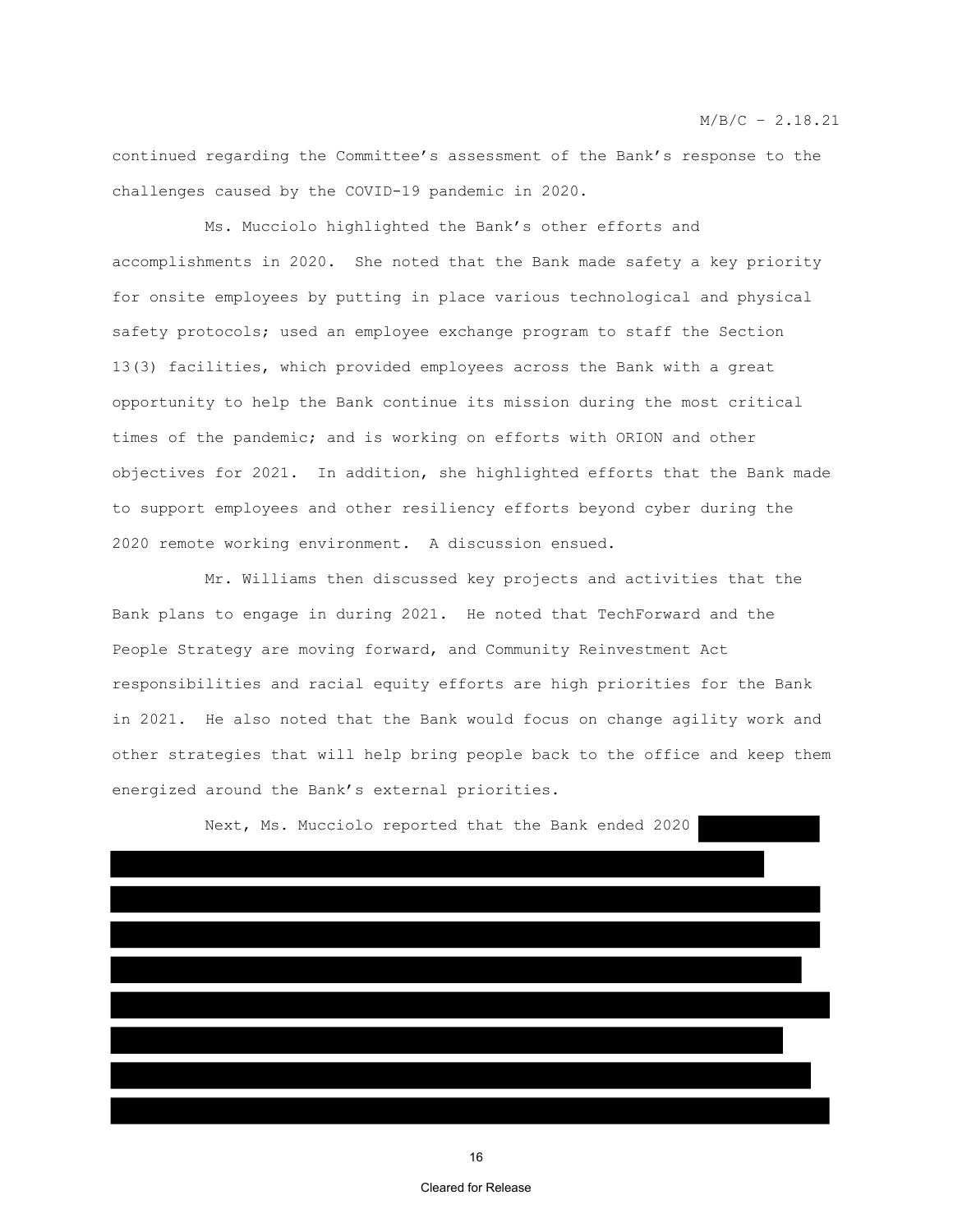### $M/B/C - 2.18.21$

A wide-ranging discussion ensued on

various topics, including strategies for refreshing talent given the current working environment; vendor management practices and experiences; return to work opportunities and challenges; and the Bank's diversity, equity, and inclusion efforts going forward.

Mr. Williams then concluded the presentation by highlighting the Bank's responses to specific discussion topics and questions raised by the Board of Governors as part of their annual evaluation of the Bank. A discussion ensued.

At this point, the Committee endorsed the submission of the Bank's performance evaluation to the Board of Directors.

The meeting duly adjourned at 11:30 a.m.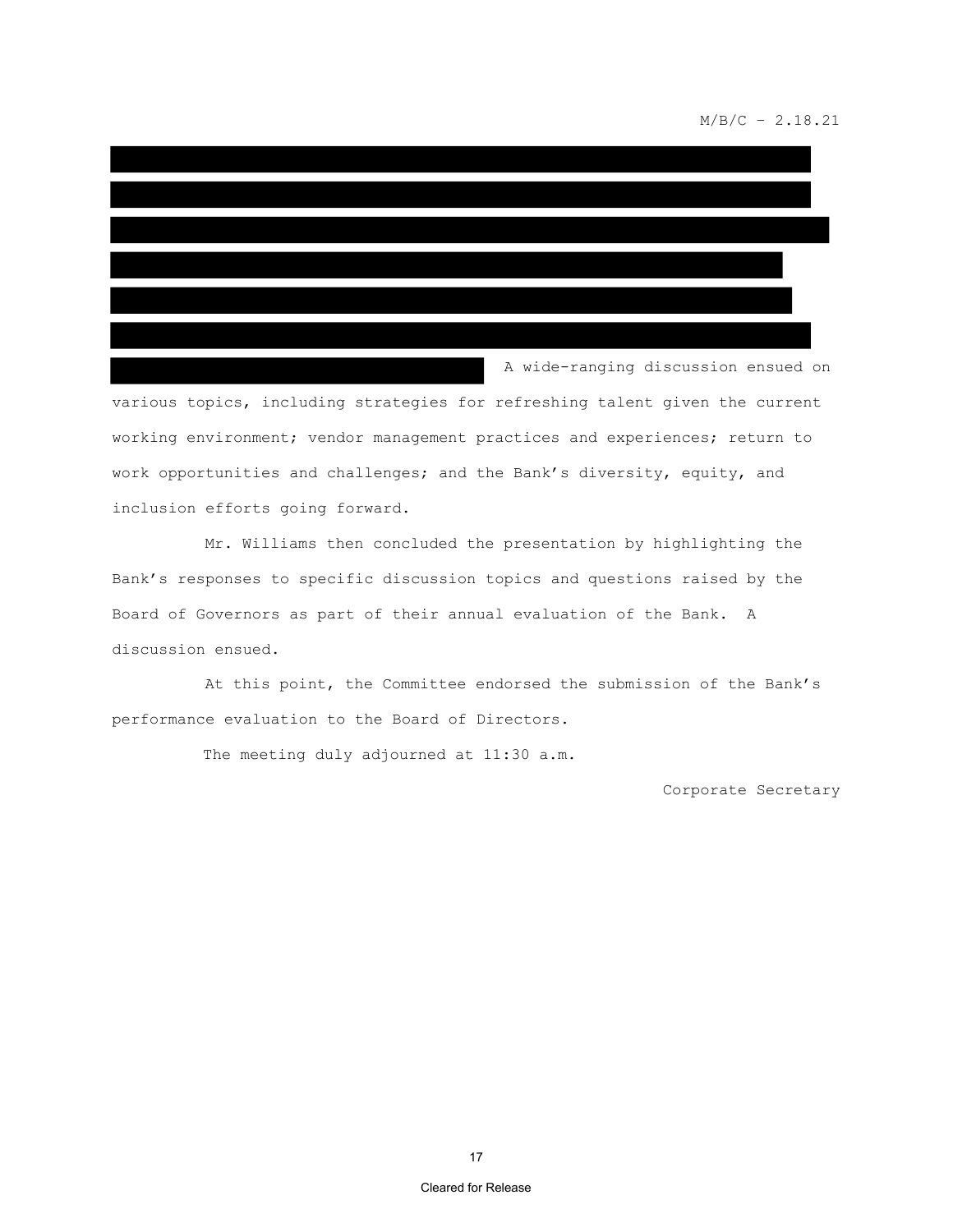New York, March 4, 2021

A meeting of the Board of Directors of the FEDERAL RESERVE BANK OF NEW YORK was held by means of a telephone conference at 10:30 a.m. this day.

PRESENT:

Ms. Scott, Chair, Mr. Alvarez, Ms. Friedman, Ms. Gil, Mr. Gorman, Mr. Kennedy, and Mr. Murphy Mr. Williams, President, Ms. Mucciolo, Acting First Vice President, Mr. Armstrong, Executive Vice President, Mr. Blackwood, Executive Vice President and General Auditor, Ms. Dingman, Executive Vice President, Ms. Dyson, Executive Vice President, Mr. Gutt, Executive Vice President, Mr. Held, Executive Vice President and General Counsel, Ms. Hirtle, Executive Vice President, Ms. Logan, Executive Vice President, Mr. Rosenberg, Executive Vice President, Ms. Baum, Senior Vice President, Mr. Hennessy, Senior Vice President, Ms. Phillips, Senior Vice President Corporate Secretary, Mr. Lucca, Vice President, and Mr. Nash, Officer and Assistant Corporate Secretary.

 Angela Balassanian, Associate, attended the meeting by invitation.

The minutes of the meeting of the (1) Management and Budget Committee held on October 15, 2020, (2) Audit and Risk Committee held December 3, 2020, (3) Board held December 3, 2020, (4) the Board held January 28, 2021, (5) Board Notational Vote held January 29, 2021, (6) Board held February 11, 2021, and (7) Board Notational Vote held February 25, 2021, were submitted and approved by consent.

Ms. Phillips reported that the Board voted via notational vote this morning to elect Naureen Hassan, First Vice President and Chief Operating Officer of the Bank, to serve as an alternate on the Federal Open Market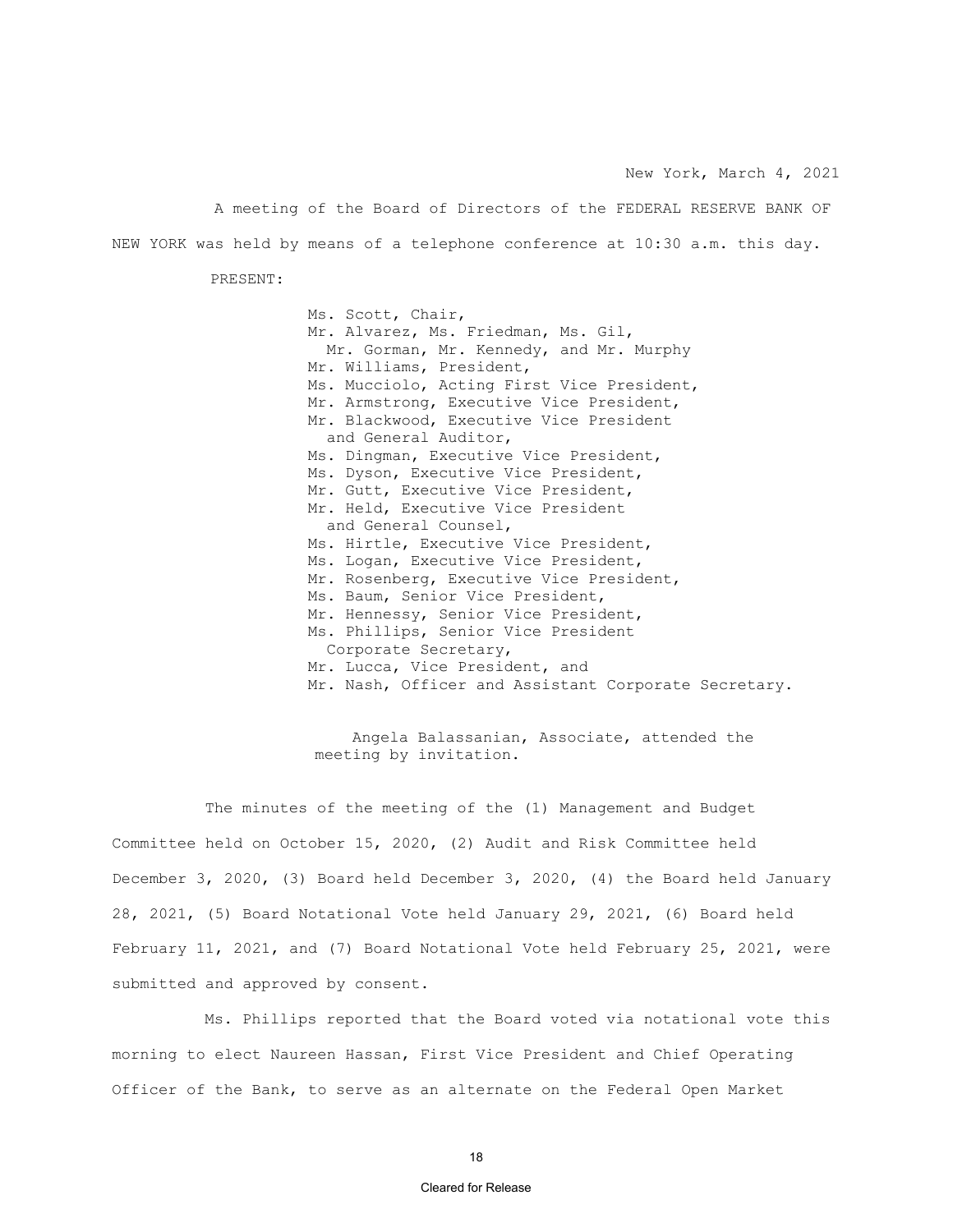Committee (the "FOMC") in the absence of President John C. Williams for the period beginning on the date of the first regularly scheduled meeting of the FOMC in 2021 through the conclusion of the day immediately before the date of the first regularly scheduled meeting of the FOMC in 2022.



Ms. Scott reported on relevant highlights of the recent Management and Budget Committee (the "MBC") meeting held on February 18, 2021. She stated that the MBC met with Mr. Williams, Ms. Mucciolo, and members of the Strategic Planning Office to receive the annual review of the Bank's 2020 Performance Report (the "2020 Report"). She explained that the 2020 Report has two parts – one is more of an internal review of the Bank's 2020 performance against its objectives, and the other is submitted to the Board of Governors as part of their annual Reserve Bank Evaluation process. Ms. Scott added that the latter summarizes the Bank's 2020 performance and includes responses to specific questions raised by the Board of Governors. She also noted that the MBC thought that the Report was thorough and comprehensive, and it was reviewed in detail with her in advance of the meeting. She then concluded by noting that the 2020 Report shows that the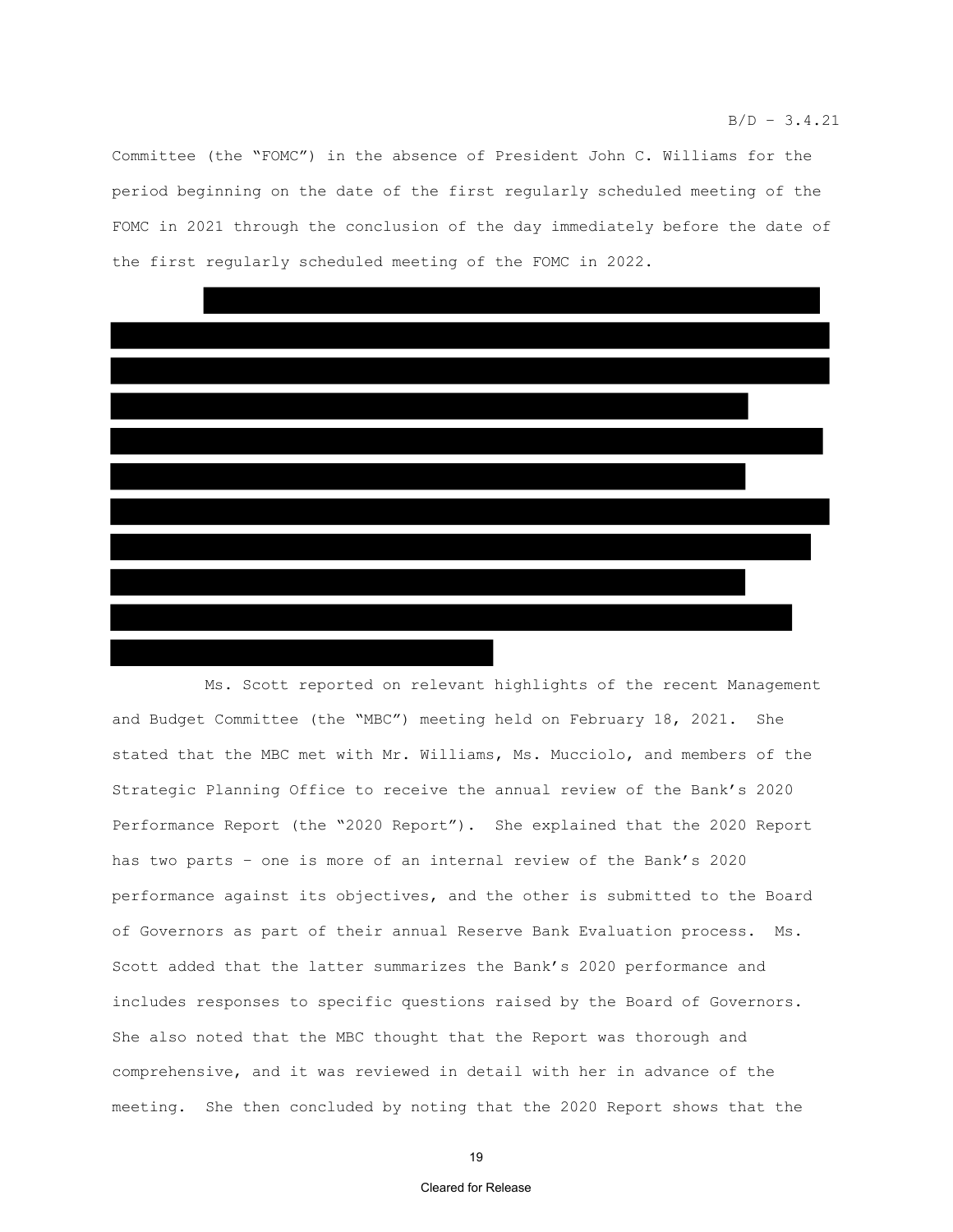Bank paused and delayed particular initiatives to focus on the Markets facilities and other measures needed to support the national economy.

Mr. Williams and Ms. Mucciolo presented the 2020 FRBNY Performance Report (the "2020 Report")(# )and began by highlighting its key themes. He stated that the 2020 Report showed that the Bank was poised to execute on the Bank's three enterprise-wide objectives of People, Tools, and Resiliency at the beginning of 2020; however, adjustments were made in late first quarter of 2020 given that the COVID-19 pandemic significantly changed the Bank's operating environment. He also noted that the 2020 Report acknowledges that the Bank will face much uncertainty in its operating environment during 2021 and will need to be flexible and adapt accordingly to remain effective. Mr. Williams and Ms. Mucciolo then briefly summarized the other elements of the 2020 Report; highlighted the flexibility and resiliency of the staff who did extraordinary work to support the Bank's efforts during these unprecedented times; and noted priorities and areas of focus for the Bank in 2021,

Whereupon, it was duly and unanimously

VOTED to approve the submission of the performance evaluation of the Federal Reserve Bank of New York for 2020 to the Board of Governors, as proposed.

Ms. Dingman presented the "People Strategy" and began by defining it as one of the Bank's objectives. She noted that the People Strategy is also a set of goals and initiatives designed to strengthen the Bank's foundation and enable its workforce to pursue continuous growth and meaningful work to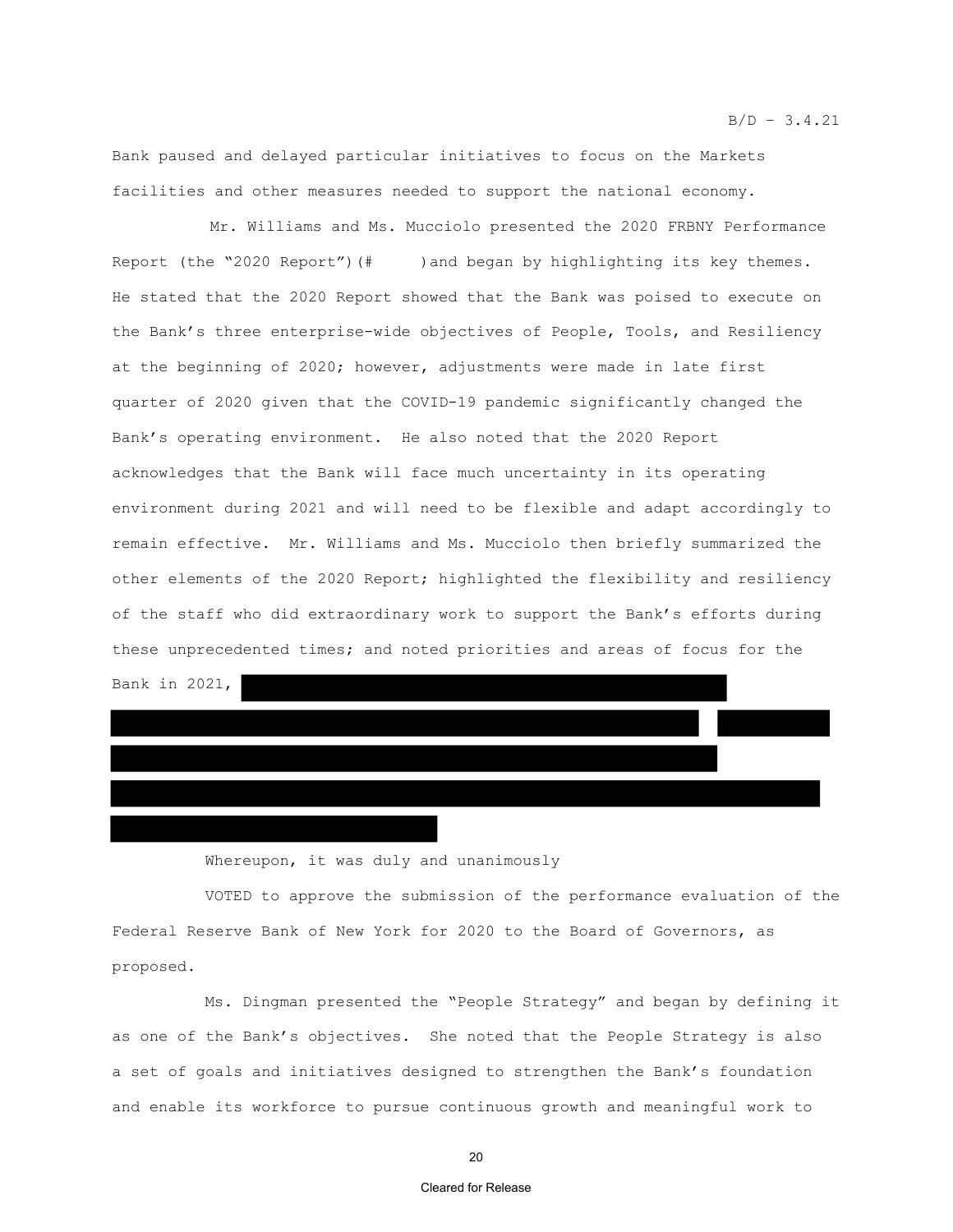achieve the Bank's Mission and Vision. She then explained how the Bank developed the People Strategy, including key themes that emerged from interviews, focus groups, and current state data, and described the Strategy's initiatives for 2021. A discussion ensued regarding the initiatives and their respective micro initiatives, including how to effectively communicate this significant change in the organization to employees.

Ms. Logan, referring to a series of charts (# ), discussed conditions in financial markets. Ms. Logan began by stating that Treasury yields rose on higher growth and inflation expectations. She noted that market participants seemed to have a brighter outlook on market conditions given the improving news around COVID-19 cases and the expectation of a fiscal stimulus. She then reported on changes in the nominal 5-year Treasury yield, including a sizable one-day move, which is being monitored closely, and increases in the market-implied Federal Funds Rate path.

Ms. Logan concluded her presentation by highlighting that equities increased based on a better economic growth outlook, despite some volatility last week, but financial conditions remain easy; the S&P 500 futures market experienced a sharp one-day decline causing tightening in the financial markets; reserves in the banking system are expected to grow, but the Bank has tools to address emerging issues in this area if necessary; and overnight money market rates decreased slightly. She also briefly covered the usage and lending authority expiration dates for certain Section 13(3) facilities set to expire at the end of the month. A discussion ensued regarding challenges experienced at a recent Treasury auction and its effect on liquidity in the financial markets.

Mr. Lucca, referring to a series of charts (# ) entitled "U.S. Economic Conditions," provided an update of the Bank's outlook for the U.S.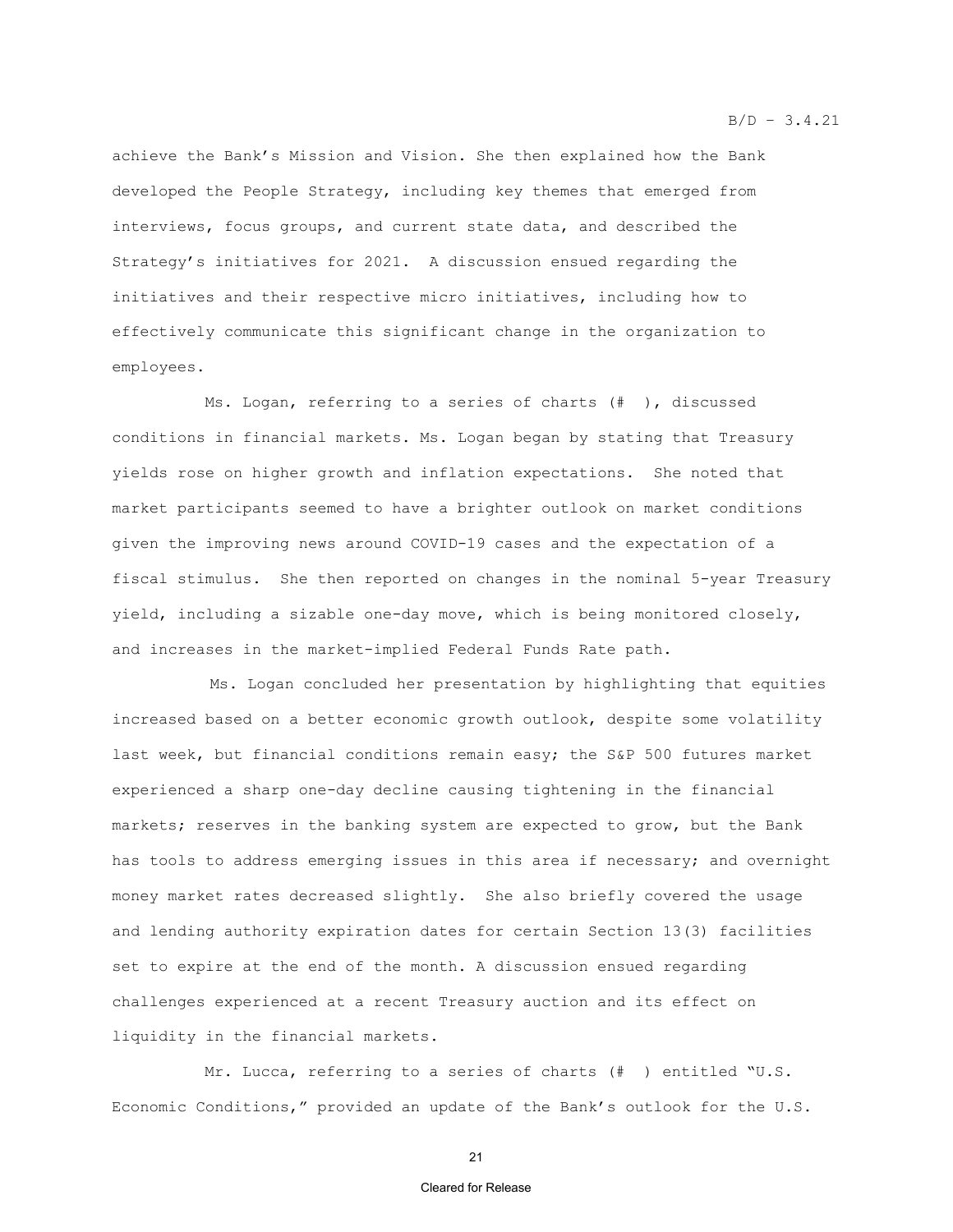#### $B/D - 3.4.21$

economy. The Directors received a report that real GDP is forecasted to grow by approximately 7% in 2021 and 3% in 2022 as more fiscal stimulus is expected to boost growth and support the return of inflation to 2% without significant overheating. Mr. Lucca added that more fiscal stimulus has boosted growth and supported the return of inflation to 2% without significant over-heating. He noted that the modal forecast for real GDP growth increased sharply and is attributable to strong economic data for January 2021, which moved the Bank's forecast from 2% to 4%, and increased fiscal stimulus, which has also improved economic growth. A discussion followed regarding the current debate amongst different economists about economic overheating and consumer spending habits given the additional fiscal stimulus; the anticipated fluctuations in inflation; and the challenges that the federal government may encounter deploying the fiscal stimulus.

In his management comments, Mr. Williams began by highlighting possible spending patterns of state and local governments and households who will receive fiscal stimulus, and he noted that a surge in consumer spending may not occur immediately given the pandemic's influence on human behavior. He also reported that inflation patterns should be closely monitored relative to global activity since many weaknesses still exist in the global economy, which may affect the U.S. He then noted that the U.S.'s economic strength and spending power may be helpful to other nations, optimism for economic growth still exists, inflation levels may stay at or below 2%, and the labor market is improving, but more progress must be made before full employment is achieved.

In their discussion, the Directors reported on challenges that some state and local governments may encounter with identifying appropriate opportunities to deploy the fiscal stimulus received from the federal government; the decreasing demand for paycheck protection program loans, the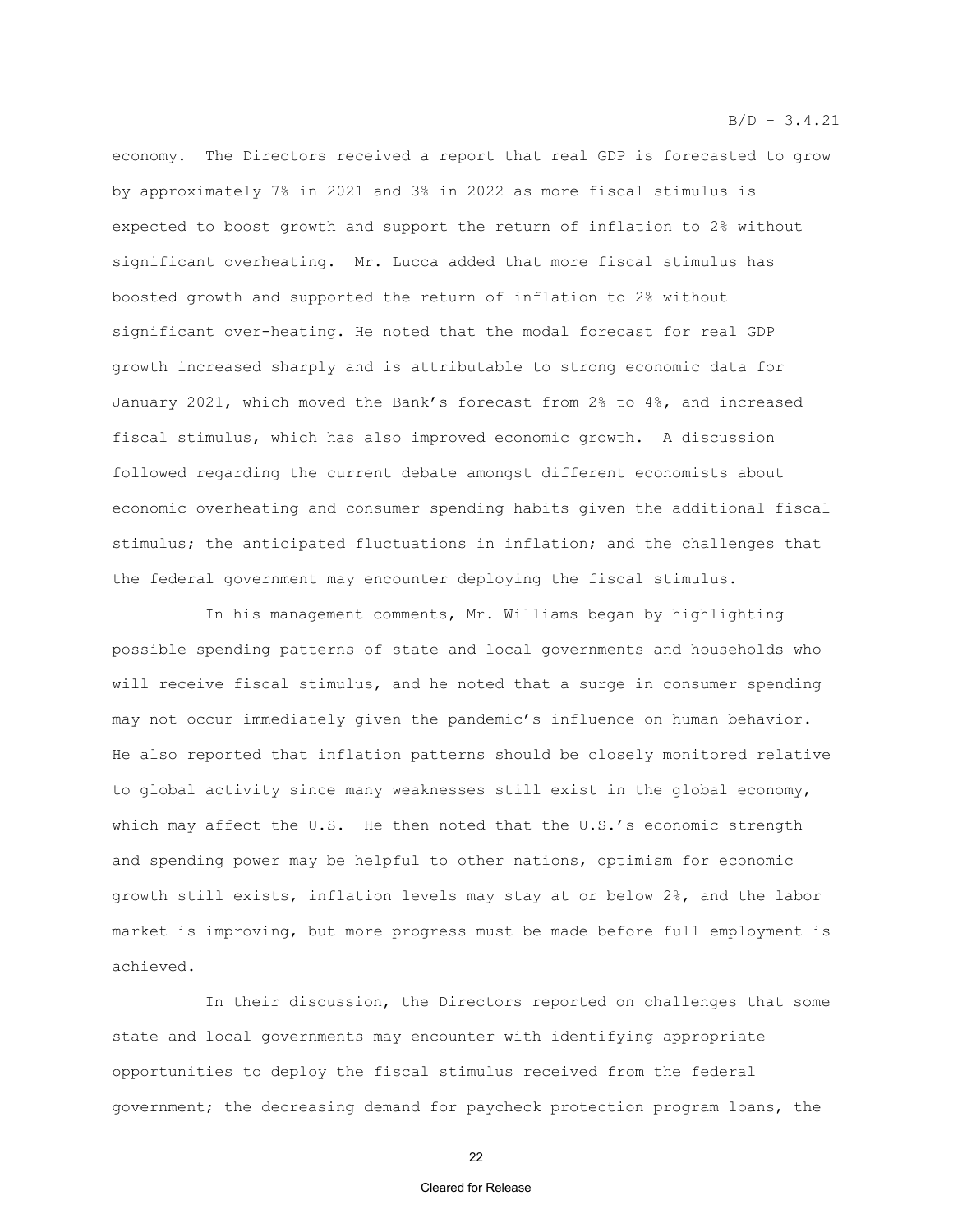potential of banks receiving increased deposits, and the potential impact that recent New York State legislation may have on banks; some recoveries experienced by struggling industries given recent vaccine developments, optimism amongst small businesses about economic opportunities, and recent modifications to Small Business Administration loans; issues in New York, including budget and vaccine challenges; continued growth in the initial public offering market, recent developments amongst special purpose acquisition companies ("SPAC"), high levels of message traffic, and the challenges connected to a recent U.S. Treasury issuance; challenges that might accompany the SPACs market and expectations amongst market participants around when interest rates might rise; and the growing economic optimism in the short term based upon the projected size of the fiscal stimulus, despite concerns and uncertainty about long term opportunities given the amount of businesses that failed during the pandemic.

Ms. Phillips then presented the schedule of rates in effect at this Bank.

Whereupon, it was duly an unanimously

 VOTED that the existing rates in effect at this Bank be established without change, as follows:

#### Advances to and discounts for depository institutions:

(a) Primary credit rate  $-1/4$  percent per annum.

- (b) Secondary credit rate primary credit rate plus 50 basis points.
- (c) Seasonal credit rate the average of the effective federal funds rate and ninety-day secondary market CD rate averaged over the preceding maintenance period.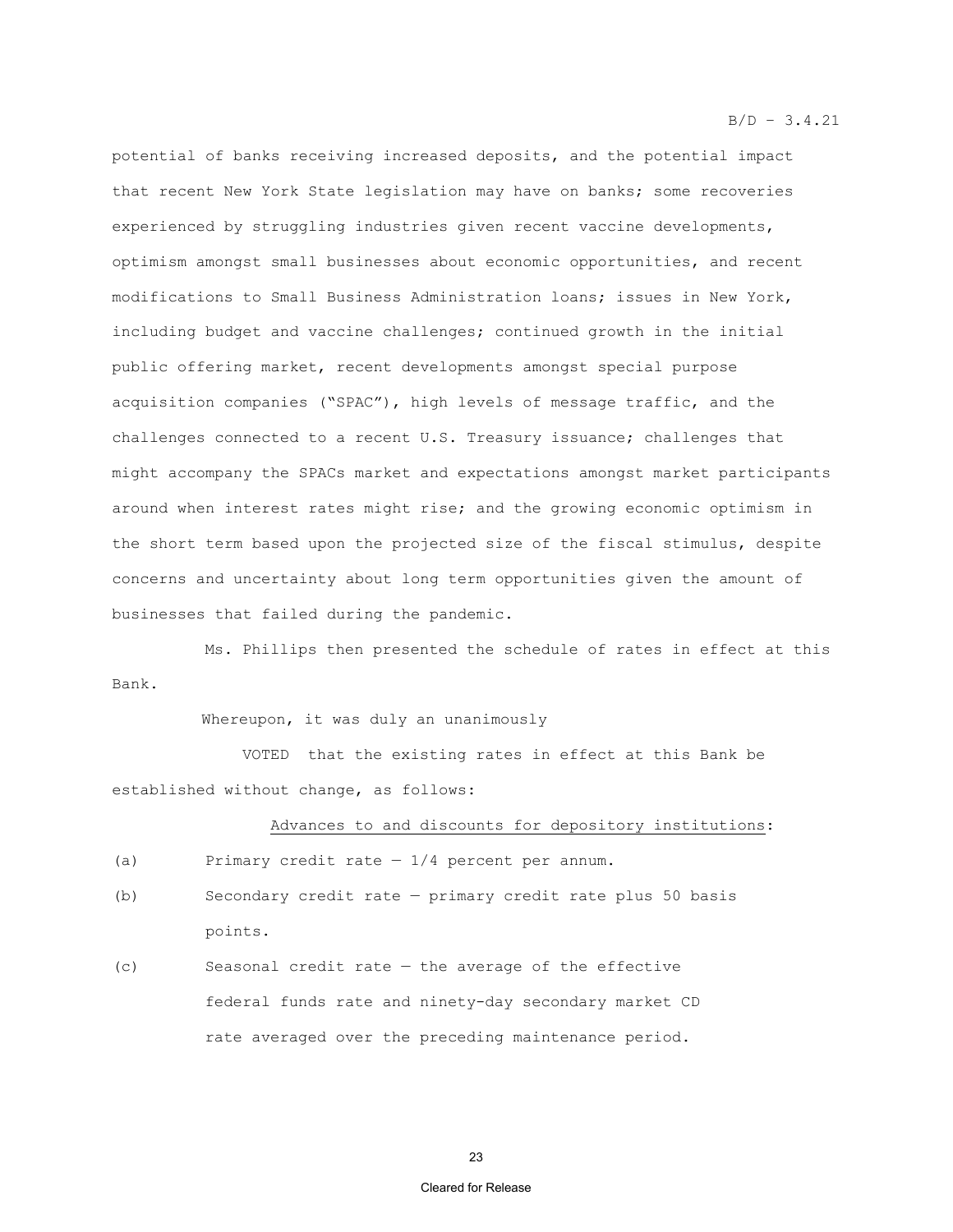At this point, the meeting went into executive session, and Messrs. Armstrong and Blackwood, Mses. Dingman and Dyson, Messrs. Gutt and Held, Mses. Hirtle, and Logan, Messrs. Rosenberg, Singh, Stiroh, Lucca, Nash, and Ms. Barber left the meeting.

The meeting adjourned at 12:30 p.m.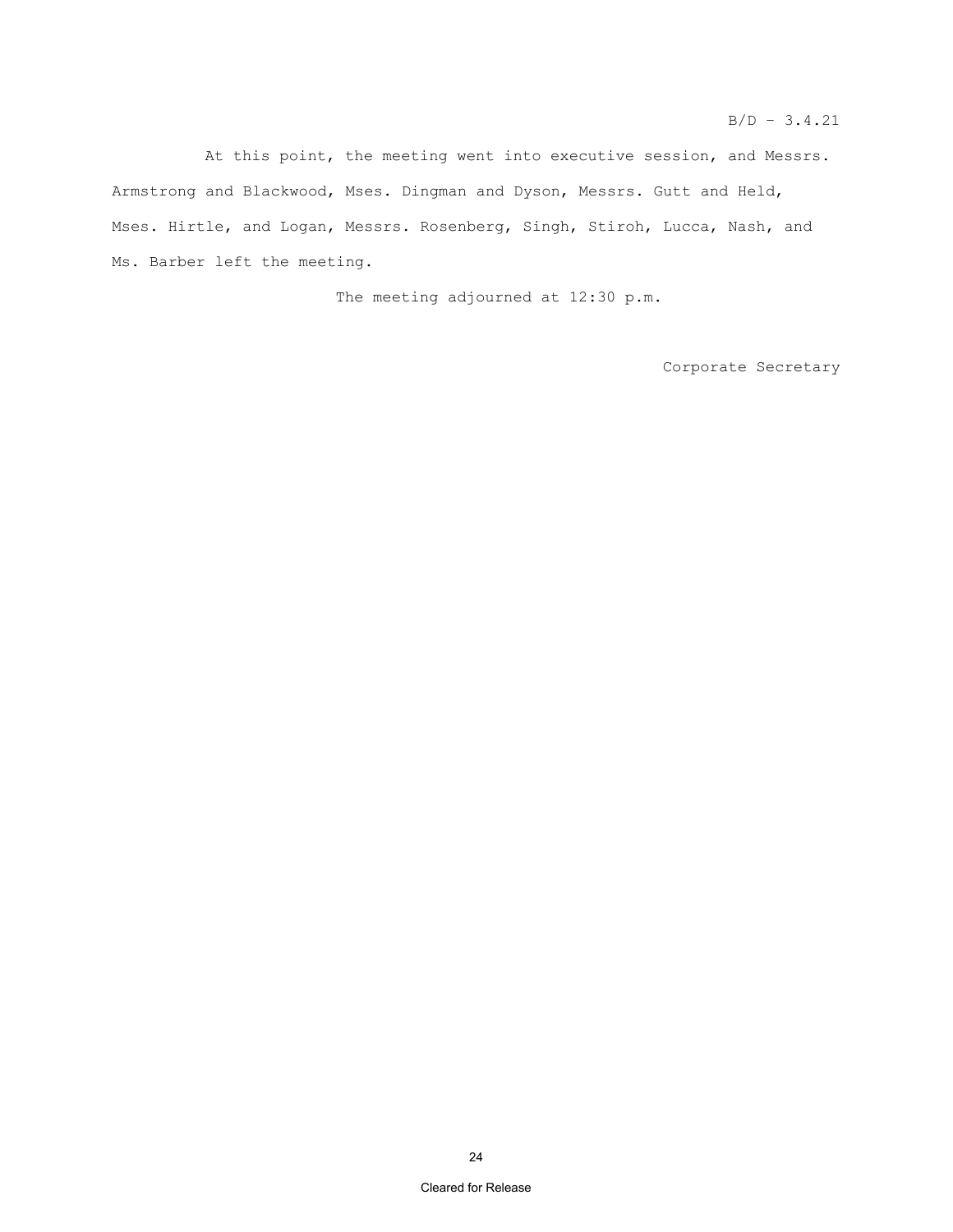# Executive Session - Board of Directors March 4, 2021

Mr. Nash was designated to keep the minutes of this executive session.

In the first executive session, Mr. Williams provided an update on senior leadership changes at the Bank, including the appointment of Naureen Hassan as First Vice President and Chief Operation Officer, and the search efforts for the Head of the Markets Group and Head of the Supervision Group. A discussion ensued.

Mr. Williams left the meeting.

In the second executive session, Ms. Scott solicited feedback from Directors on Mr. Williams' performance as President of the Bank in preparation for the upcoming Bank Evaluation Meeting by the Bank Affairs Committee of the Board of Governors. A discussion ensued, after which Directors agreed to provide Ms. Scott with their additional feedback on Mr. Williams' performance as President after today's meeting.

The meeting duly adjourned at 12:30 p.m.

Corporate Secretary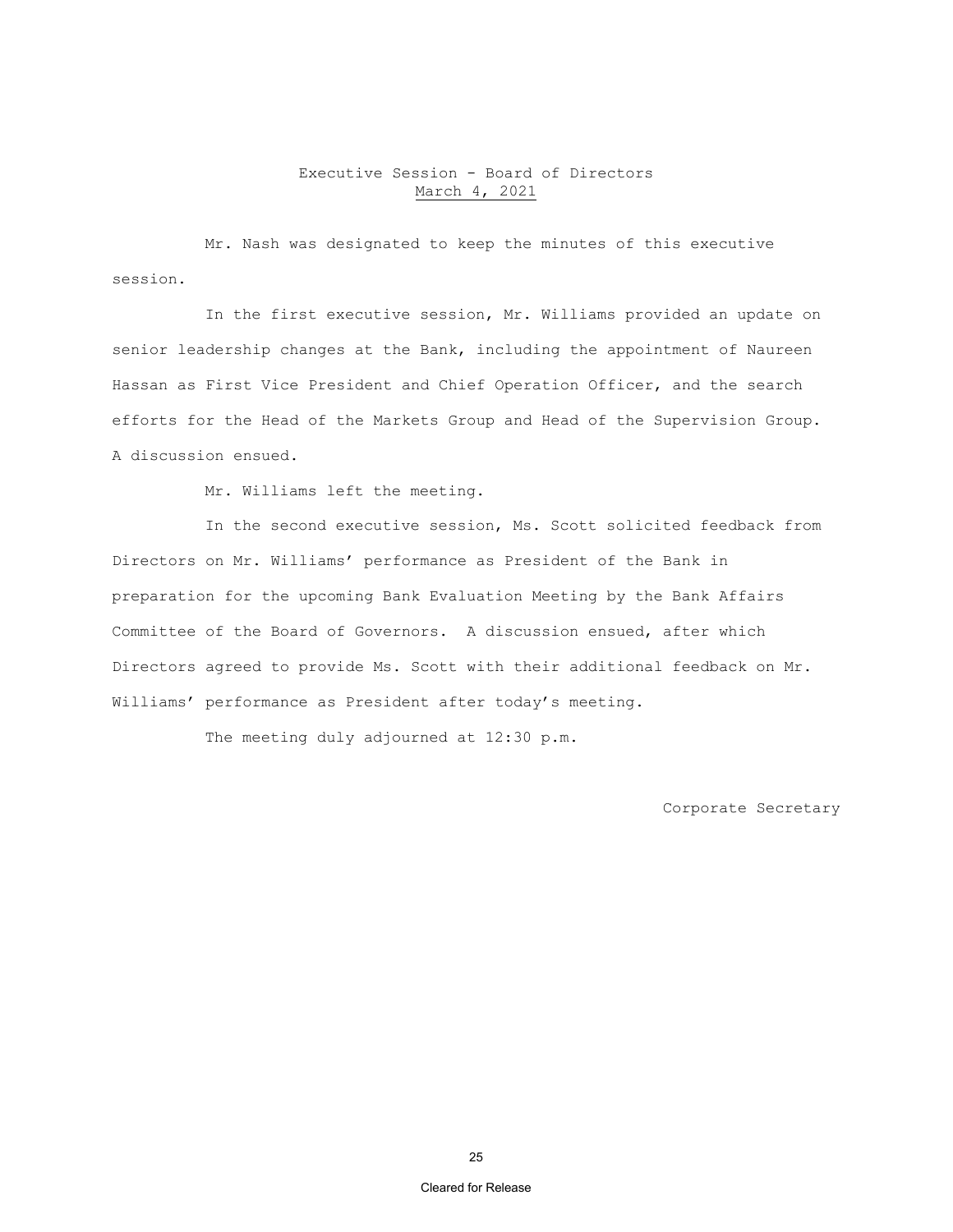A meeting of the Board of Directors of the FEDERAL RESERVE BANK OF NEW YORK was held by means of a telephone conference at 9:30 a.m. this day.

PARTICIPANTS:

Ms. Scott, Chair, Mr. Alvarez, Ms. Friedman, Ms. Gil, Mr. Kennedy, Mr. Murphy, Mr. Williams, President, Ms. Hassan, First Vice President, Mr. Held, Executive Vice President and General Counsel, Ms. Logan, Executive Vice President, Ms. Phillips, Senior Vice President and Corporate Secretary, and Mr. Lucca, Vice President, and Mr. Nash, Officer and Assistant Corporate Secretary.

In their discussion, the Directors received a report that real GDP growth for the first quarter of 2021 was 5%, the unemployment rate was little changed at 6.2% in February 2021, and nonfarm payroll rose by approximately 379,000. In their discussion, the Directors reported on activity related to New York City's budget, developments regarding New York State bills covering financial transactions taxes, and growing concerns that New York City's economic recovery may lag the rest of the nation; continued growth in the initial public offering market; efforts to increase vaccinations in New York City and a rise in COVID-19 variant cases in New York City; changes in unemployment activity and economic conditions in the New York metropolitan area; municipalities' increased deposits at certain banks and noted issues that some banks are experiencing with the second round of Paycheck Protection Program loans; and the need for a more even economic recovery, which would require a greater focus on communities of color, given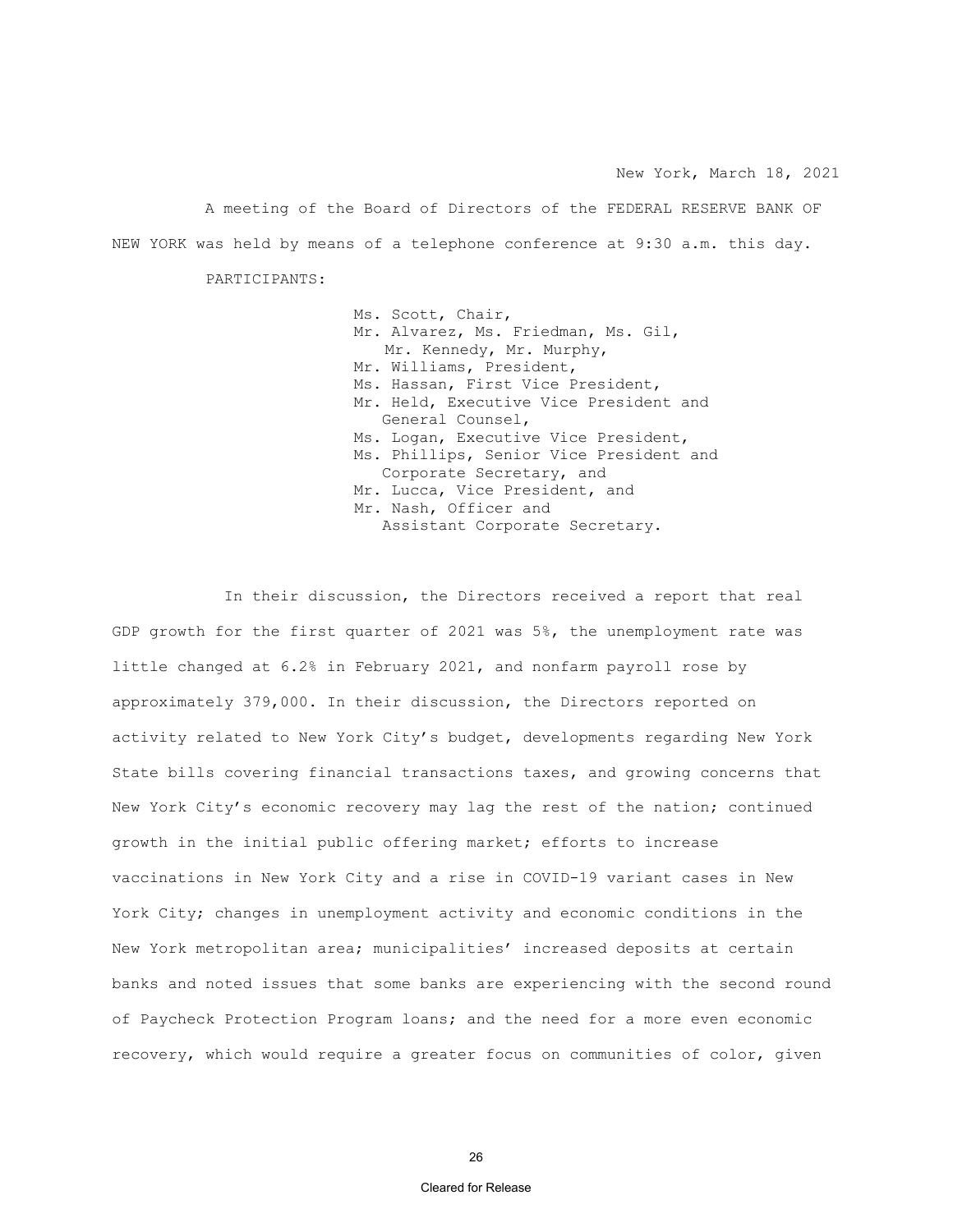$T/C - 03.18.21$ 

that those communities have little or no liquid wealth, vulnerable job prospects, and are experiencing continued financial insecurity.

 Ms. Phillips then presented the schedule of rates in effect at this Bank.

Whereupon, it was unanimously

VOTED that the existing rates in effect at this Bank be established without change, as follows:

Advances to and discounts for depository institutions:

- (a) Primary credit rate  $-1/4$  percent per annum.
- (b) Secondary credit rate primary credit rate plus 50 basis points.
- (c) Seasonal credit rate the average of the effective federal funds rate and ninety-day secondary market CD rate averaged over the preceding maintenance period.

The meeting duly adjourned at 10:00 a.m.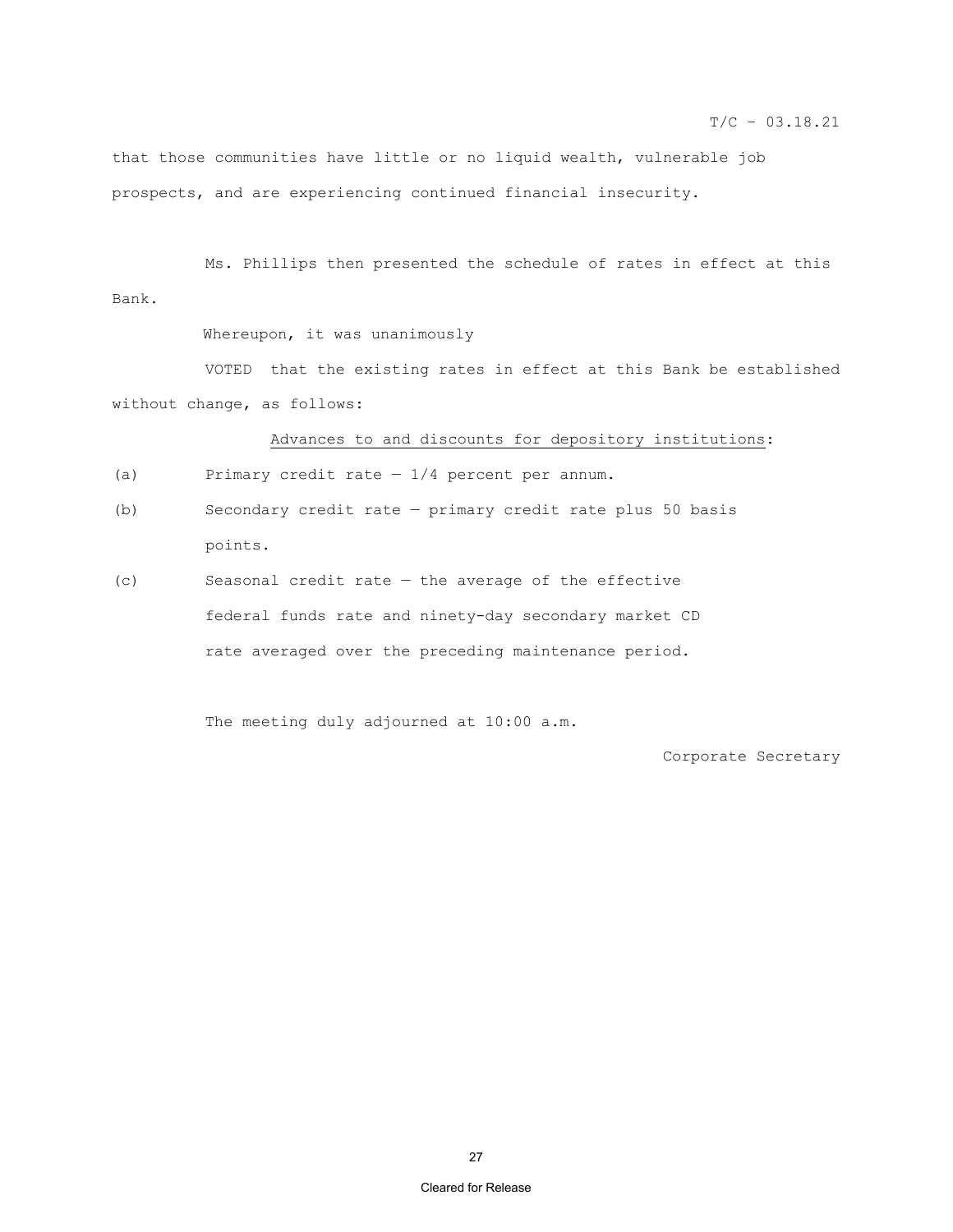A meeting of the Board of Directors of the FEDERAL RESERVE BANK OF NEW YORK was held by means of a telephone conference at 4:30 p.m. this day.

PARTICIPANTS:

Ms. Scott, Chair, Mr. Alvarez, Ms. Friedman, Ms. Gil, Mr. Kennedy, Mr. Murphy Mr. Williams, President, Ms. Hassan, First Vice President, Mr. Held, Executive Vice President and General Counsel, Ms. Logan, Executive Vice President, Mr. Lucca, Vice President, and Mr. Nash, Officer and Assistant Corporate Secretary.

In their discussion, the Directors received a report that real GDP growth for the first quarter of 2021 was little changed at 4.75%, the ISM manufacturing index totaled approximately 64.7% in March 2021, and the 12 month change in the core personal consumption expenditure price index totaled approximately 1.4% in February 2021. In their discussion, the Directors reported on the impact of the American Rescue Plan, New York City's improving rate of COVID-19 vaccinations and efforts to accelerate the reopening of live entertainment and Broadway, and growing concerns about whether increasing COVID-19 infections abroad will affect the U.S.; initial public offering activities, recent Securities Exchange Commission attention on the special purpose acquisition company market, the recently introduced American Jobs Plan and its proposed tax changes, and concerns amongst U.S. companies about whether increasing COVID-19 infections abroad will affect their global operations; recent reports from the Center for Disease Control that 26% of all new infections are from the UK COVID-19 variant, the 29% of New York City residents who received their first COVID-19 vaccine dosage, and the concerns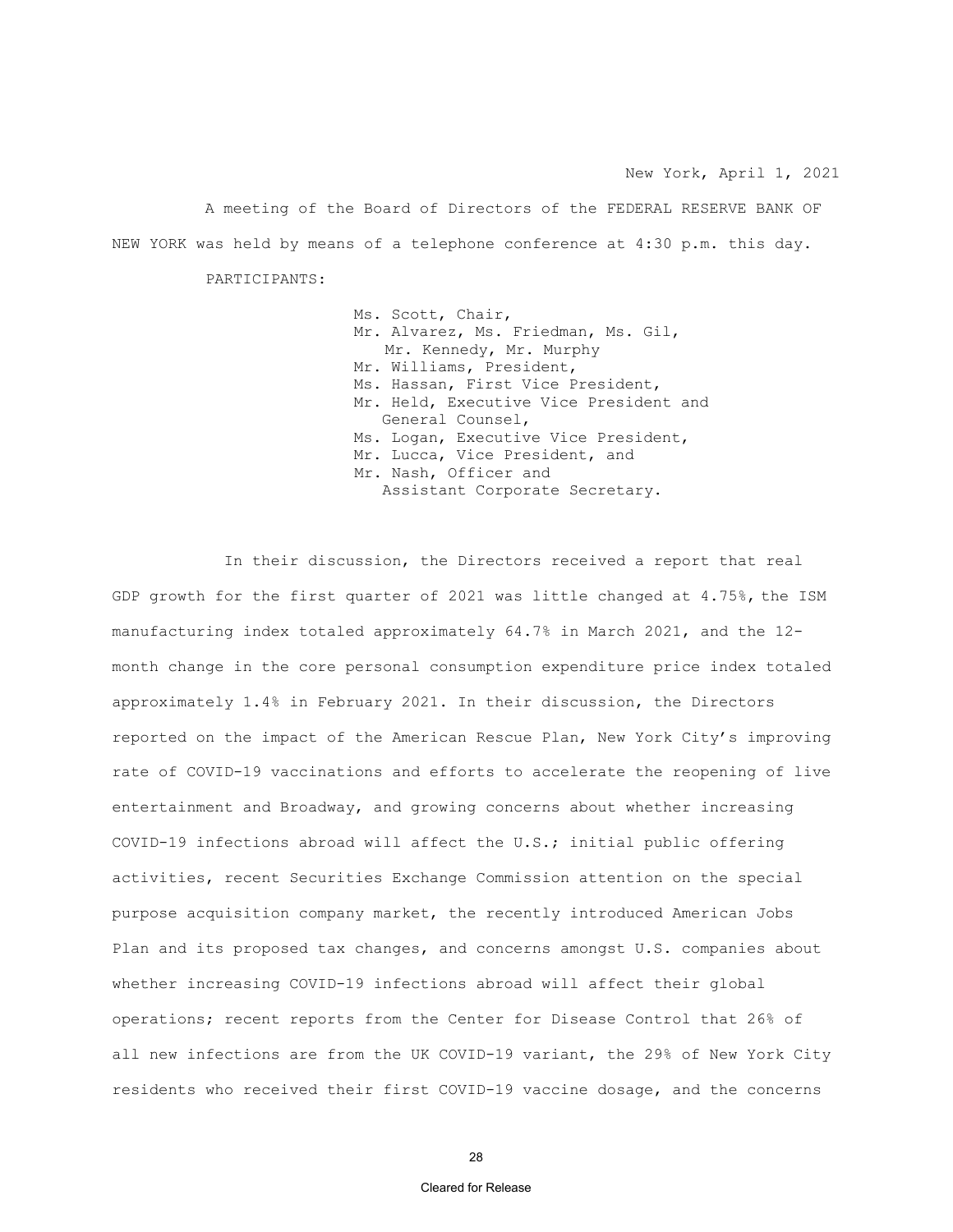that many hospitals and non-profit organizations have about the New York State budget; the potential impact of recent New York State legislative developments, budget activity and potential tax changes, certain employers' sentiments about requiring COVID-19 vaccinations for employees returning to the office, and recent changes in gas consumption and lotto ticket purchases experienced by some convenience stores; and the collaboration of many companies who are providing transportation and easy access to vaccine sites for those in need, and the very troubling attacks on the Asian American Pacific Islander community.

 Mr. Nash then presented the schedule of rates in effect at this Bank.

Whereupon, it was unanimously

VOTED that the existing rates in effect at this Bank be established without change, as follows:

#### Advances to and discounts for depository institutions:

- (a) Primary credit rate  $-1/4$  percent per annum.
- (b) Secondary credit rate primary credit rate plus 50 basis points.
- (c) Seasonal credit rate the average of the effective federal funds rate and ninety-day secondary market CD rate averaged over the preceding maintenance period.

The meeting duly adjourned at 4:55 p.m.

Assistant Corporate Secretary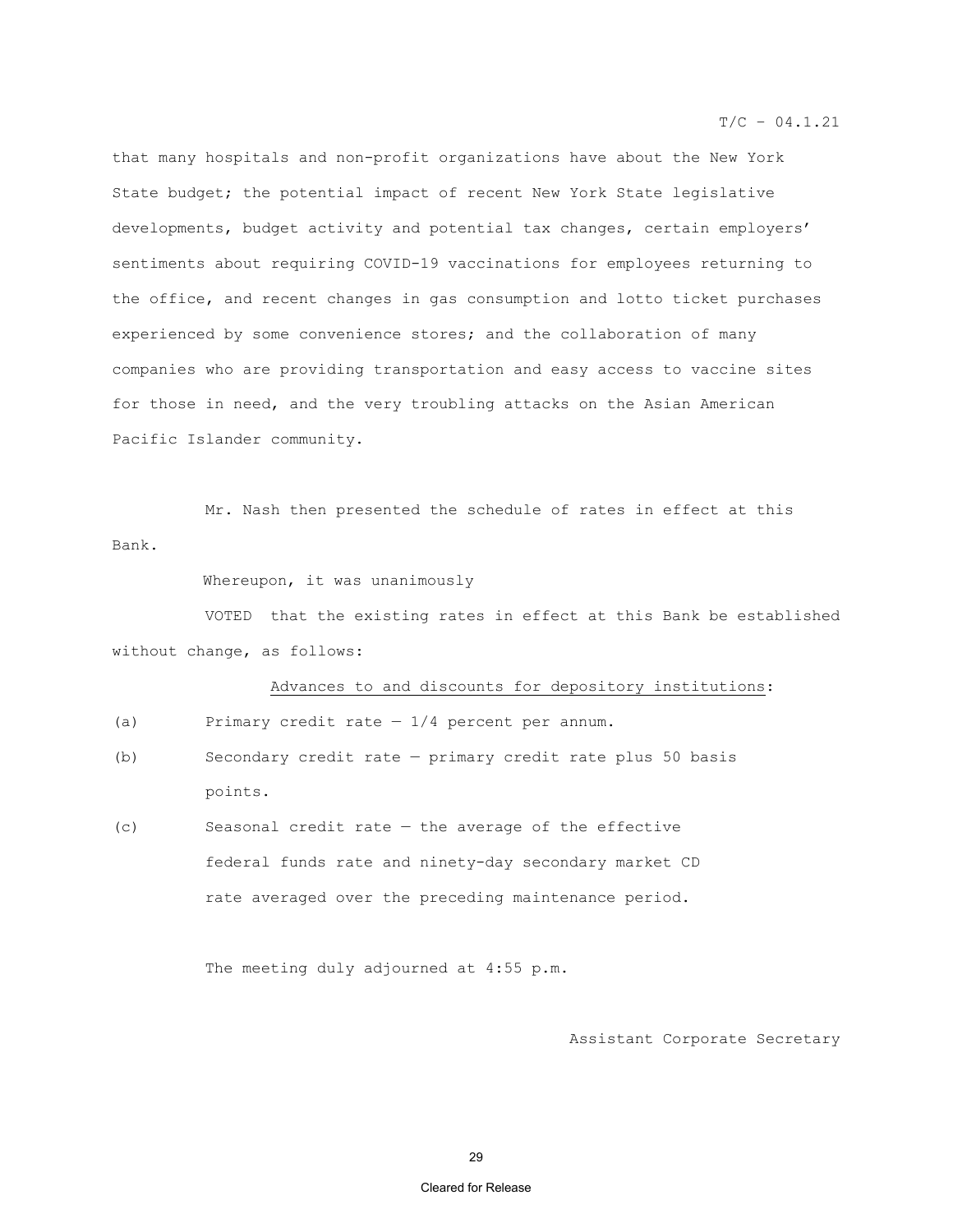A meeting of the Directors' Management and Budget Committee of the FEDERAL RESERVE BANK OF NEW YORK was held by means of a telephone conference at 4:30 p.m. this day.

PRESENT:

 Denise Scott, Chair, Mr. Alvarez, Ms. Gil, Mr. Gorman, and Mr. Kennedy Mr. Williams, President, Ms. Hassan, First Vice President, Mr. Armstrong, Executive Vice President, Mr. Held, Executive Vice President and General Counsel, Ms. Mucciolo, Executive Vice President, Ms. Phillips, Senior Vice President and Corporate Secretary, Mr. Reilly, Senior Vice President, Mr. Licare, Assistant Vice President, Ms. Melendez, Assistant Vice President, Mr. Blok, Officer, Ms. Belokon, Officer, Mr. Nash, Officer and Assistant Corporate Secretary, and Mr. Beatus, Real Estate Manager.

The minutes of the meeting of the Management and Budget Committee held February 18, 2021 were submitted and approved by consent.

Mr. Reilly and Ms. Mucciolo presented the "EROC Long-Term Planning" for review and endorsement, which had been provided to the Committee in

|  | advance of the meeting. |  |
|--|-------------------------|--|
|  |                         |  |
|  |                         |  |
|  |                         |  |
|  |                         |  |
|  |                         |  |
|  |                         |  |
|  |                         |  |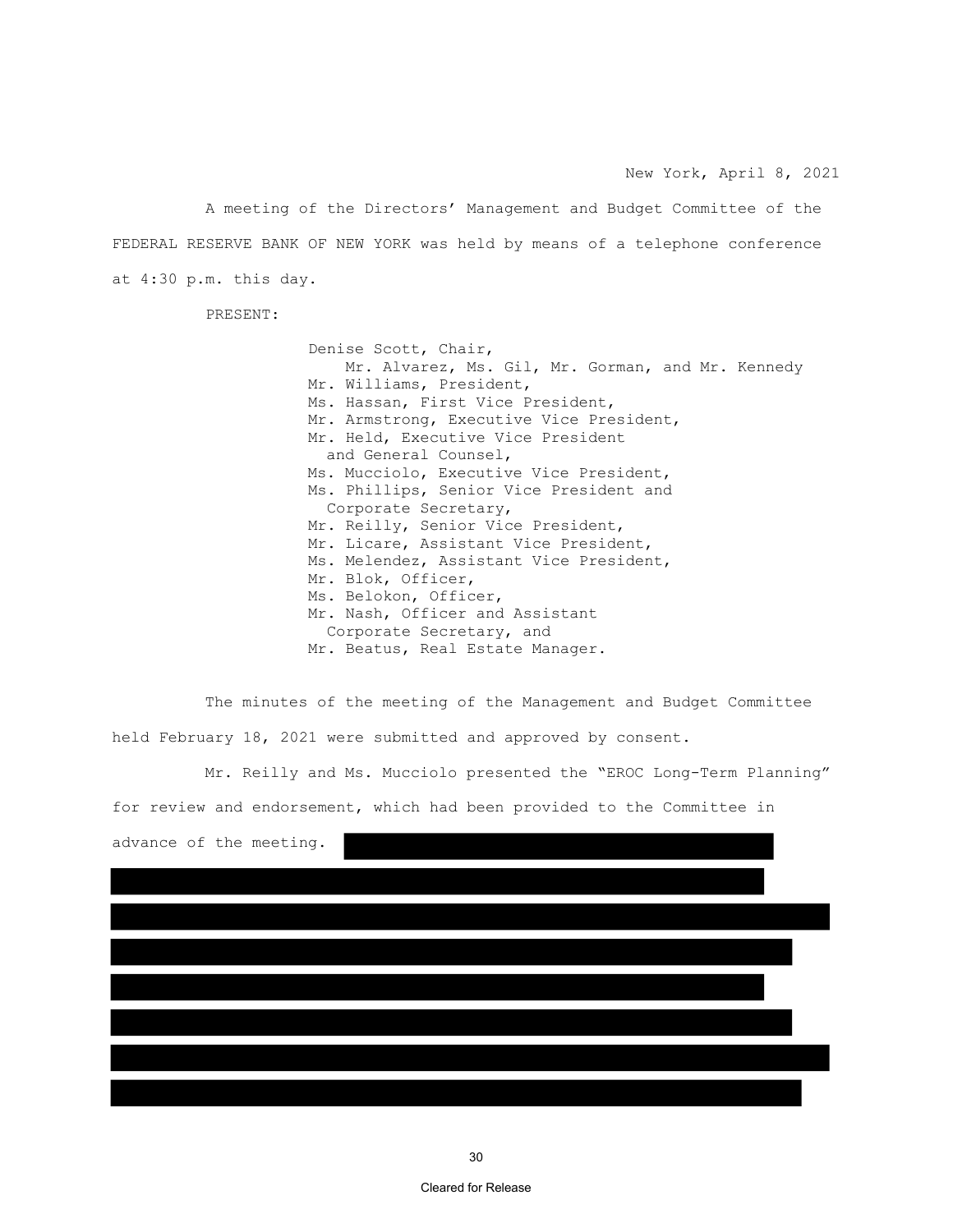A discussion ensued regarding any potential economic impact on the community surrounding EROC and communications with local government regarding such impact.

| Mr. Reilly then stated |  |                                                 |  |                      |  |
|------------------------|--|-------------------------------------------------|--|----------------------|--|
|                        |  |                                                 |  |                      |  |
|                        |  |                                                 |  |                      |  |
|                        |  |                                                 |  |                      |  |
|                        |  |                                                 |  |                      |  |
|                        |  |                                                 |  |                      |  |
|                        |  |                                                 |  |                      |  |
|                        |  |                                                 |  | A discussion ensued. |  |
|                        |  | Mr. Reilly concluded his presentation by noting |  |                      |  |
|                        |  |                                                 |  |                      |  |
|                        |  |                                                 |  |                      |  |
|                        |  |                                                 |  |                      |  |

 Mr. Reilly then highlighted management's key considerations associated with the project; approach, analysis, and descriptions of findings from the scenarios that it developed; and key findings from its SWOT analysis of EROC. The Committee then engaged management in a broad-ranging discussion regarding the recommended path forward; factors incorporated into the Bank's financial analysis for the project; modernizations that may need to be made during the timeline given the evolving developments associated with cash operations; the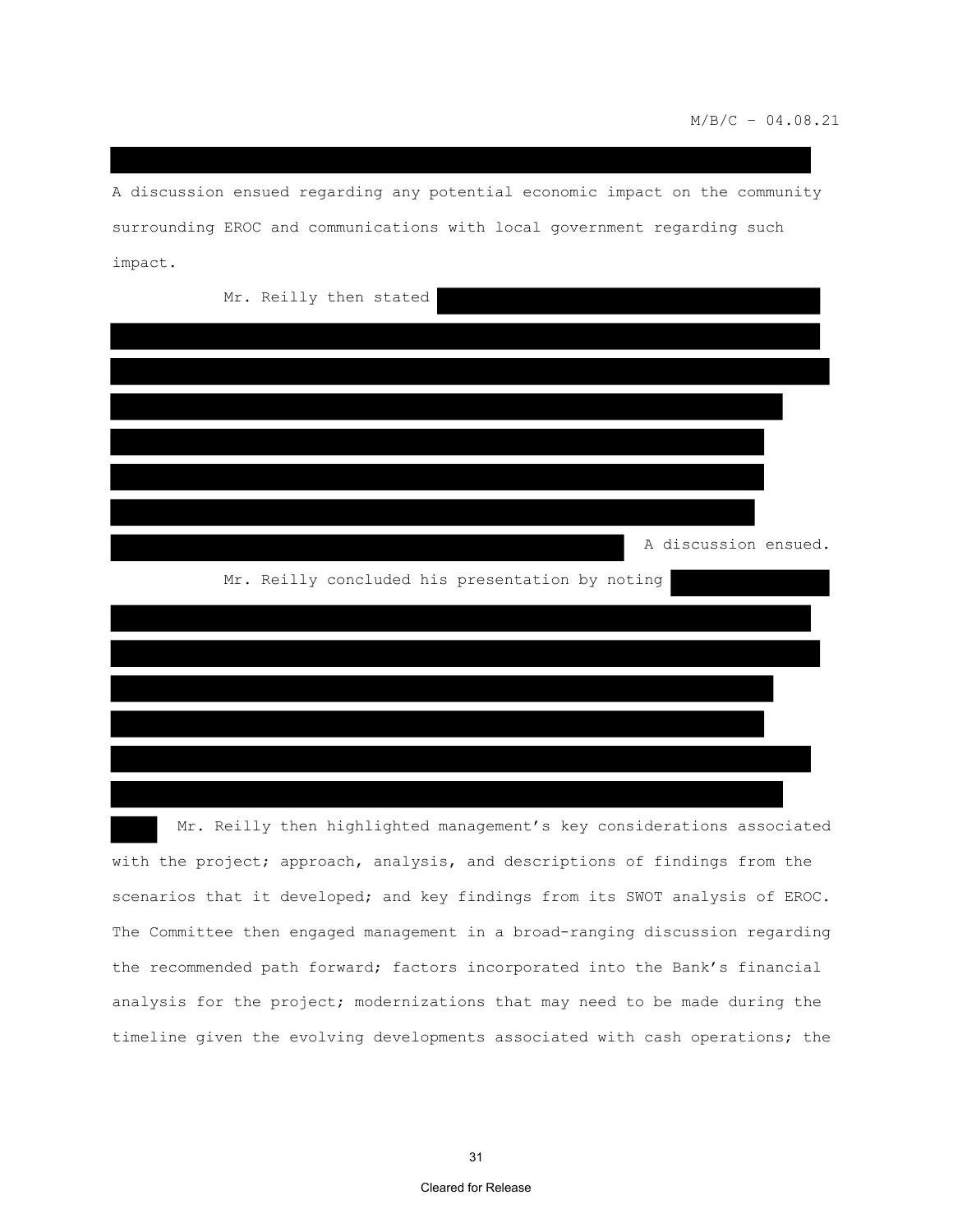constraints around sourcing effective talent for the new site; and key requirements of the new location.

After further discussion, the Committee endorsed the Bank's proposal and submit the proposal to the full Board.

The meeting duly adjourned at 5:10 p.m.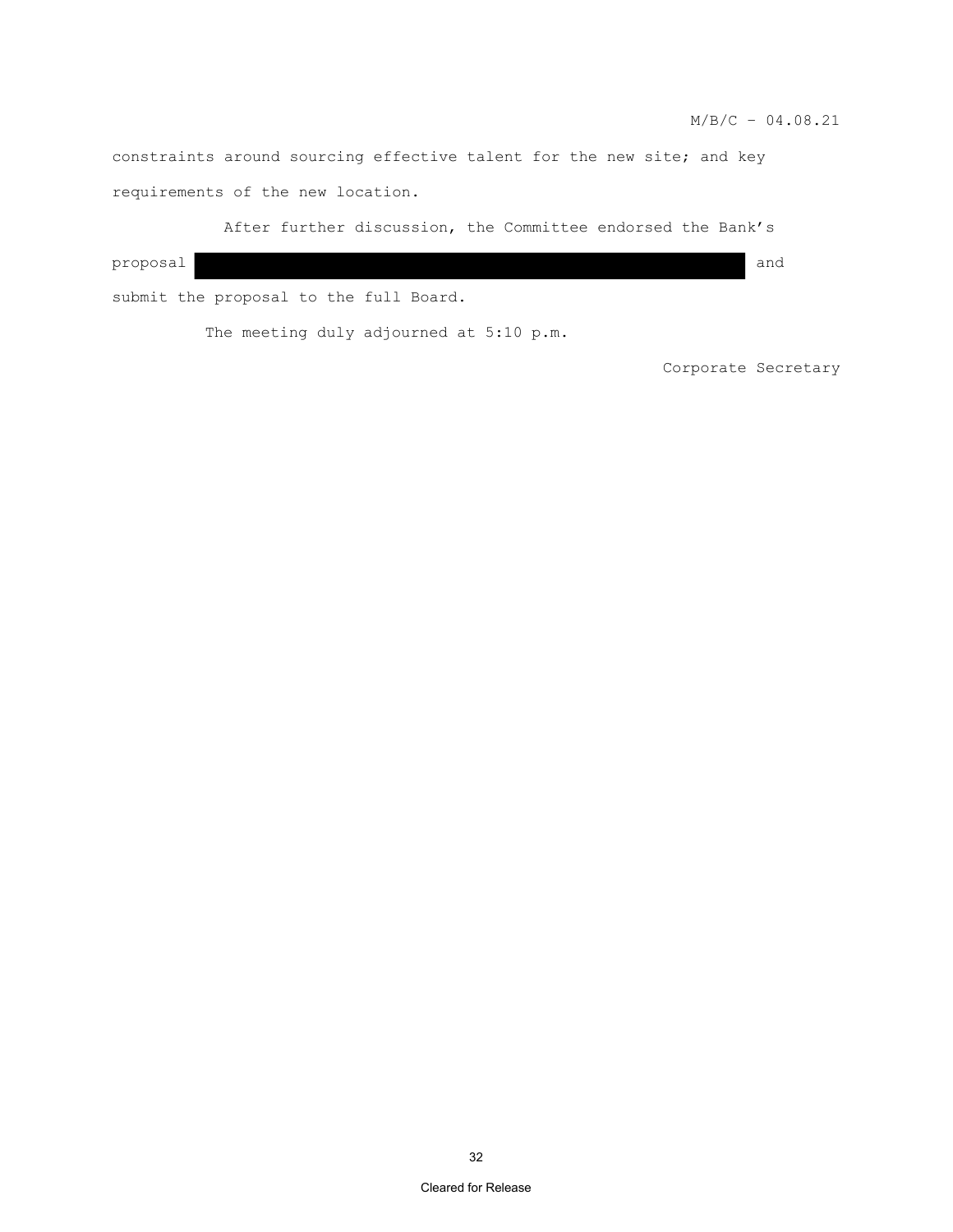New York, April 15, 2021

A meeting of the Board of Directors of the FEDERAL RESERVE BANK OF NEW YORK was held by means of a telephone conference at 10:30 a.m. this day.

PRESENT:

Ms. Scott, Chair, Mr. Alvarez, Ms. Friedman, Ms. Gil, Mr. Gorman, Mr. Kennedy, and Mr. Murphy Mr. Williams, President, Ms. Hassan, First Vice President, Mr. Armstrong, Executive Vice President, Mr. Blackwood, Executive Vice President and General Auditor, Ms. Dingman, Executive Vice President, Ms. Dyson, Executive Vice President, Mr. Gutt, Executive Vice President, Mr. Held, Executive Vice President and General Counsel, Ms. Hirtle, Executive Vice President, Ms. Logan, Executive Vice President, Ms. Mucciolo, Executive Vice President, Mr. Rosenberg, Executive Vice President, Ms. Baum, Senior Vice President, Mr. Erickson, Senior Vice President, Mr. Haughwout, Senior Vice President, Mr. Hennessy, Senior Vice President, Ms. Phillips, Senior Vice President Corporate Secretary, Mr. Reilly, Senior Vice President, Mr. Lucca, Vice President, Mr. Licare, Assistant Vice President, Mr. Nash, Officer and Assistant Corporate Secretary, and

Mr. Beatus, Real Estate Manager, attended the meeting by invitation.

The minutes of the meeting of the (1) Management and Budget Committee held on February 18, 2021, (2) Audit and Risk Committee held March 4, 2021, (3) Board held March 4, 2021, (4) Board held March 18, 2021, and (5) Board held April 1, 2021, were submitted and approved by consent.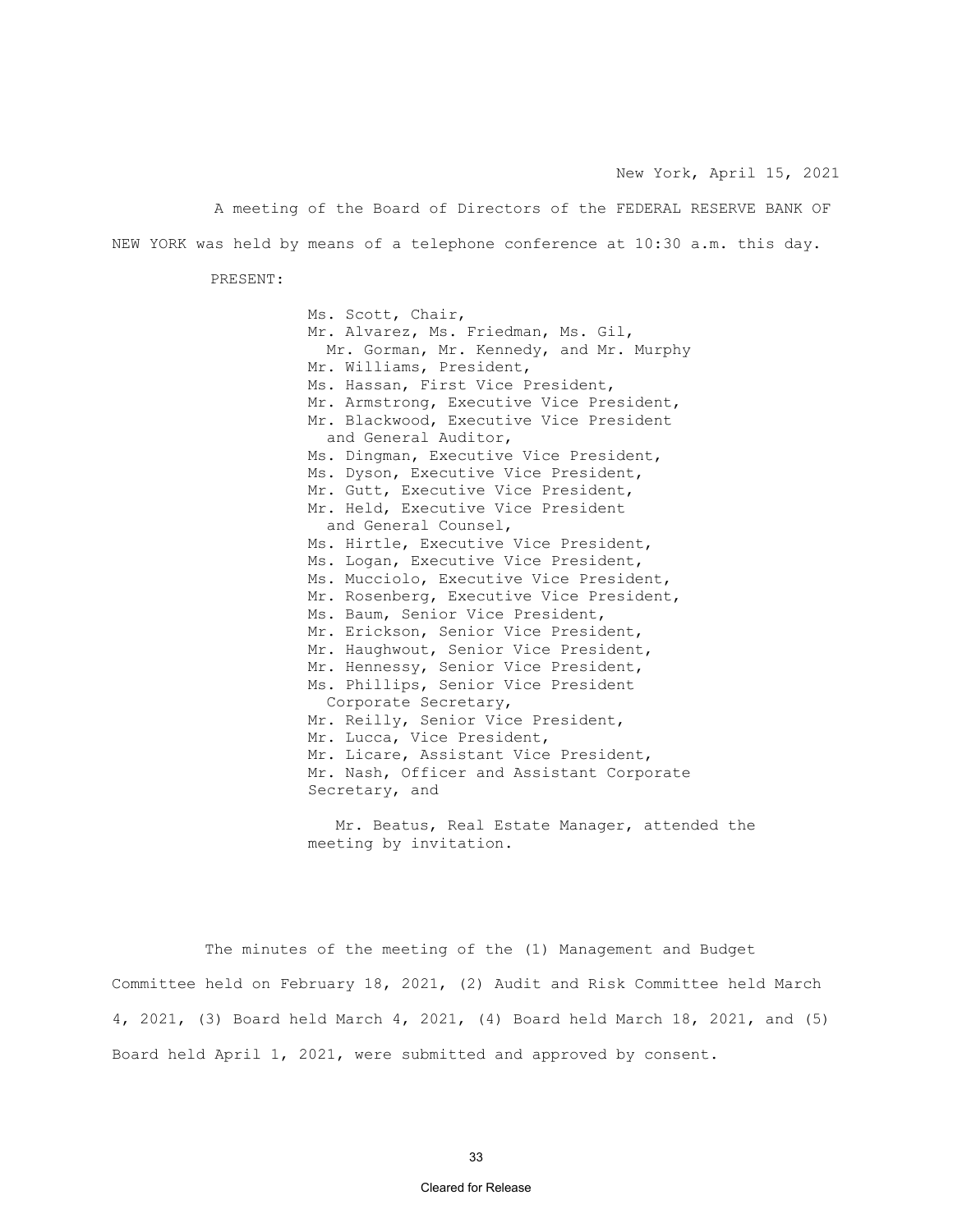### B/D – 4.15.21

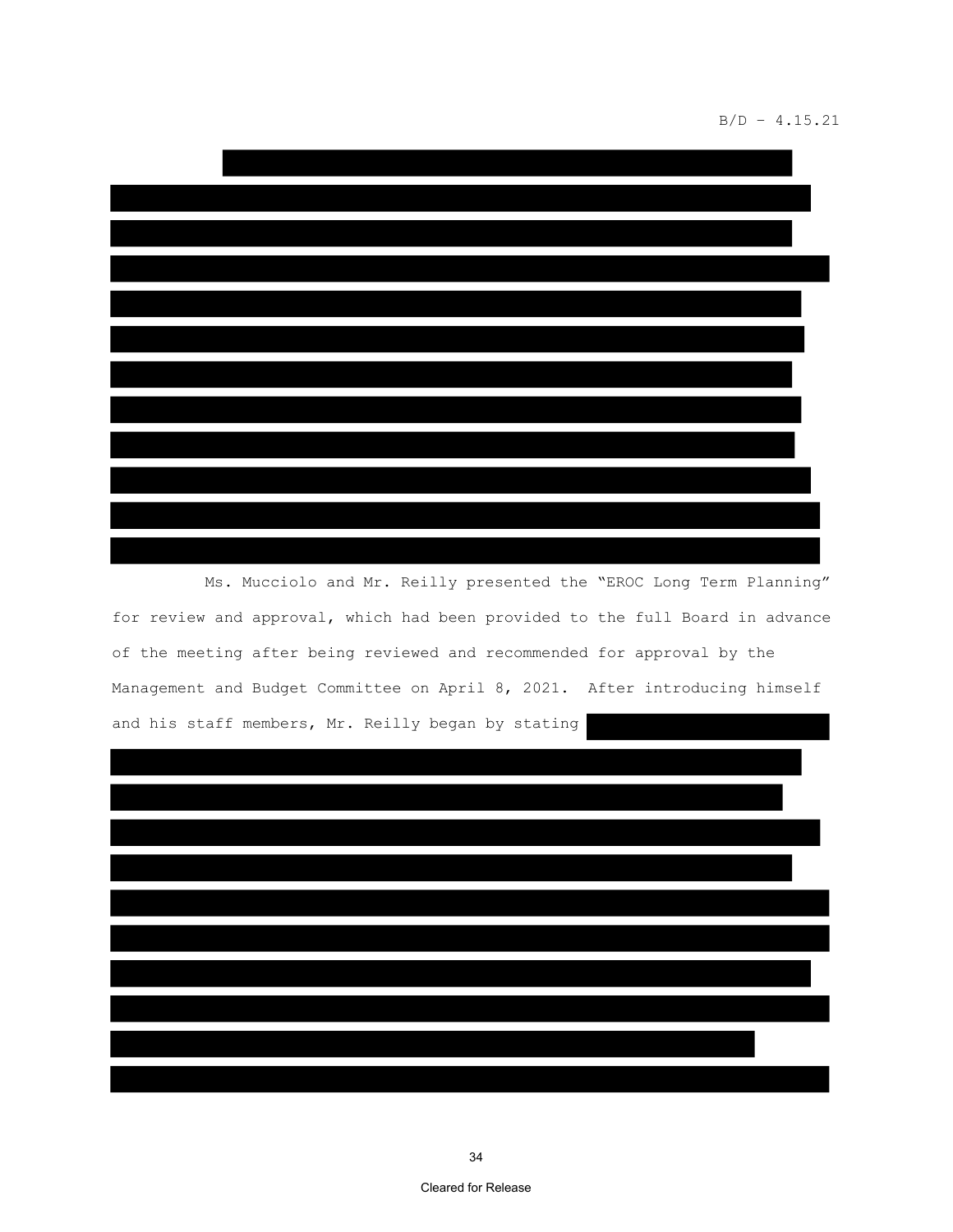# B/D – 4.15.21

| Mr. Reilly concluded his presentation by noting that                          |
|-------------------------------------------------------------------------------|
|                                                                               |
|                                                                               |
|                                                                               |
|                                                                               |
| Mr. Reilly                                                                    |
| then highlighted management's key considerations associated with the project; |
| approach, analysis, and descriptions of findings from the scenarios that it   |
| developed; and key findings from its SWOT analysis of EROC.                   |
|                                                                               |
|                                                                               |
|                                                                               |
|                                                                               |
| After further                                                                 |
| discussion, the Board voted to endorse management's proposal                  |
|                                                                               |
|                                                                               |
|                                                                               |

Mr. Erickson and Mr. Haughwout presented on "Eviction Trends and Policy Responses". Mr. Erickson began by stating that, compared to homeowners, 44 million renter households are more vulnerable to unemployment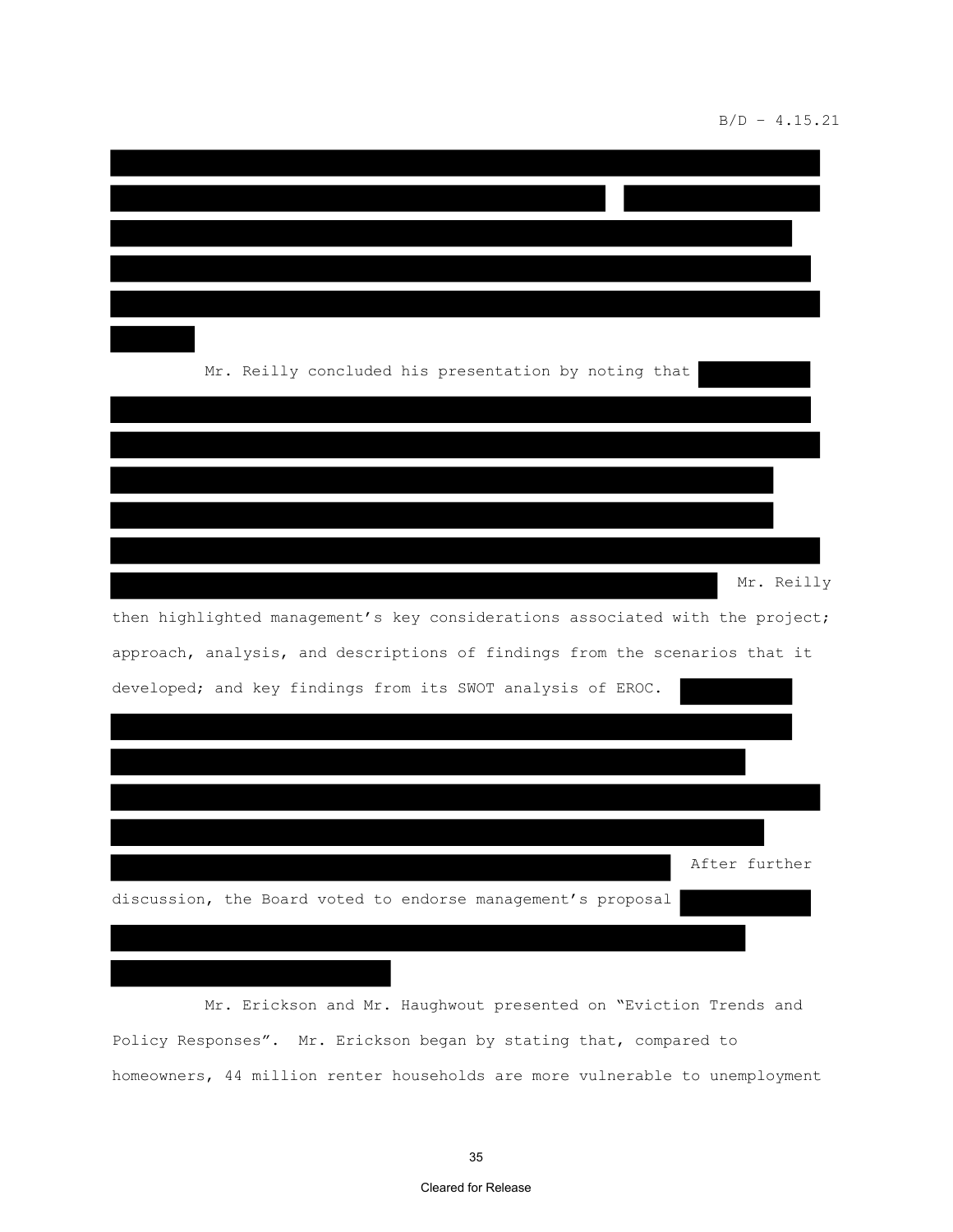and are more likely to report difficulty paying for housing since they likely have a lower financial cushion. He explained that lower income renter households are more vulnerable to eviction given their conditions, based on information obtained through the U.S. Census Bureau; however, data related to the actual amounts of evictions is less clear since information in this area can be hard to find. Before the pandemic, he stated that the Bank issued a Survey of Consumer Expectations Housing Survey to individuals inquiring about their knowledge of anyone who has been evicted. He reported that the survey found that the prevalence in being evicted appears to strongly correlate to income, with those households having less income reporting to know more people who have been evicted. He then reported that households experiencing those challenges were helped by initial policy responses such as fiscal stimulus and enhanced unemployment compensation, the various eviction moratoriums, and mortgage payment relief for government-sponsored enterprises and Federal Housing Administration multifamily borrowers.

Next, Mr. Haughwout stated that, as of late 2020 to early 2021, up to 14 million renters have accrued back rent since March 2020, according to various sources. He reported that the data showed that many of those who accrued back rent were already behind in rent before the pandemic and estimates of back rent owed ranged from \$8 to \$53 billion. He explained that these wide ranges emerged because the sector is poorly measured. Despite the large pieces of legislation that were passed to help households, he noted that some challenges still remained such as the uncertainty about back rent owed and whether it will be enough, how the funds would be distributed to tenants and landlords, and what the economic outlook will be in the future given the current uncertainty. A discussion followed regarding the number of tenants who were in arrears before being evicted; the forecasted outlook on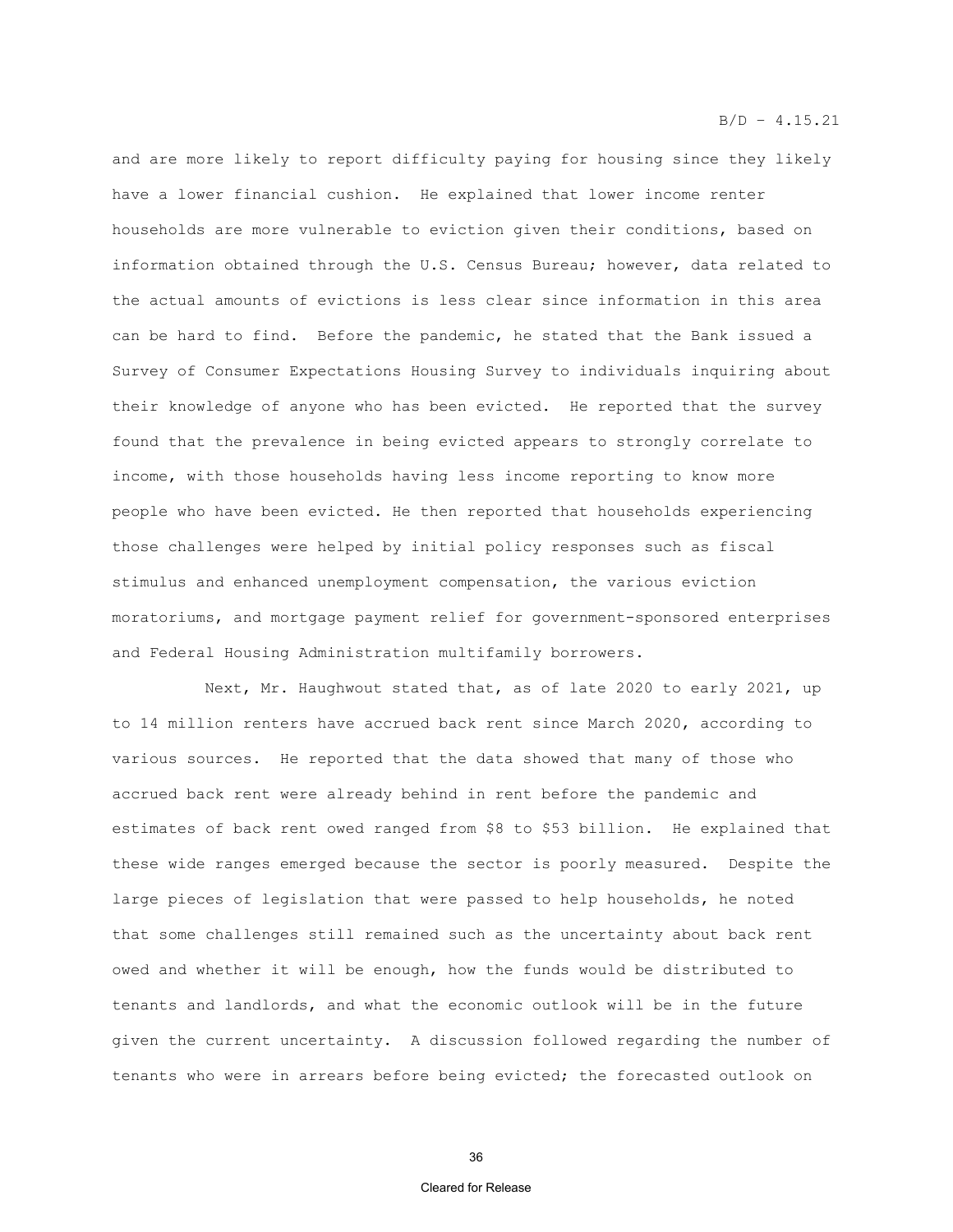enforcement of eviction proceedings by landlords after the moratoriums were lifted; and efforts to track and obtain better data on eviction activities.

Mr. Haughwout concluded the presentation by describing highlights from the Bank's efforts in 2020 to address the evictions issues, including inequality policy forums, a roundtable discussion on evictions, and a white paper issued by the Bank titled the COVID-19 Eviction Cliff. He then stated that the Bank and the Federal Reserve Bank of Philadelphia are facilitating a series of follow-up discussions around the evictions topic, the Bank will work on hosting other forums and issuing another solutions-focused white paper in 2021 on related policy responses, and management will explore bringing in leaders from the healthcare sector to obtain their observations and insights on issues related to evictions. A discussion ensued regarding the role of the Bank in addressing the eviction and homelessness issues; questions around New York City's ability to recover economically after the pandemic if evictions and homelessness concerns are not adequately addressed; how taxation issues may affect evictions and homelessness; how New York City's economy will be impacted if enough employees do not return to working in offices; and how New York City's credit rating may be impacted if its economic recovery is not strong enough following COVID-19's end.

Ms. Logan, referring to a series of charts (# ), discussed conditions in the financial markets, policy expectations, and the implementation of policy and desk operations. Ms. Logan began by stating that strong economic growth expectations exist and are supported by COVID-19 vaccination rates and fiscal stimulus. She reported that the 10-year treasury yield leveled off; market expectations for the near term remain strong; and asset markets were relatively quiet the past few weeks absent certain catalysts. Ms. Logan then reported that market-implied expectations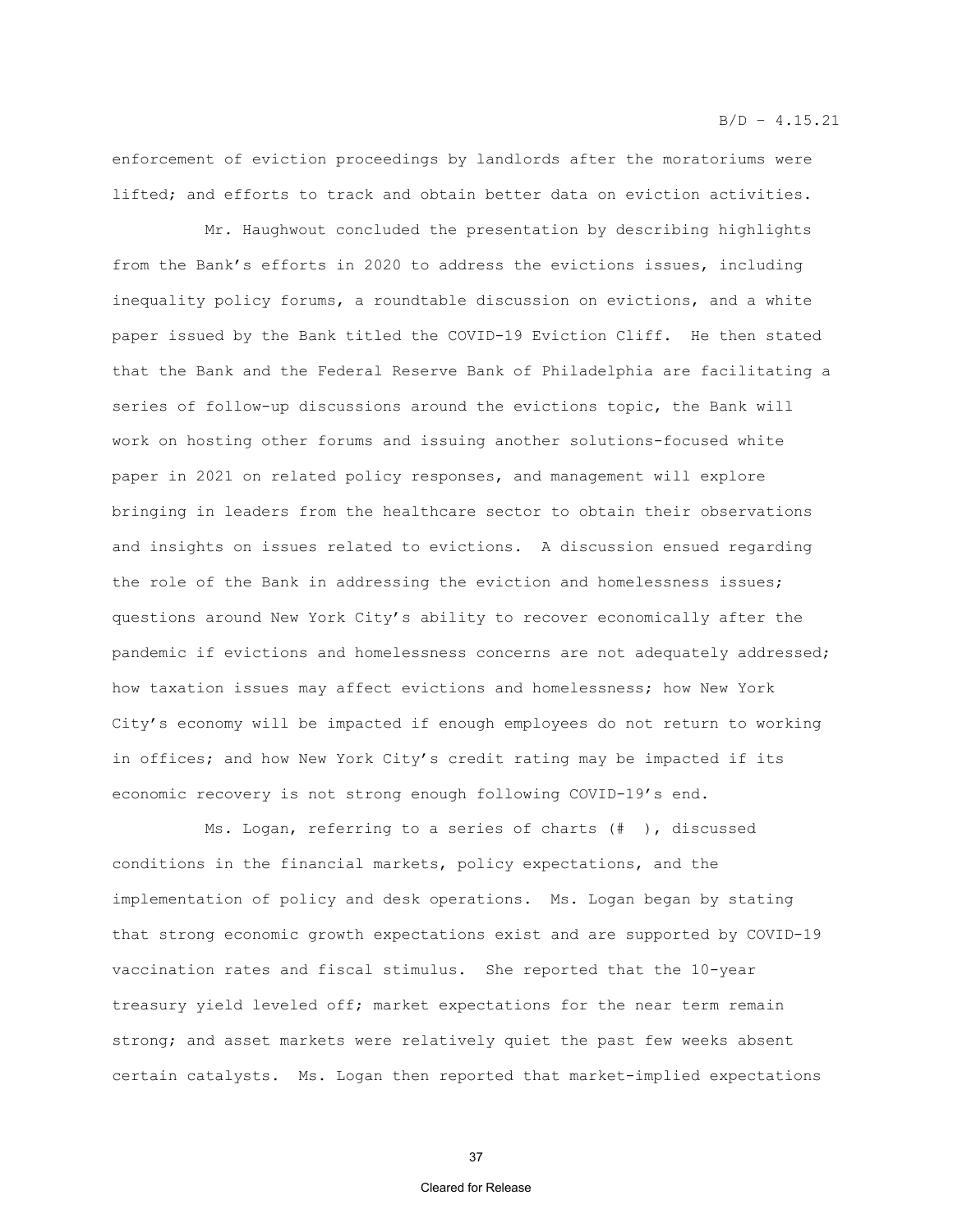around interest rate policy are little changed since the March 2021 Federal Open Market Committee meeting. She also noted that many expect interest rates to increase in early 2023, but many markets are pricing in earlier interest rate increases than those identified by SOMA desk surveys and the FOMC's Summary of Economic projections. Ms. Logan concluded her update by stating that asset purchases are ongoing to help foster smooth market functioning and accommodative financial conditions; reserves have risen to historically high levels and have exerted downward pressure on overnight money market rates; and the Federal Reserve has tools to support interest rate control, with overnight reserve repurchase facilities becoming more central to the tools being used to control short term interest rates. A discussion followed regarding the overnight reverse repurchase facility, its eligibility restrictions, and ongoing usefulness in the current market environment; and the possible conditions and functioning of the financial markets if the Bank would have decreased the size of asset purchases or was not purchasing Treasuries.

Mr. Lucca, referring to a series of charts (# ) entitled "U.S. Economic Conditions," provided an update on the Bank's outlook for the U.S. economy. The Directors received a report that the staff's forecast for real GDP growth in 2021 is largely unchanged in the medium-term, unemployment is forecasted to return to approximately 4% by the end of 2021, and inflation firmed somewhat in March 2021. Given the timing of the meeting, Mr. Lucca focused the rest of his update on key economic highlights. He reported that economic activity is reaccelerating, and the housing market is booming, but not in New York City and not for everyone; economic indicators show that retail sales grew 14%; existing and new home sales are at pre-2007 levels, despite sales dipping in February amid cold weather and a rebound in mortgage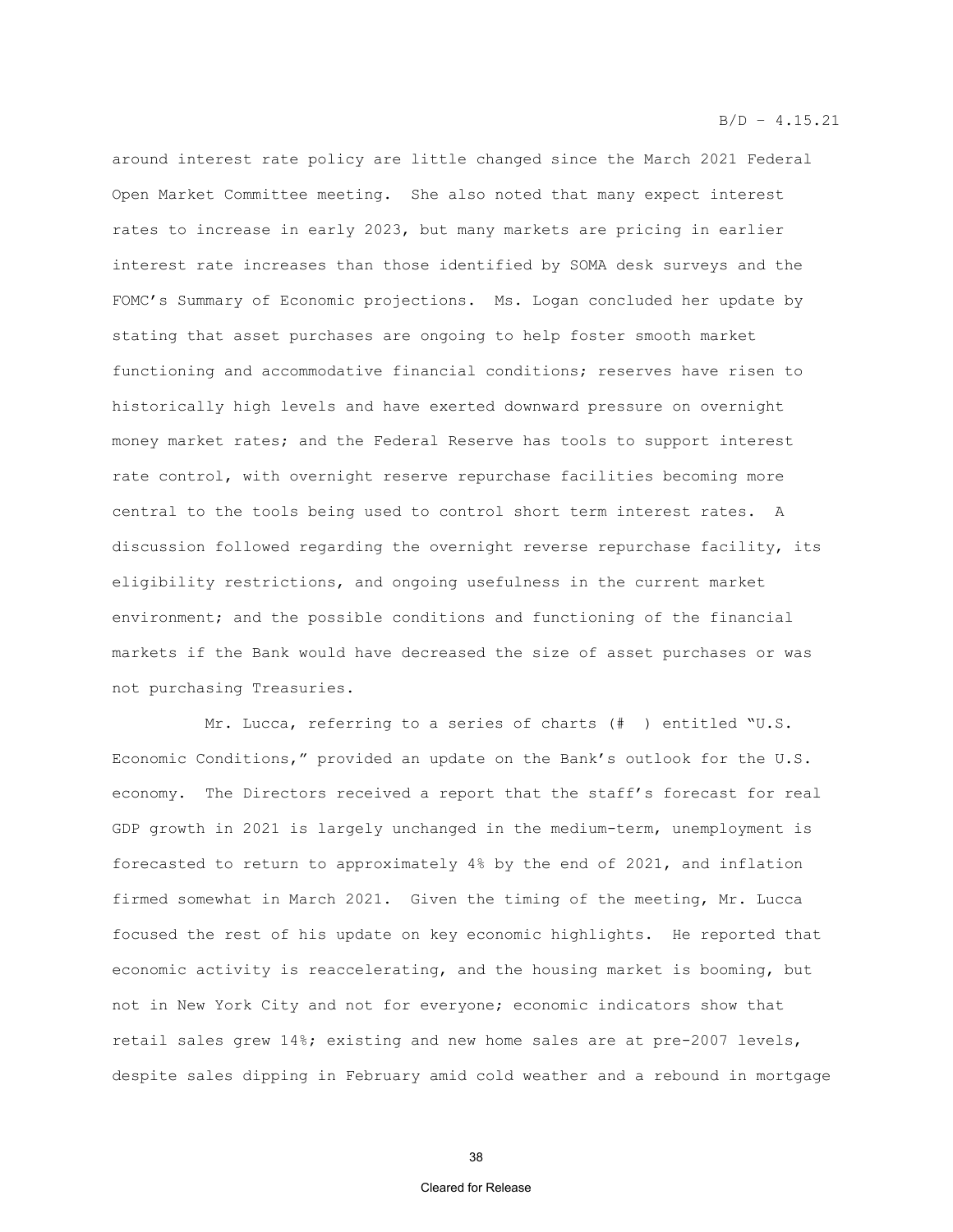rates; and rents for primary residences are decelerating with rents and home values in Manhattan experiencing some underperformance. He then concluded his update by reporting that results from a recent result from a household pulse survey show that many are struggling with rent and mortgage payments, with black households reporting struggles with payments and 12% of New York State residents reporting challenges with making payments in in the future. A discussion ensued regarding specific demographics within the second district that are struggling with rent and mortgage payments; the future of New York City and its housing conditions; and the risk that significant social issues may emerge in New York City if too many affluent people leave.

In his management comments, Mr. Williams began by agreeing with the Committee that the second district must remain a primary focus, especially since some problems may worsen, despite the economy recovering and the emergence of new opportunities. He then reported that the economy is on a positive trajectory and, according to the data, consumer spending is growing faster than expected. He noted that these improvements are driven by continued fiscal support and COVID-19 vaccination rates, which are also driving strong job growth. Despite this broader economic recovery across the nation, he noted that New York City's economic recovery may lag, and inflation data is coming in a bit firmer or stronger than earlier data, despite certain inflation trends remaining low. He also added that the Bank will continue to closely monitor increases and decreases in prices on things such as lumber and gas, housing and healthcare, and other key areas where bottlenecks and increased prices may emerge. A discussion continued regarding whether the price for education may rise, as well as the areas that are lagging in other parts of the global economy.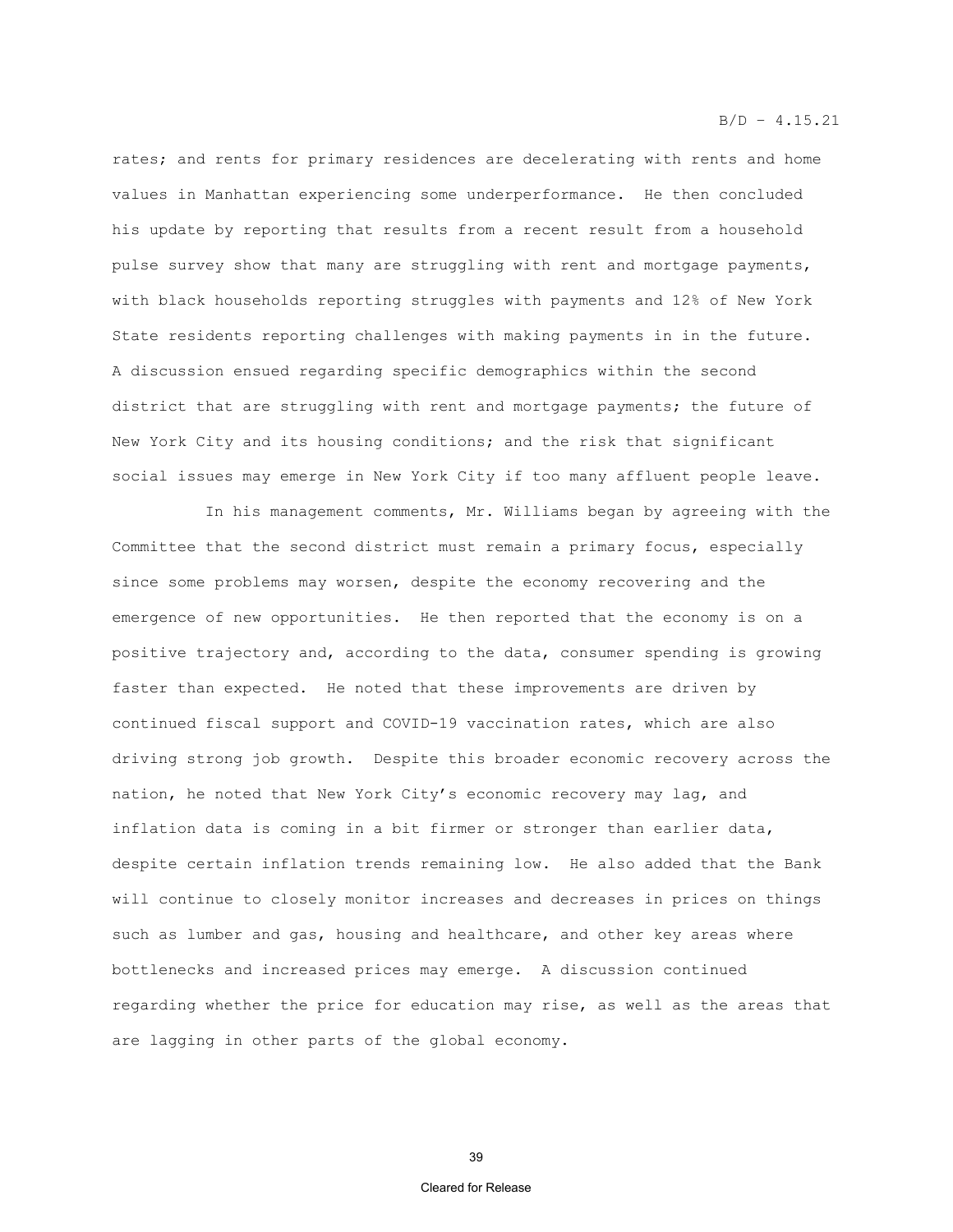In their discussion, the Directors reported on various New York City developments, including uncertainties and concerns around its proposed budget, current job losses and economic challenges in the leisure and live entertainment industries, some residents' hesitancy about taking the COVID-19 vaccine, and how New York City's economic performance may adversely affect the financial performance of the Metropolitan Transportation Authority and other governmental agencies; New York State's budget for healthcare, which was better than anticipated, and growing hesitancy about taking the COVID-19 vaccine given recent issues associated with Johnson & Johnson's vaccine; the perceived stability of financial markets amidst its record performance in the first quarter of 2021, and the areas that market participants may focus on in the remaining quarters of 2021; the economic recovery, including the performance of the hospitality and travel industries, the impact of low unemployment amongst certain demographics, and the possible state of New York City if enough workers do not return to working in offices; how hesitancy with taking the COVID-19 is driving lower vaccination rates in certain parts of New York State, increasing discussions about the New York State labor market, increased usage of the second round of the Paycheck Protection Program, and the proposed creation of a public banking system by a member of the New York State Senate, which may adversely affect community banks who rely on municipal deposits for funding.

Ms. Phillips then presented the schedule of rates in effect at this Bank.

### Whereupon, it was unanimously

VOTED that the existing rates in effect at this Bank be established without change, as follows: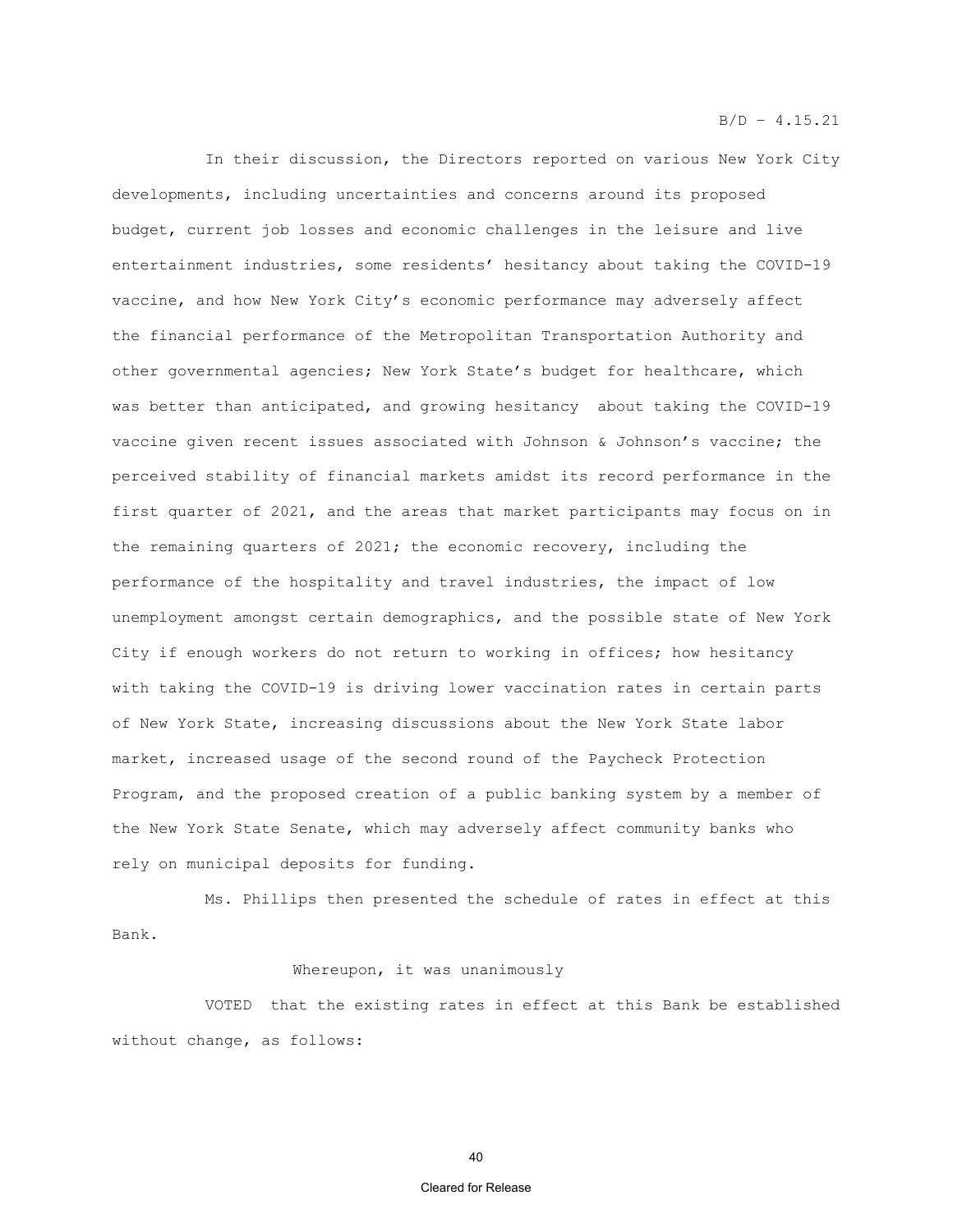### Advances to and discounts for depository institutions:

- (a) Primary credit rate  $-1/4$  percent per annum.
- (b) Secondary credit rate primary credit rate plus 50 basis points.
- (c) Seasonal credit rate the average of the effective federal funds rate and ninety-day secondary market CD rate averaged over the preceding maintenance period.

At this point, the meeting went into executive session, and Messrs. Armstrong and Blackwood, Mses. Dingman, Dyson, Mucciolo and Baum, Messrs. Gutt, Held, Erickson, Haughwout, Hennessy, Reilly, Mses. Hirtle, and Logan, and Messrs. Rosenberg, Lucca, Licare, Beatus and Nash left the meeting.

The meeting adjourned at 12:30 p.m.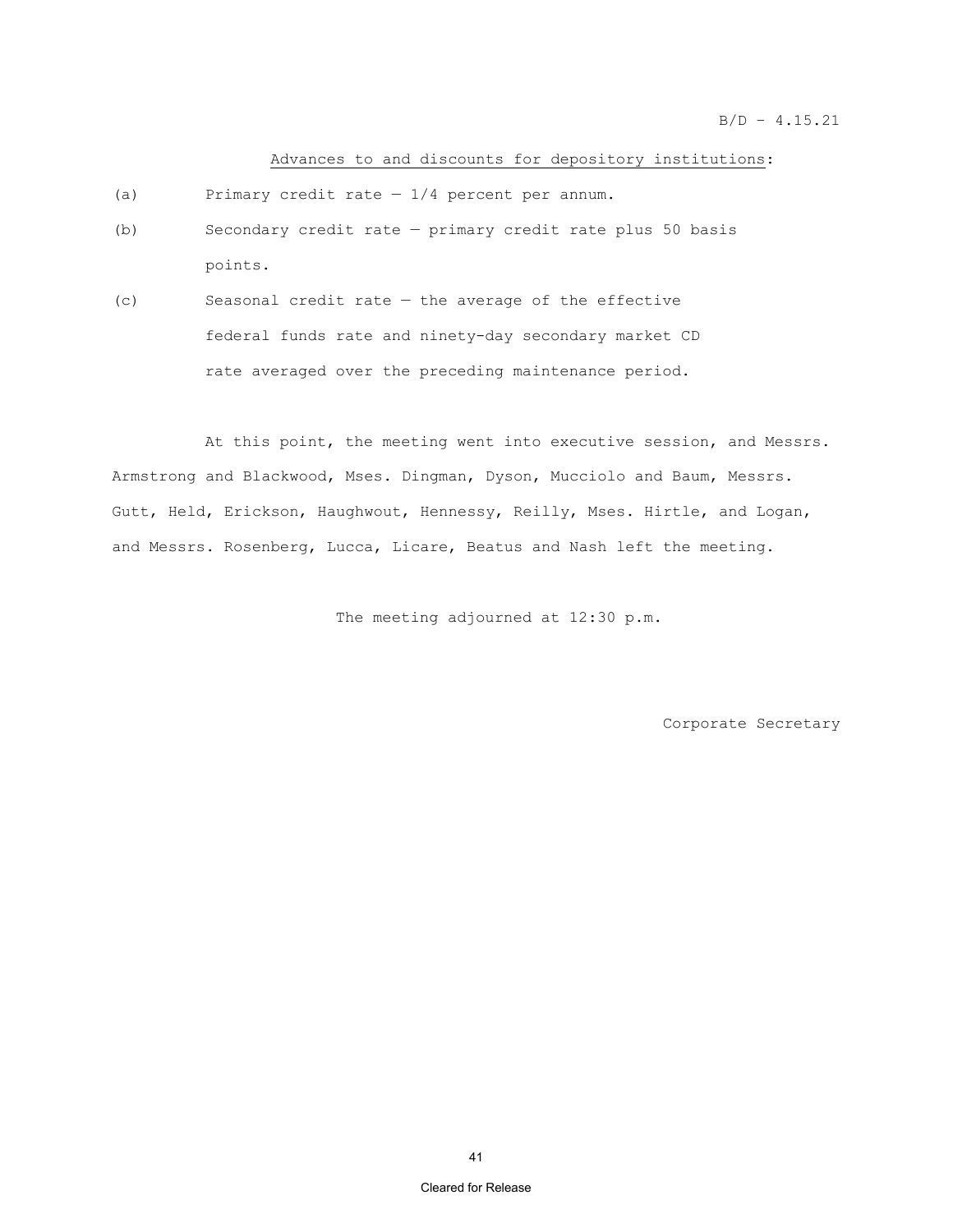# Executive Session - Board of Directors April 15, 2021

Ms. Phillips was designated to keep the minutes of this executive session.

In executive session, Mr. Williams and Ms. Phillips provided an update on Director recruitment efforts and engaged the Directors in a discussion on what the future of Board and Committee meetings may look like as the impact of the COVID-19 pandemic begins to lessen in the second district. A discussion ensued on these matters, as well as on migration trends and the pace of recovery for New York City.

The meeting adjourned at 12:29 p.m.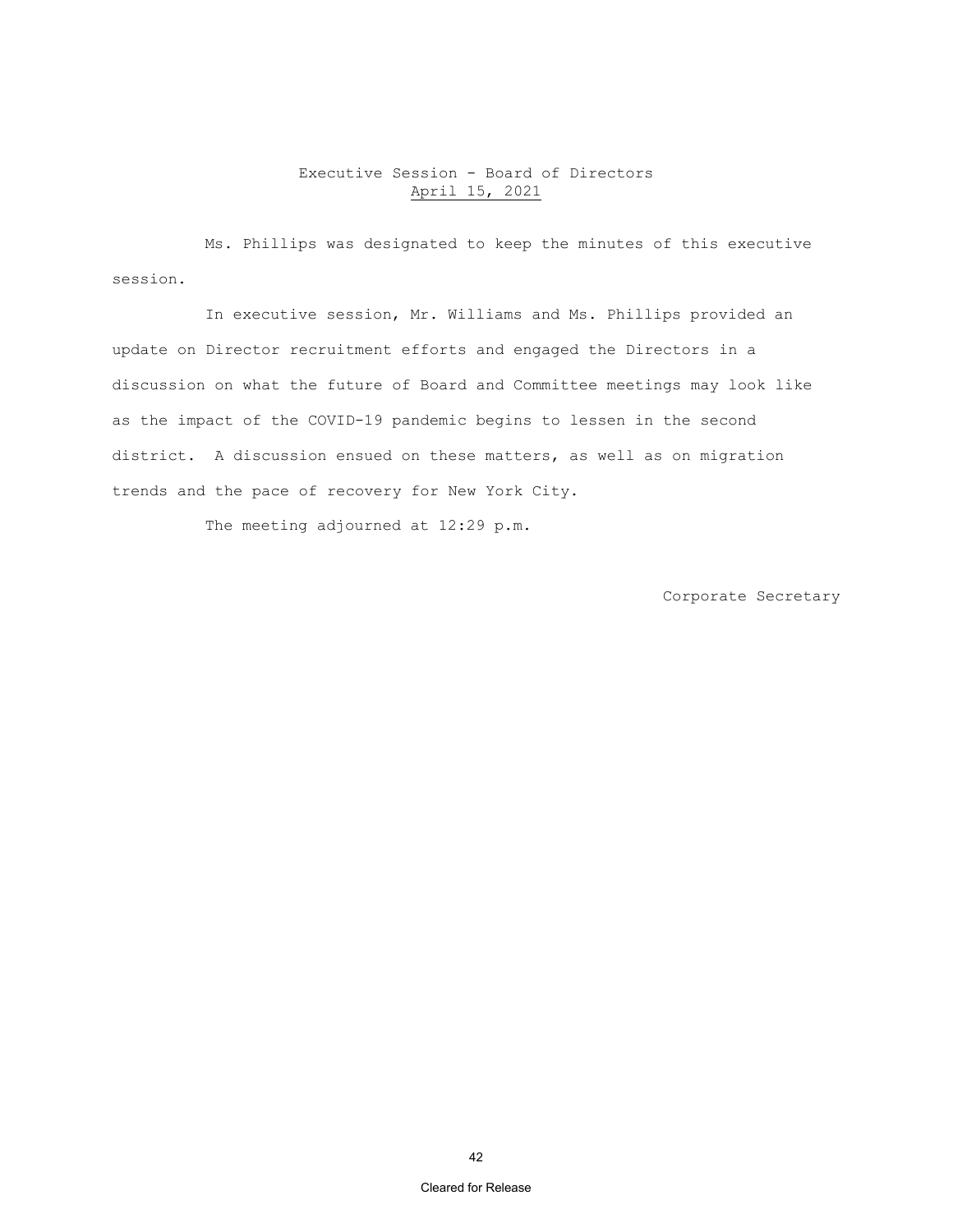A meeting of the Board of Directors of the FEDERAL RESERVE BANK OF NEW YORK was held by means of a telephone conference at 9:30 a.m. this day.

PARTICIPANTS:

Ms. Scott, Chair, Mr. Alvarez, Ms. Friedman, Ms. Gil, Mr. Gorman, Mr. Kennedy, Mr. Murphy Mr. Williams, President, Ms. Hassan, First Vice President, Mr. Held, Executive Vice President and General Counsel, Ms. Logan, Executive Vice President, Ms. Phillips, Senior Vice President and Corporate Secretary, Mr. Lucca, Vice President, and Mr. Nash, Officer and Assistant Corporate Secretary.

In their discussion, the Directors received a report that real GDP growth for the first quarter of 2021 increased at an annual rate of 4.75%, while the annualized growth rate for the core PCE price index totaled approximately 2.3%. In their discussion, the Directors reported on a proposed federal bill and its potential implications for unionized labor; continued growth in the capital markets, a willingness to pay higher prices for sustainable growth amongst many investors in the equity market, and the recent slowdown in Special Purpose Acquisition Company ("SPAC")-related activity caused by the Securities Exchange Commission's recent changes to the treatment of rules affecting SPACs; New York City developments, including decreases in new COVID-19 cases, continued hesitancy within some communities with taking the COVID-19 vaccine, its planned economic reopening on July 1, 2021, and next steps following its recently released budget; developments in the financial markets, including its increased amount of liquidity, speculation, and notable interest amongst investors to find equity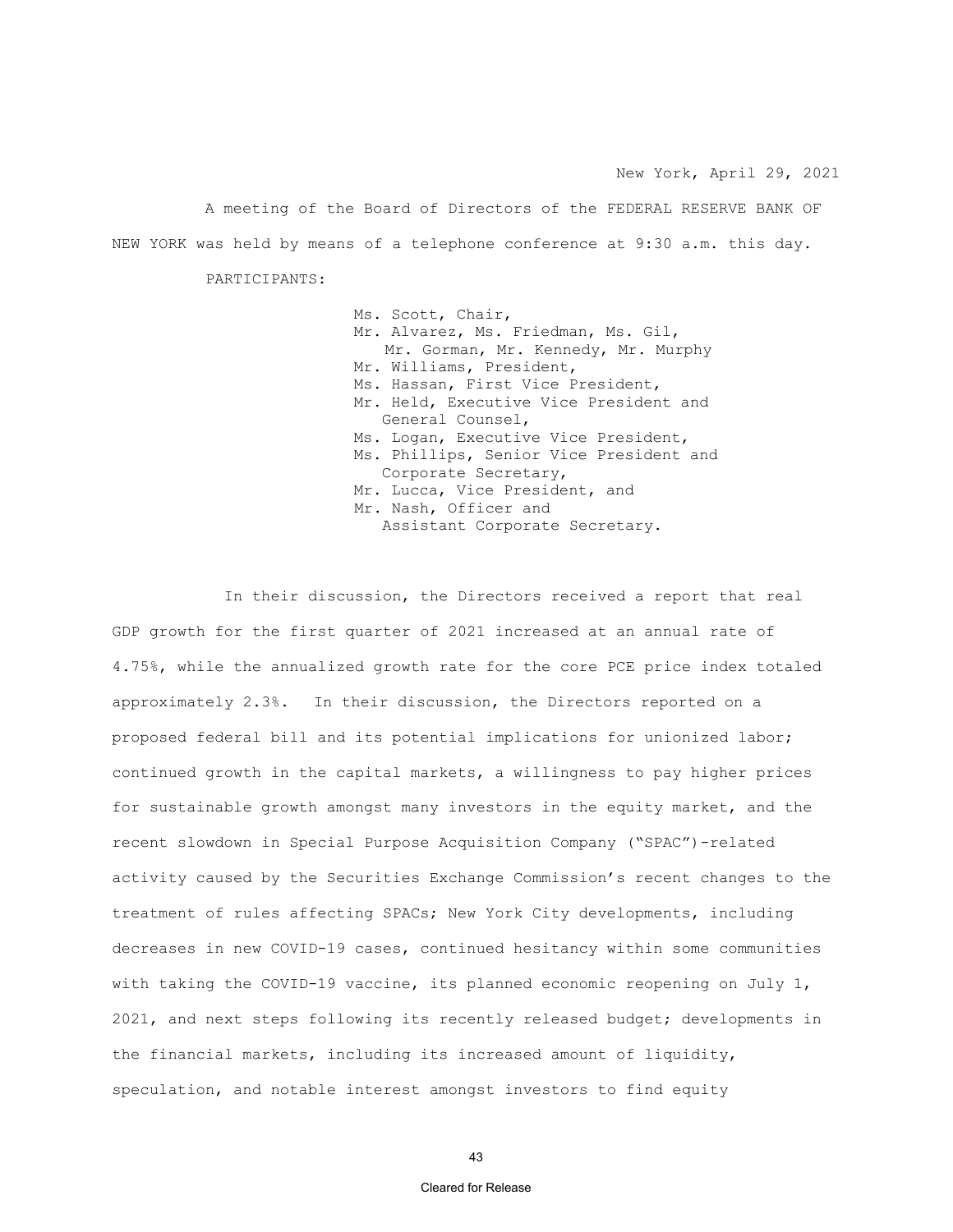investments, which may eventually trigger future incidents like GameStop; notable growth across various sectors and industries reported by certain banks serving the middle market and small businesses; challenges amongst employers in northern parts of New York State with finding workers as the economy grows and reopens, especially in areas dependent upon tourist activity; and offerings from investors for debt funding to mission-driven organizations, and the evictions that may increase as municipalities encountering challenges with deploying funds to those in need.

 Ms. Phillips then presented the schedule of rates in effect at this Bank.

Whereupon, it was unanimously

VOTED that the existing rates in effect at this Bank be established without change, as follows:

Advances to and discounts for depository institutions:

(a) Primary credit rate  $-1/4$  percent per annum.

- (b) Secondary credit rate primary credit rate plus 50 basis points.
- (c) Seasonal credit rate the average of the effective federal funds rate and ninety-day secondary market CD rate averaged over the preceding maintenance period.

The meeting duly adjourned at 10:00 a.m.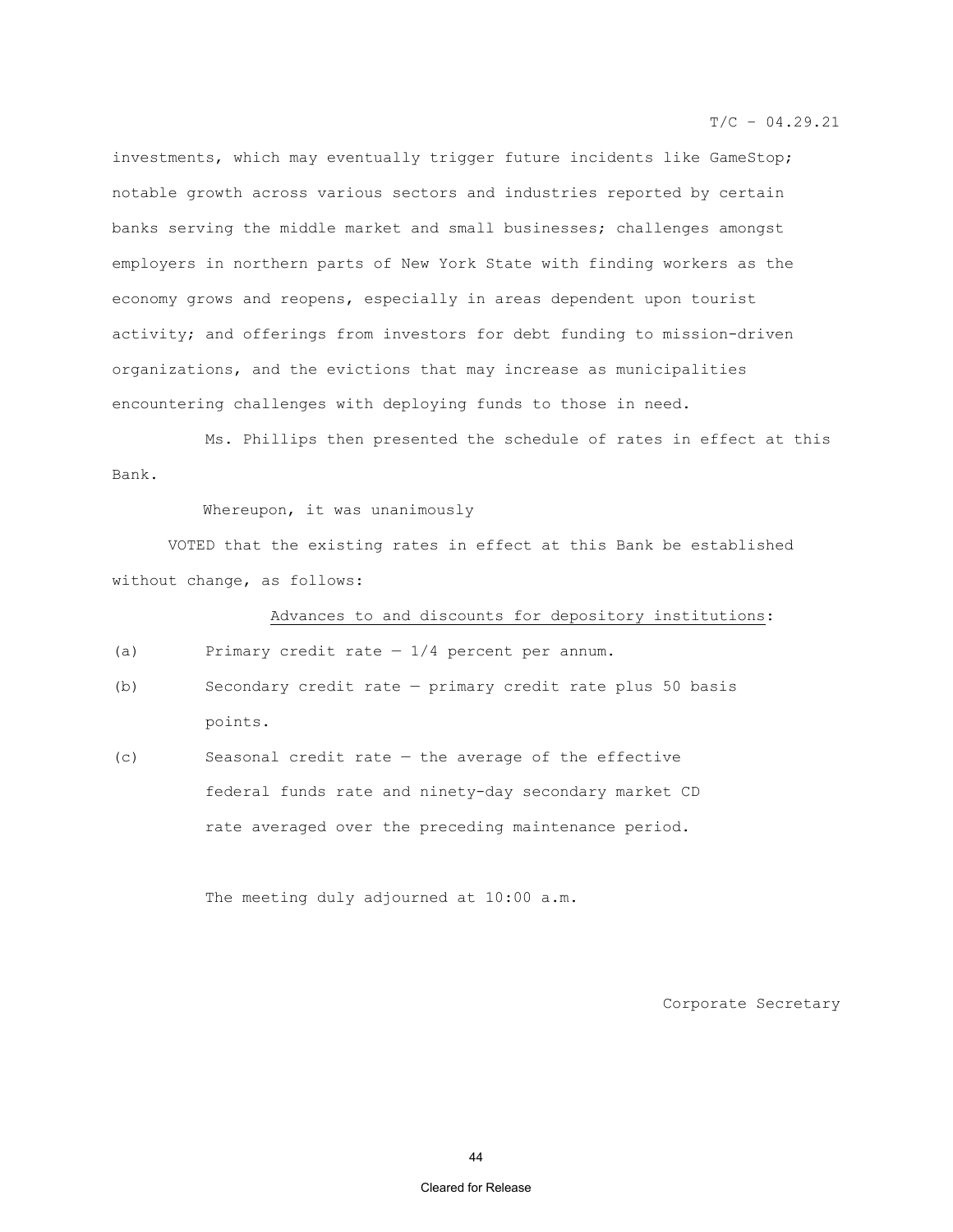A meeting of the Nominating and Corporate Governance Committee of the FEDERAL RESERVE BANK OF NEW YORK was held by means of a telephone conference call at 9:00 a.m. this day.

PRESENT:

 Ms. Scott, Chair, Ms. Gil and Mr. Murphy, Mr. Williams, President, Ms. Hassan, First Vice President Mr. Held, Executive Vice President and General Counsel, Ms. Phillips, Senior Vice President and Corporate Secretary, and Mr. Nash, Officer and Assistant Corporate Secretary.

The minutes of the meetings of the Nominating and Corporate Governance Committee held January 21, 2021 was submitted and approved by consent.

The modification of the membership of the Audit and Risk Committee of the Board of Directors was submitted and approved by consent.

Mr. Williams and Ms. Phillips provided a Director Succession Planning update. Ms. Phillips stated that the Bank recently interviewed several search firms with experience in director recruitment and recommended one firm that seemed best suited to identify diverse candidates and assist in the development of a multi-year succession plan and pipeline. Mr. Williams and Ms. Phillips then reviewed highlights of the firm's proposal, after which a discussion ensued and the Committee stated their support for the effort and the recommended firm.

Ms. Phillips reviewed the Annual Self-Assessment, which included an overview of the process for the year including one-on-one interviews with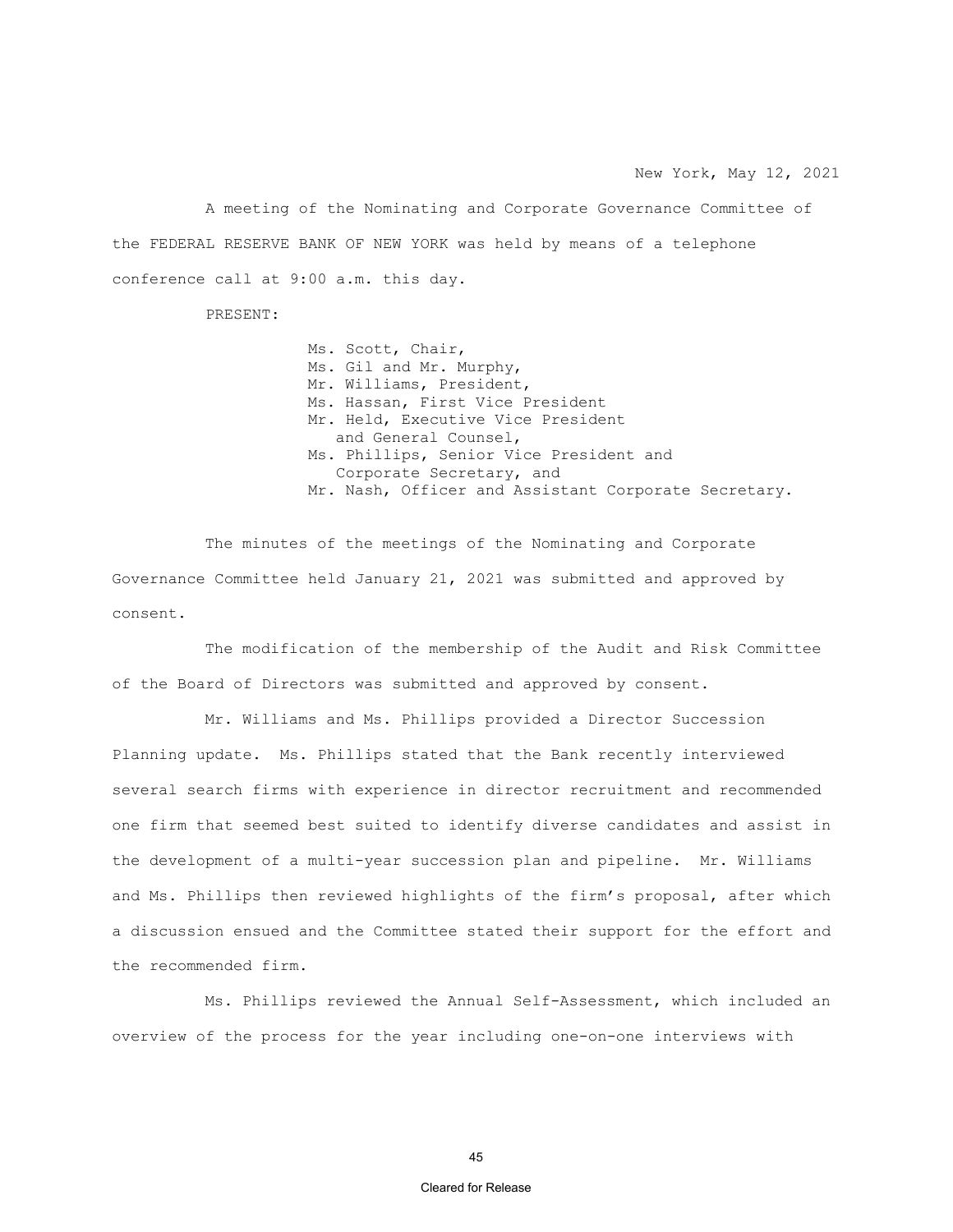each Director. After reviewing the process, she highlighted some areas of focus for the assessment and discussion ensued.

Finally, Mr. Williams and Ms. Hassan provided an update on Executive Office Organizational Changes, including the movement of the Corporate Secretary's Office into the Executive Office.

The meeting duly adjourned at 10:00 a.m.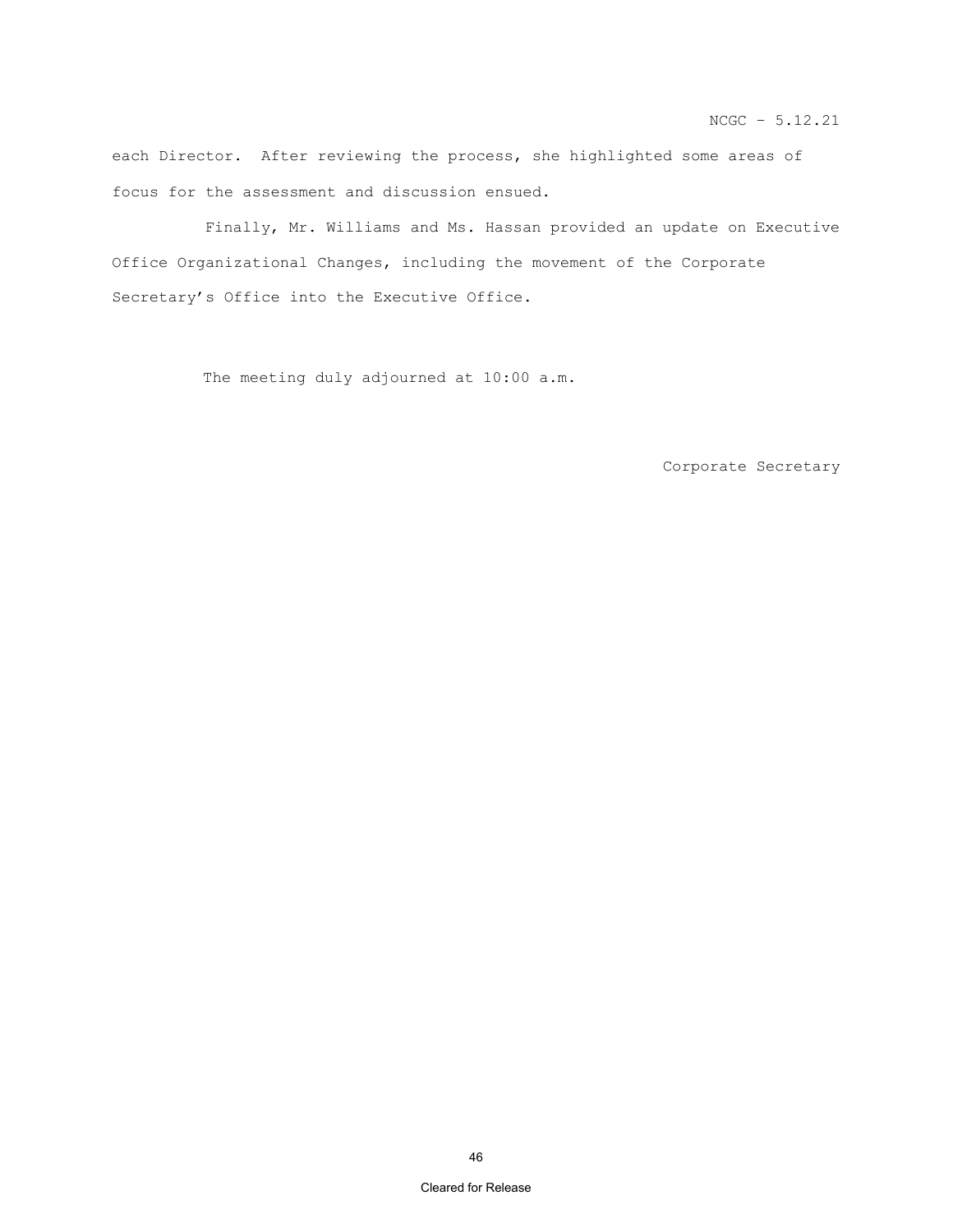A meeting of the Board of Directors of the FEDERAL RESERVE BANK OF NEW YORK was held by means of a telephone conference at 4:30 p.m. this day.

PARTICIPANTS:

Ms. Scott, Chair, Mr. Alvarez, Ms. Gil, Mr. Gorman, Mr. Kennedy, Mr. Murphy Mr. Williams, President, Ms. Hassan, First Vice President, Mr. Held, Executive Vice President and General Counsel, Ms. Logan, Executive Vice President, Ms. Phillips, Senior Vice President and Corporate Secretary, Mr. Lucca, Vice President, and Mr. Nash, Officer and Assistant Corporate Secretary.

In their discussion, the Directors received a report that total nonfarm payroll employment for April 2021 rose by 266,000, which was lower than even the most conservative employment forecasts, and the unemployment rate was little changed at 6.1%, but the year-end forecast increased to approximately 4.25% from 4%. The Directors also received a report that the Consumer Price Index increased 0.9% on a seasonally adjusted basis, reflecting the largest one-month increase in prices since 1981, while the core PCE price index is forecasted to be 0.6% for April 2021 with 2.5% forecasted to be the target at year-end, which is up from the prior forecast of 2.2% and expected to prove temporary as inflation is forecasted to be slightly below 2% in 2022. In their discussion, the Directors reported on organized labor in New York State and their focus on supporting a large infrastructure program and comprehensive changes to legislative programs affecting labor standards and workers' rights; the shortage of nurses and other workforce trends in New York City's healthcare sector; what full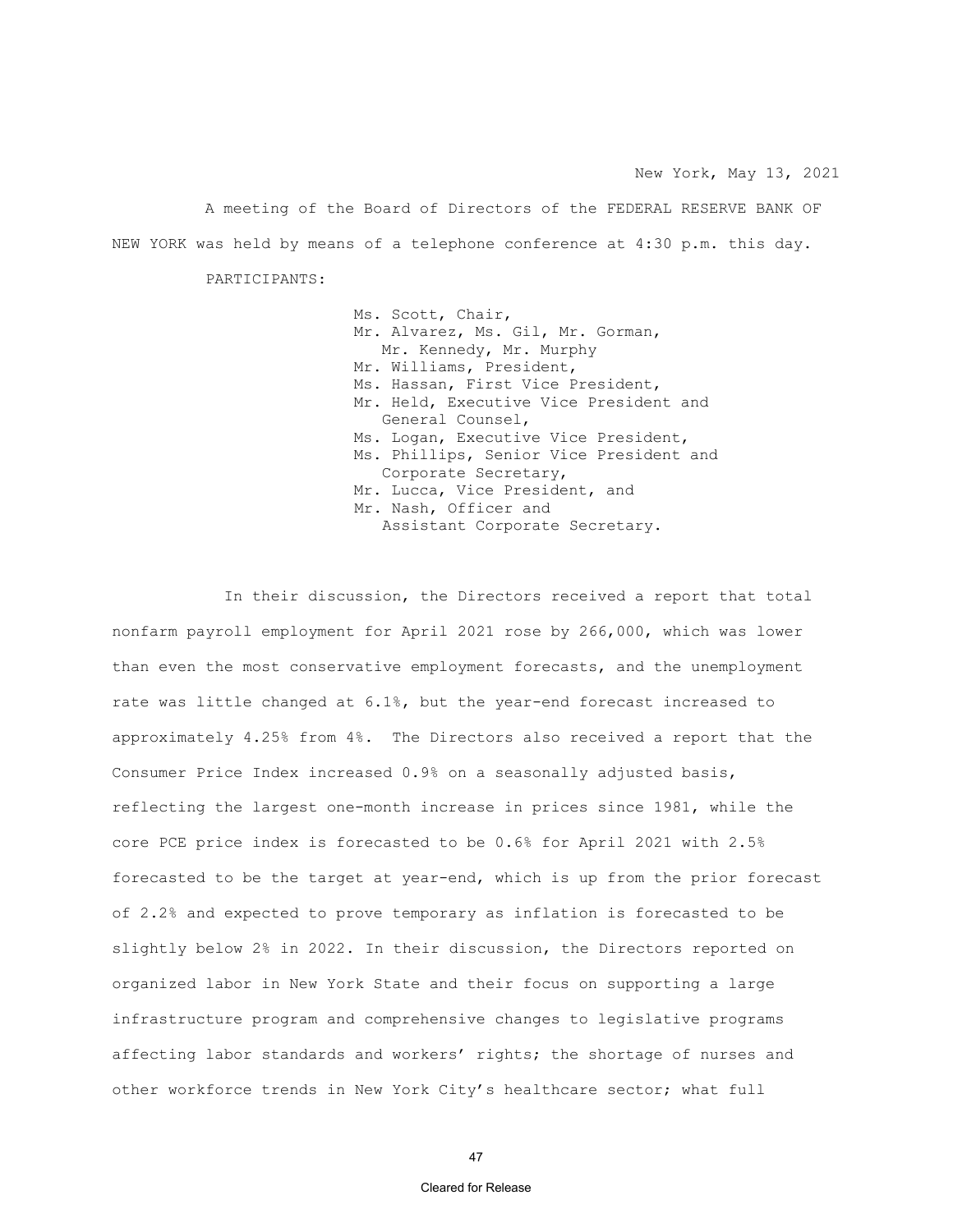$T/C - 05.13.21$ 

employment for the Second District may look like in a post-COVID-19 environment; trends in residential real estate refinancing activity, supply chain issues, and the outlook on employees returning to New York City offices, and the possible impact to the local economy if a five-day work week does not resume; the reopening of parts of upstate New York, including the activities engaged in by its residents, as well as the outlook of some willing to return to non-work environment activities compared to in-office work activities; and key themes such as the tightening labor market and supply chain concerns, which were discussed at a recent Conference of Chairs meeting.

 Mr. Nash then presented the schedule of rates in effect at this Bank.

Whereupon, it was unanimously

VOTED that the existing rates in effect at this Bank be established without change, as follows:

Advances to and discounts for depository institutions:

- (a) Primary credit rate  $-1/4$  percent per annum.
- (b) Secondary credit rate primary credit rate plus 50 basis points.
- (c) Seasonal credit rate the average of the effective federal funds rate and ninety-day secondary market CD rate averaged over the preceding maintenance period.

The meeting duly adjourned at 5:00 p.m.

Assistant Corporate Secretary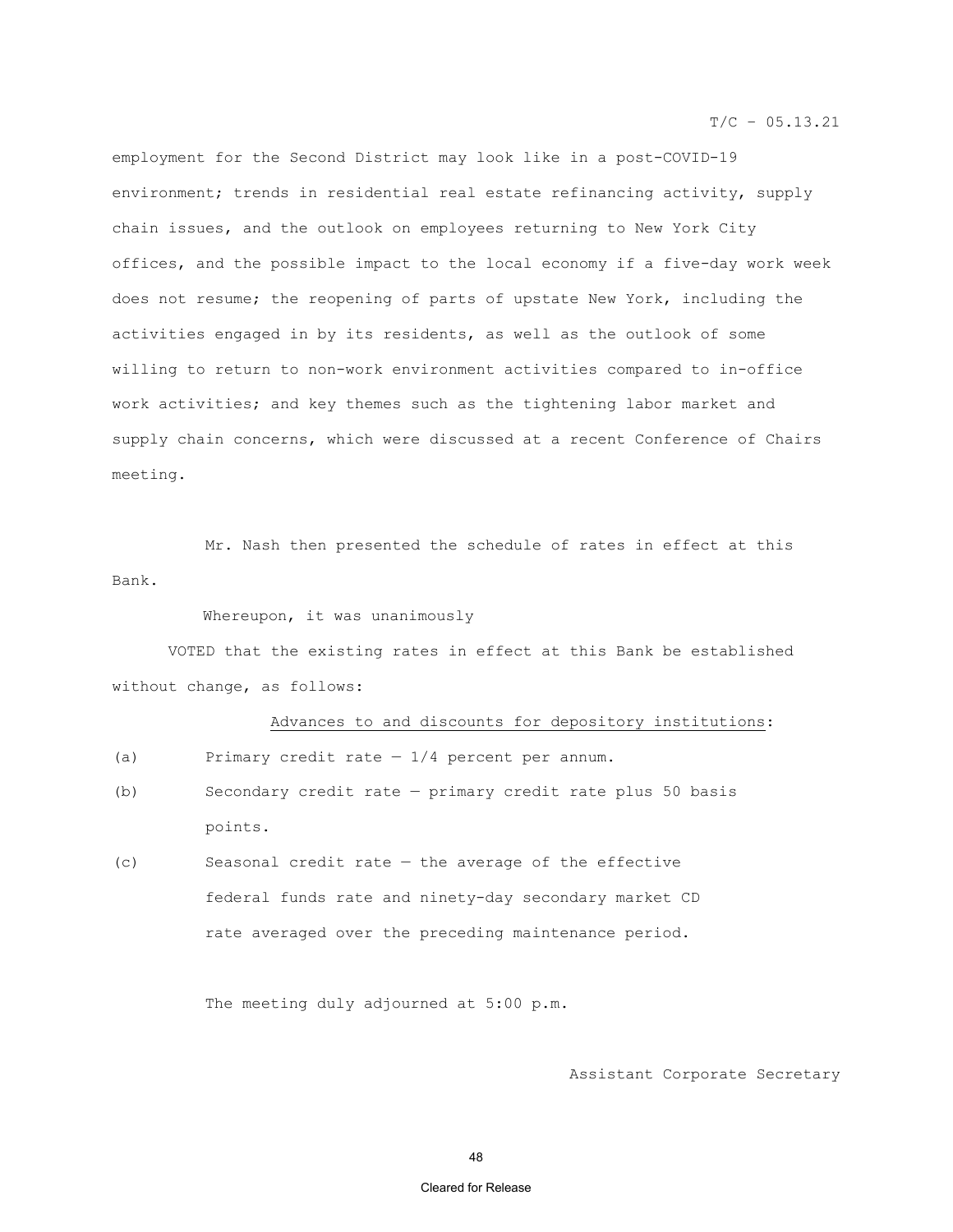A meeting of the Board of Directors of the FEDERAL RESERVE BANK OF NEW YORK was held by means of a telephone conference at 10:30 a.m. this day.

PRESENT:

Ms. Scott, Chair, Mr. Alvarez, Ms. Friedman, Ms. Gil, Mr. Kennedy, and Mr. Murphy Mr. Williams, President, Ms. Hassan, First Vice President, Mr. Armstrong, Executive Vice President, Mr. Blackwood, Executive Vice President and General Auditor, Ms. Dingman, Executive Vice President, Ms. Dyson, Executive Vice President, Mr. Gutt, Executive Vice President, Mr. Held, Executive Vice President and General Counsel, Ms. Logan, Executive Vice President, Mr. Rosenberg, Executive Vice President, Ms. Baum, Senior Vice President, Mr. Hennessy, Senior Vice President, Ms. Phillips, Senior Vice President Corporate Secretary, Mr. Wuerffel, Senior Vice President, Mr. Lucca, Vice President, Mr. Nash, Officer and Assistant Corporate Secretary, Ms. Torres, Chief Diversity, Equity, and Inclusion Officer, and

 Rachel Herz, Associate, attended the meeting by invitation.

The minutes of the meeting of the (1) Nominating and Corporate Governance Committee held January 21, 2021, (2) Audit and Risk Committee held April 15, 2021, (3) Board held April 15, 2021, (4) the Board held April 29, 2021, and (5) Board held May 13, 2021, were submitted and approved by consent.

The Directors, by consent,

VOTED that a dividend at the rate of six percent per annum for the six-month period ending June 30, 2021 be declared on the paid-in capital of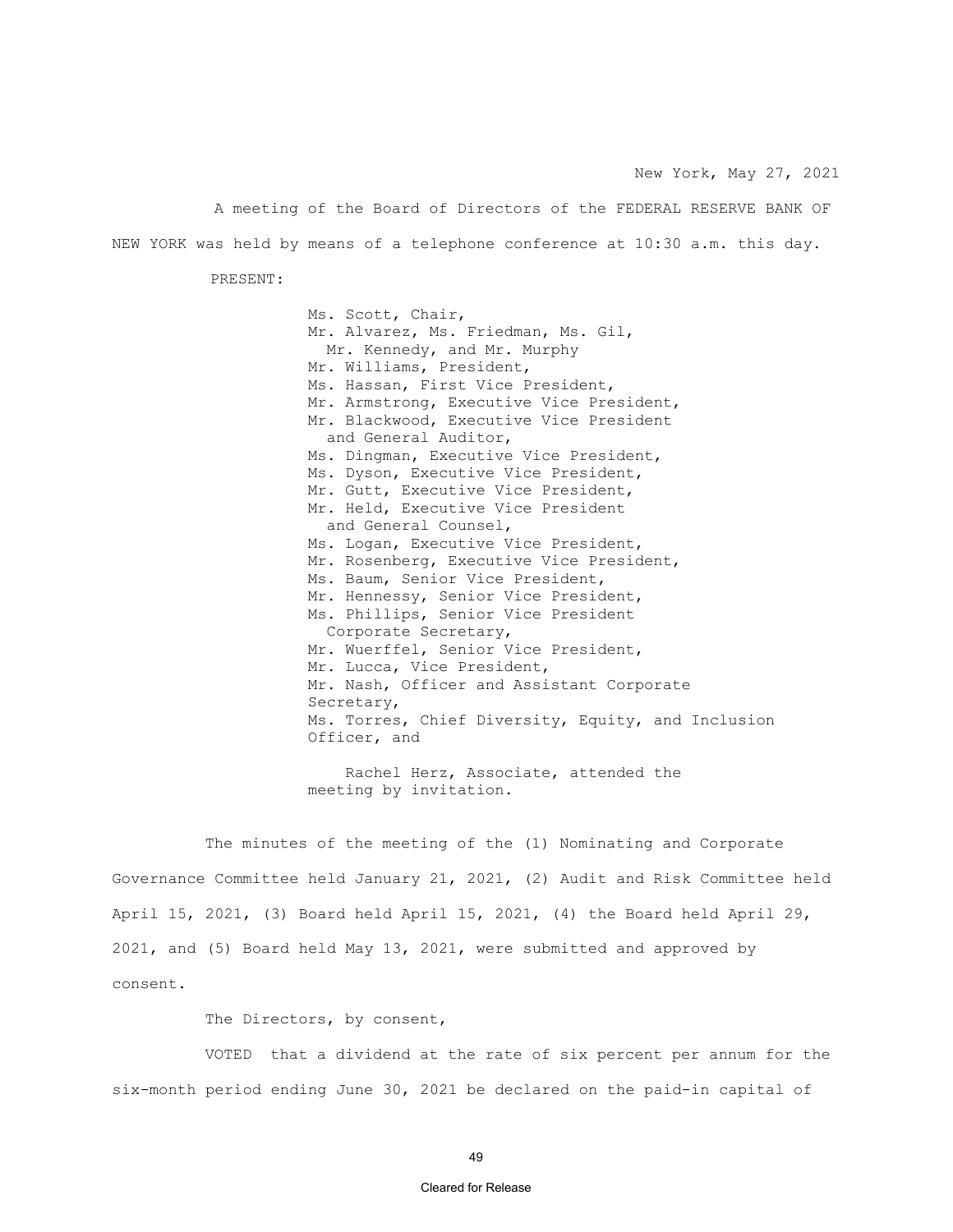the Bank, payable on June 30, 2021 to stockholders shown on the books of the Bank at the close of business on June 29, 2021.



Ms. Torres entered the meeting.

Ms. Dingman and Ms. Torres presented on the Bank's Diversity, Equity, and Inclusion strategy (the "DEI Strategy"), including the Bank's aspiration to reflect the district that it serves across all levels of the Bank. She then discussed broad themes of the DEI Strategy, including objectives in the first two years, as well as the areas of focus that will help the Bank build a more diverse workforce and increase supplier diversity.

Ms. Torres then provided an overview of the Bank's efforts to embed the Bank's DEI Strategy across the Bank, its progress on several initiatives, and the efforts of the Office of Minority and Women and Inclusion ("OMWI") regarding community development and workforce and supplier diversity. After defining each requirement, she highlighted innovative opportunities and ideas that the Bank is working on for its DEI Strategy, and explained the DEI Strategy's approach, key themes, and initiatives. A discussion ensued.

Ms. Torres concluded the presentation by stating that management is integrating the DEI Strategy with the Bank's People Strategy, which includes goals such as leading with impact, creating a culture of inclusion, providing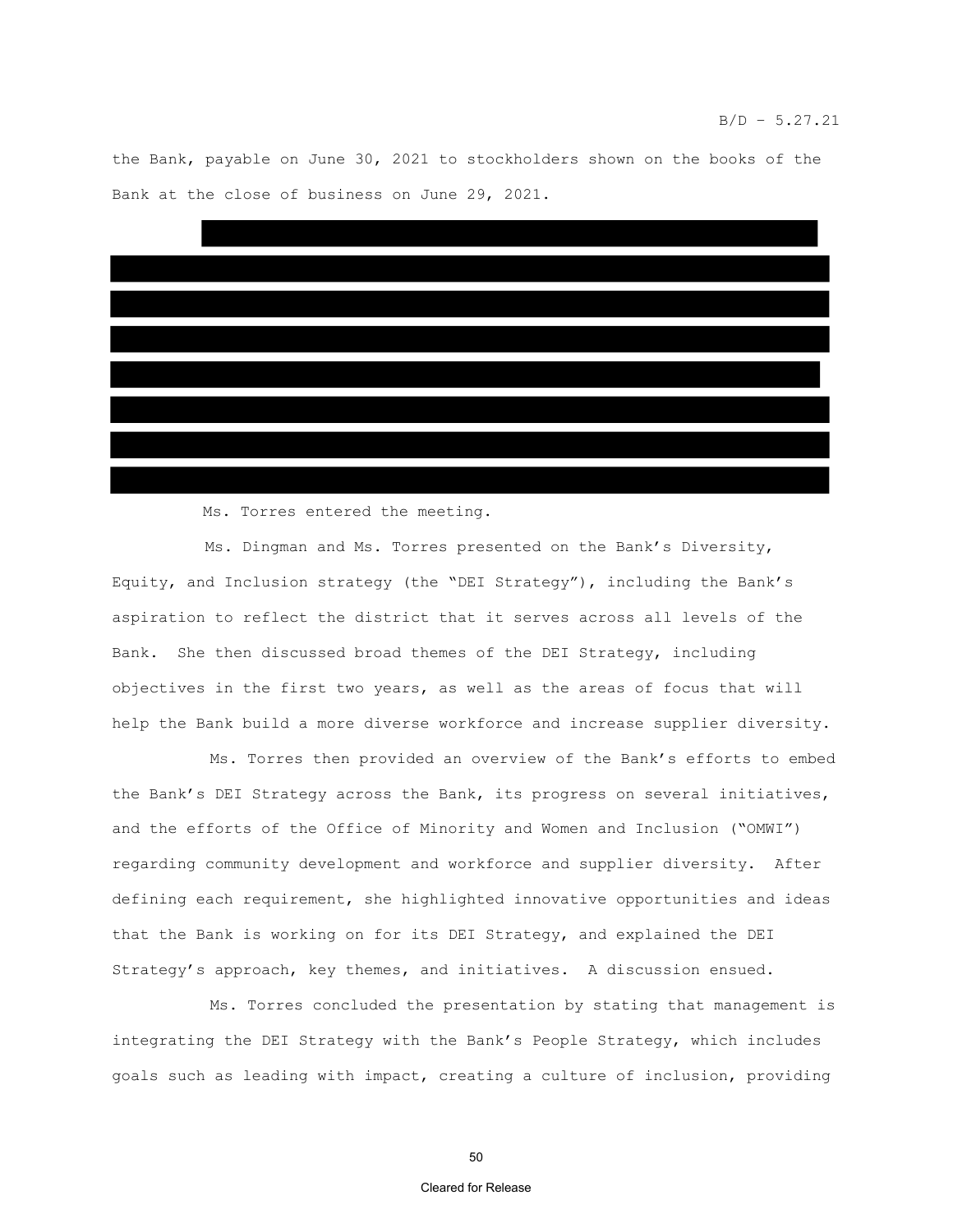careers with purpose, and delivering operational excellence. She described each goal, explained how management intends to achieve them, and highlighted when in fiscal year 2021 certain initiatives would be launched. She then reported the Bank's people metrics that were included in the recent OMWI report. A discussion ensued regarding the use employee surveys to determine employees' sentiment about the Bank's DEI Strategy; how the Bank's metrics measure its workforce diversity progress; what success looks like for workforce diversity at all levels of management; and on future reporting to the Board on the DEI Strategy's progress.

Ms. Torres left the meeting.

Mr. Wuerffel entered the meeting.

Ms. Logan and Mr. Wuerffel, referring to a series of charts (# ), discussed recent developments in the financial markets, highlights from the 2020 System Open Market Account Annual Report (the "SOMA Annual Report"), and a special update on reference rate reform. Ms. Logan began by stating that financial conditions were little changed, and contacts remained highly attentive to the inflation outlook. She noted that contacts focused on the policy discussion in the April 2021 Federal Open Market Committee (the "FOMC") minutes regarding the timing around asset purchase tapering. She added that many of those contacts who were surveyed, such as primary dealers and buy-side participants, expected the pace of asset purchases to decline in 2021 and 2022. She also added that market participants highlighted the lengthy discussion in the April 2021 FOMC minutes regarding the temporary repurchase agreement facility for foreign and international monetary authorities, the transition of daily repurchase agreement transactions, and how a technical adjustment to administered rates caused an increase in activity for the overnight reverse repurchase facility in May 2020. Ms.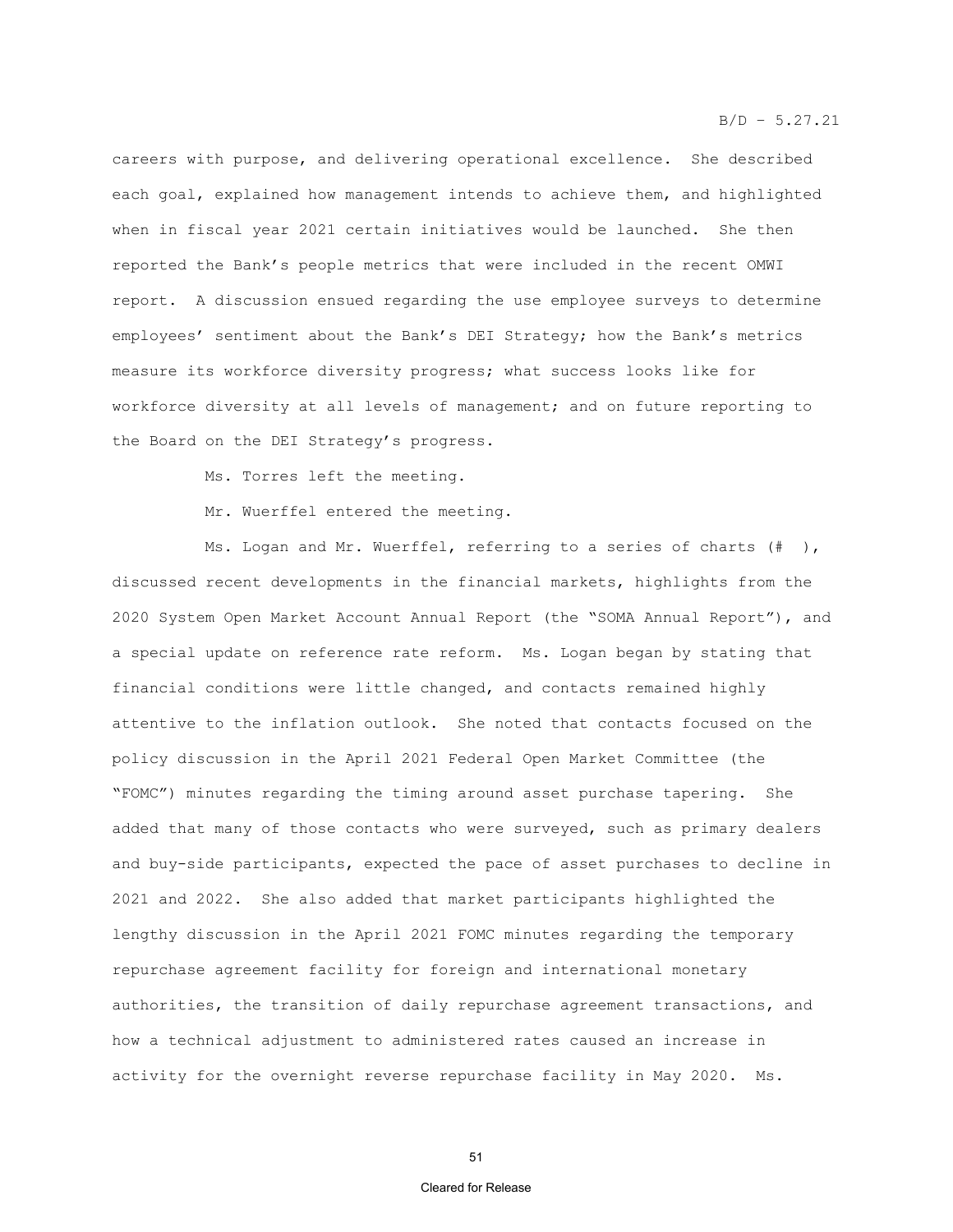Logan then stated that the recently published SOMA Annual Report highlighted that the Bank used its full array of policy tools to act swiftly and flexibly to address market dysfunction and support the flow of credit, and the SOMA domestic securities holdings portfolio is projected to reach approximately \$9 trillion in assets by 2023, according to market expectations.

Mr. Wuerffel then provided a special update on reference rate reform. He began by stating that, after nearly a decade of work, the global transition away from U.S. dollar LIBOR is approaching its end, and notable progress has been made in the UK and U.S. to support this transition. With over \$220 trillion in contracts currently linked to LIBOR, he noted that many banks received supervisory guidance to cease entering into new contracts that use USD LIBOR as a reference rate as soon as practicable and in any event by December 31, 2021, and the U.K. authorities announced in March 2021 that major USD LIBOR settings are to cease after June 30, 2023. He added that these approaches should allow most LIBOR contracts to mature on their own terms and many are expected to end sooner.

Mr. Wuerffel also noted that Alternative Reference Rates Committee ("AARC") has made significant progress in preparing a smooth transition of legacy contracts from LIBOR to the Secured Overnight Financing Rate ("SOFR"). He noted that various firms have signed on to ISDA protocol and are now equipped with moving from LIBOR to SOFR, AARC fallback language has been incorporated into cash products, and New York adopted LIBOR legislation for certain New State-governed contracts that do not have workable fallback language.

Mr. Wuerffel concluded his update by stating that more work remains ahead as the transition from LIBOR continues, and additional legislative efforts, and work with the loan market, and borrower engagement will be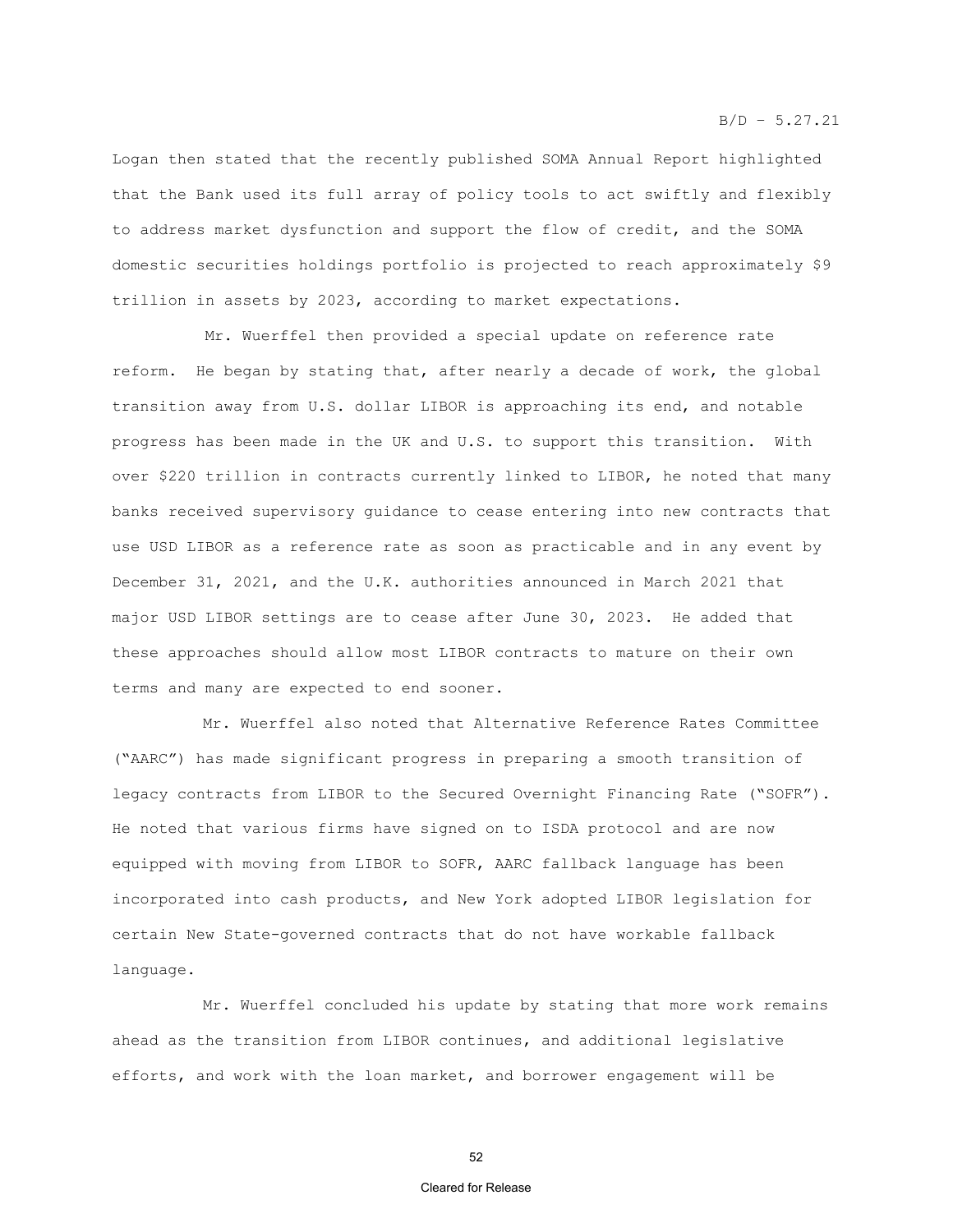needed. He then described the SOFR term rate, explained how it differs from LIBOR, and highlighted progress that may allow the ARRC to formally recommend a SOFR term rate. A discussion ensued.

Mr. Wuerffel left the meeting.

Mr. Lucca, referring to a series of charts (# ) entitled "U.S. Economic Conditions," provided an update on the Bank's outlook for the U.S. economy. The Directors received a report that the staff's forecast for real GDP growth in 2021 was little changed, real GDP growth in the first quarter was unrevised at 6.4%, and recent first quarter core PCE was revised up to 2.5% due to an upward revision to used car prices. Mr. Lucca then stated that supply bottlenecks and the reopening of different areas boosted nearterm inflation, and work-from-home arrangements will likely continue postpandemic and could slow New York City's economic activity. He added that data suggests that employers struggled to fill its demand for new employees, and consumer spending and demand is expected to transition from products to services in the second half of 2021 as the boost from federal stimulus checks continues and the coronavirus' drag on the economy fades. He also noted that higher unemployment is expected for 2021, the Bank lowered its assumption on the pace of hiring after the April 2021 employment report, and the unemployment rate is forecasted to be approximately 4.4% by year-end 2021.

Mr. Lucca then stated that inflation increased in April 2021 and firm readings are expected in May or June 2021 with moderation in the second half of 2021 as supply catches up with the slowing demand of goods. He reported that the monthly change in the Consumer Price Index ("CPI") shows that core inflation typically captures the underlying inflation trend, but not in the current environment; selected prices that do not have a lot of weight in the CPI experienced an increase due to a combination of bottle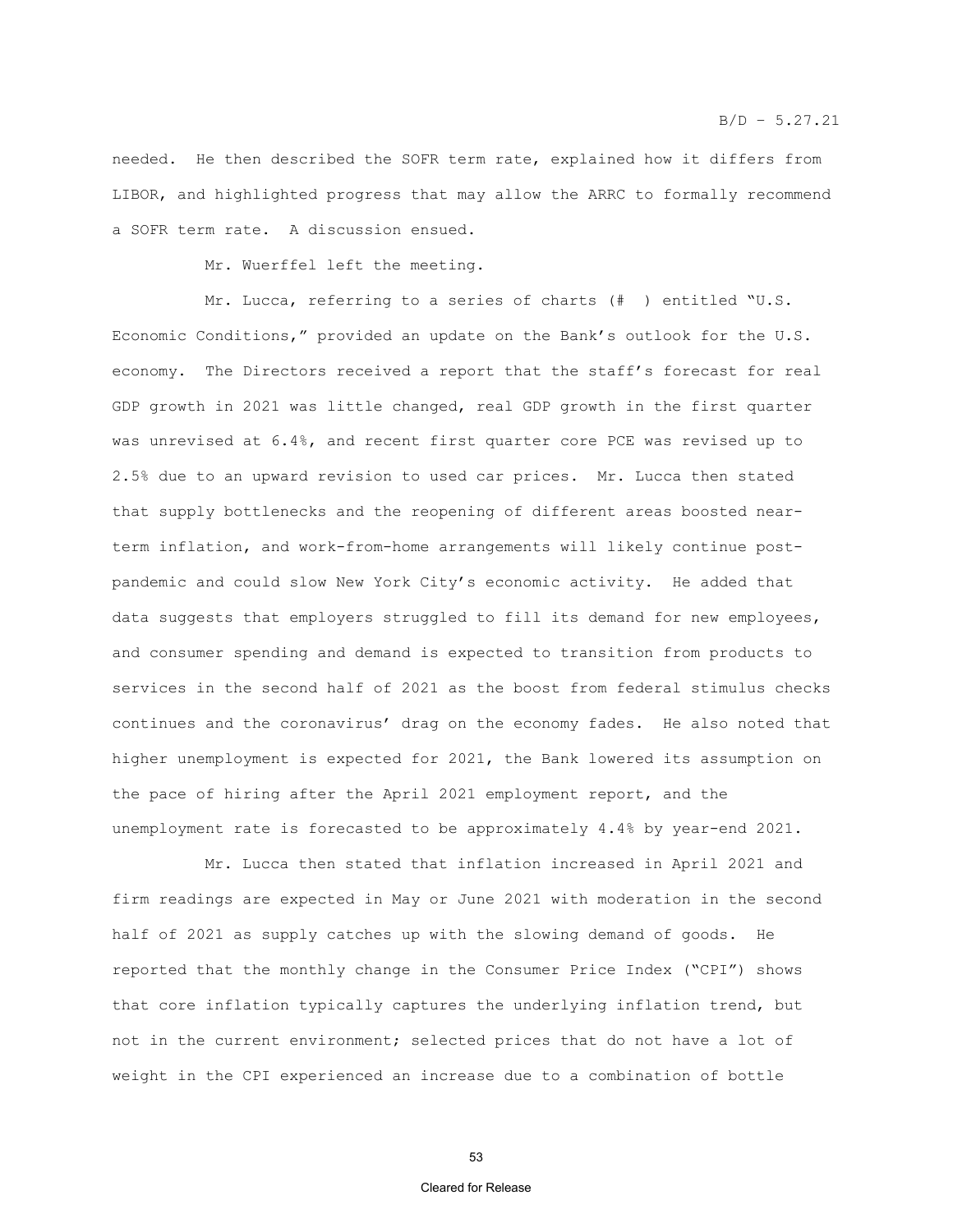$B/D - 5.27.21$ 

necks with used vehicles and the reopening of hotels and increased air travel; and the stability of median CPI suggests that the underlying trend was little changed, but more volatility remains ahead.

Mr. Lucca concluded his update by stating that New York City employment is rebounding, but still lags other regions; office occupancy in New York City remains low compared to the nation-wide average, according to a recent survey; and the implications to New York City's economy may be uncertain if the work-from-home arrangement continues. A discussion ensued regarding the effects that the work-from-home posture might have on New York City's taxable revenue; why some workers desire to work-from-home; what business travel to New York City might look like when it resumes; and how productivity might be affected for employees who work-from but may face housing instability when eviction moratoriums and rental assistance programs expire.

In his management comments, Mr. Williams began by showing appreciation for the local conditions highlighted in Mr. Lucca's presentation and noted that this data will be important as economic growth moves forward throughout New York City and the second district. In terms of broader economic conditions, he noted that prices have increased rapidly for various items, including housing, used cars, and lumber, and these conditions may continue in the short term as the broader economy attempts to recover. Given the increase in prices, he noted that equilibrium challenges in the economy appear to be emerging in the foreseeable future, but labor shortages in the long-term seem less likely. Mr. Williams then concluded his comments by stating that the strong economic recovery being witnessed in certain areas is being driven by strong demand, which will contribute to strong GDP growth and job gains; the Bank will continue to closely monitor underlying economic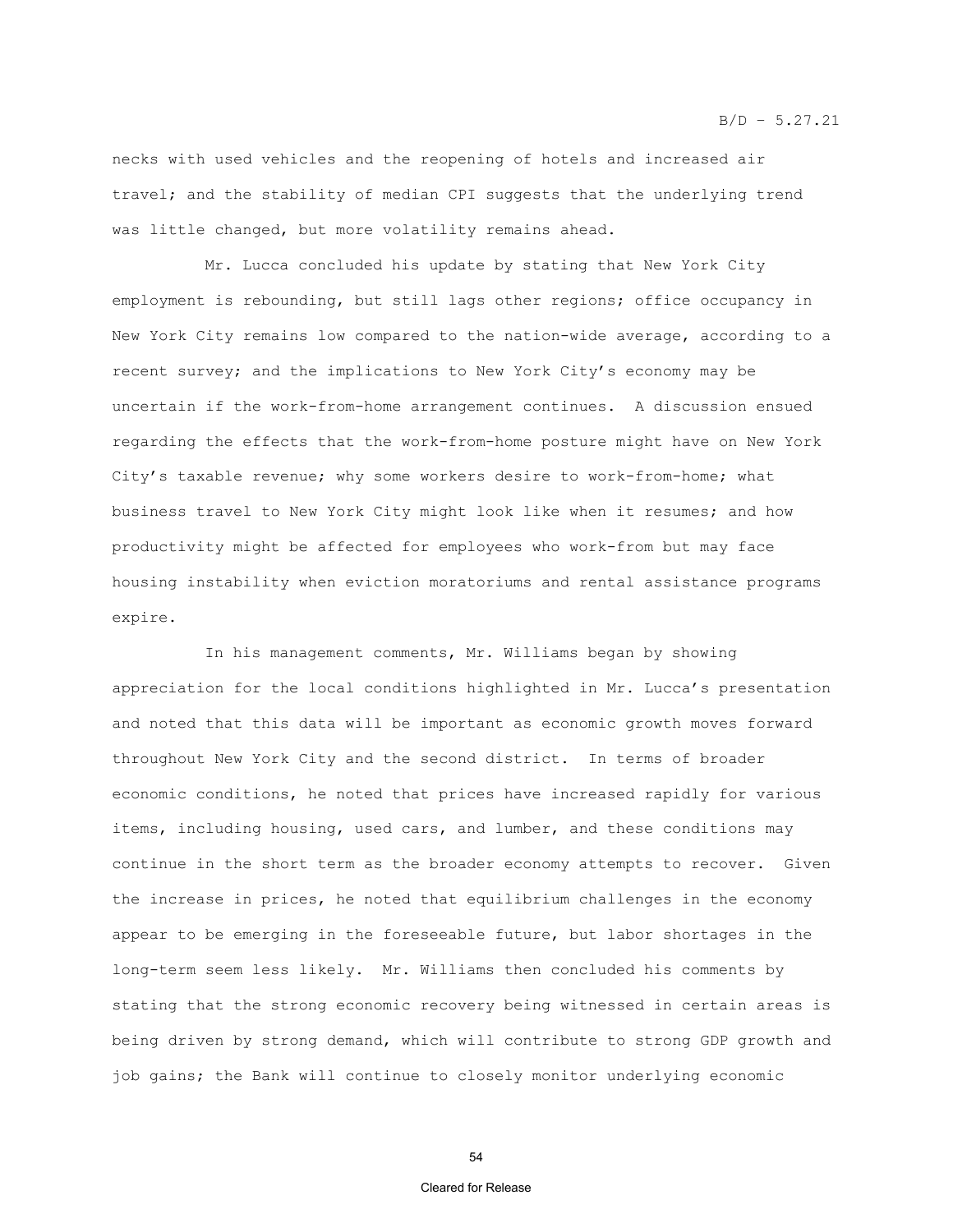conditions such as bottlenecks and shortages so that short-term economic volatility and inflation patterns can be addressed; and the outlook for the global economy appears uncertain and asynchronous since some economies across the globe are struggling and facing increased COVID-19 infections, while economic conditions in the United States are improving and COVID-19 infections are decreasing.

In their discussion, the Directors reported on return-to-work discussions amongst employers, increased trading volume and overall activity in the markets, the continued strength of the initial public offering market, notable challenges within the SPACS-market, and increased market interest in decentralized finance; the strong economic recovery, despite challenges with sourcing labor and raw materials, and highlighted some transient inflation in the real estate and used car markets; increased scrutiny of New York City's budget and concerns around the turnover of its elected officials, which is compounded by New York City's current economic conditions; the strong economic recovery, reactions to New York State's adoption of the CDC's lifting of mask requirements for fully vaccinated people and the risks that it may pose in the fall, decreasing unemployment levels in central New York State, and the economic challenges faced by New York areas bordering Canada due to decreased tourism and labor sources; troubling unemployment levels in certain parts of the economy, the unevenness of the economic recovery, the Metropolitan Transit Authority's revenue challenges given decreased ridership, and New York State legislative developments affecting the classification of gig-workers; and the unevenness of the economic recovery, especially in northern parts of New York State, and how some of the unevenness may be driven by systemic issues.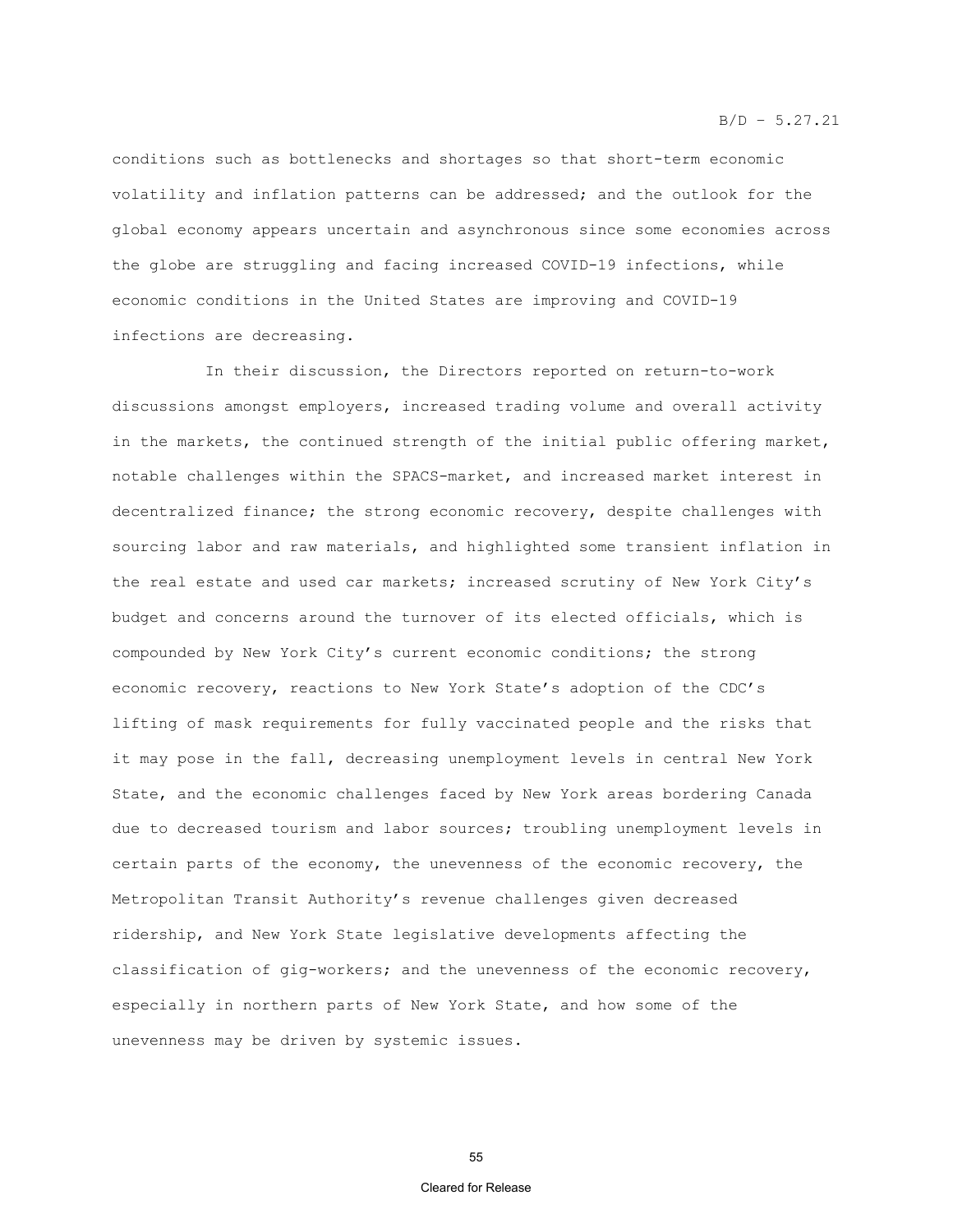Ms. Phillips then presented the schedule of rates in effect at this Bank.

Whereupon, it was duly an unanimously

 VOTED that the existing rates in effect at this Bank be established without change, as follows:

#### Advances to and discounts for depository institutions:

- (a) Primary credit rate  $-1/4$  percent per annum.
- (b) Secondary credit rate primary credit rate plus 50 basis points.
- (c) Seasonal credit rate the average of the effective federal funds rate and ninety-day secondary market CD rate averaged over the preceding maintenance period.

At this point, the meeting went into executive session, and Messrs. Armstrong and Blackwood, Mses. Dingman, Dyson, Baum, Messrs. Gutt, Held, Hennessy, and Logan, and Messrs. Rosenberg, Lucca, and Nash left the meeting.

The meeting adjourned at 12:15 p.m.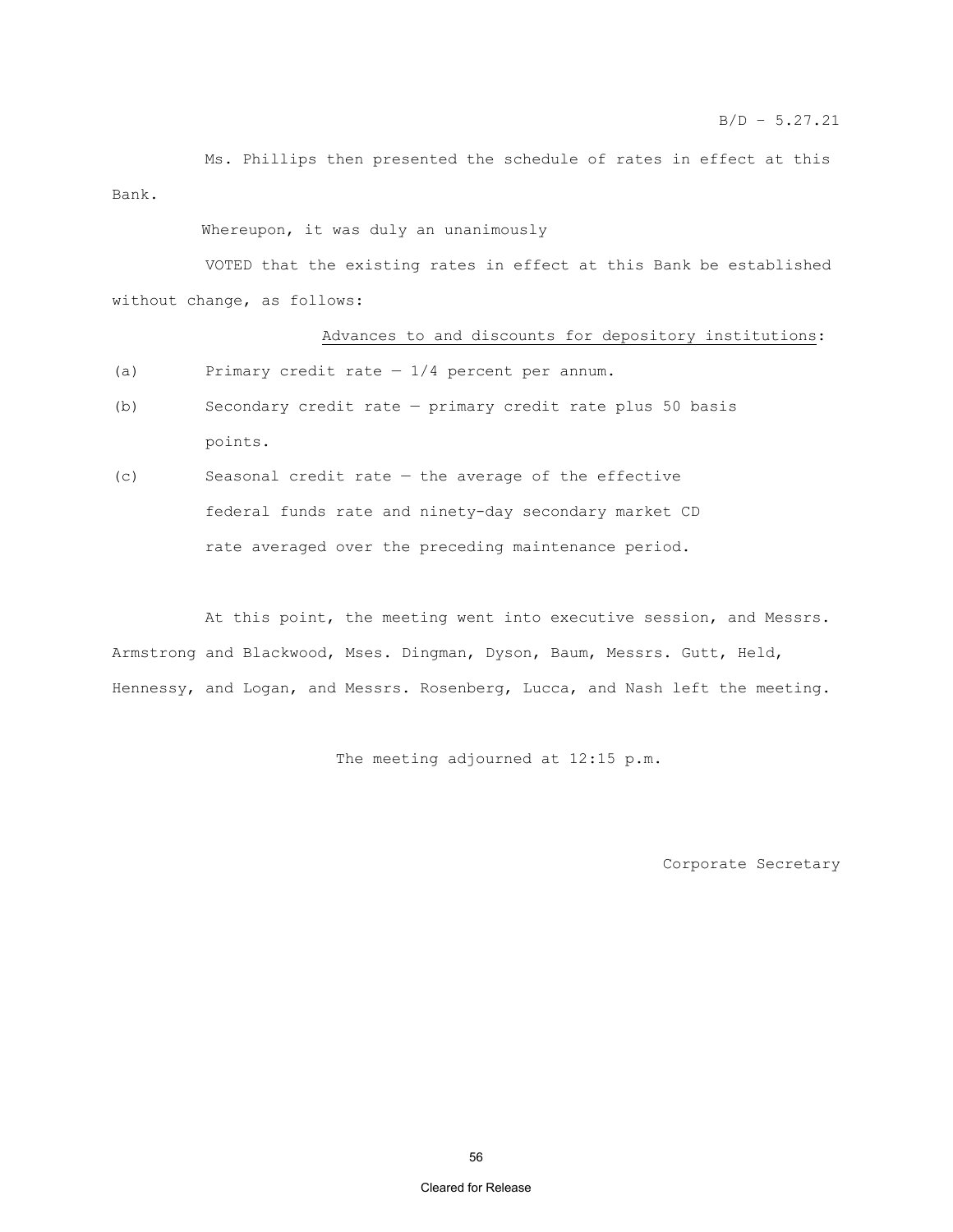# Executive Session - Board of Directors May 27, 2021

Ms. Phillips was designated to keep the minutes of this executive session.

In the first executive session, Mr. Williams and Ms. Phillips provided an update on Director Succession Planning. Ms. Phillips stated that the Bank recently interviewed several search firms with experience in director recruitment and recommended one firm that seemed best suited to identify diverse candidates and assist in the development of a multi-year succession plan and pipeline. Ms. Phillips then reviewed highlights of firm's proposal, after which a discussion ensued.

In the second executive session, Ms. Phillips stated that the process for the Board's Annual Self-Assessment is about to begin. After reviewing the process, she highlighted some areas of focus for the assessment. A discussion ensued.

The meeting duly adjourned at 12:30 p.m.

Corporate Secretary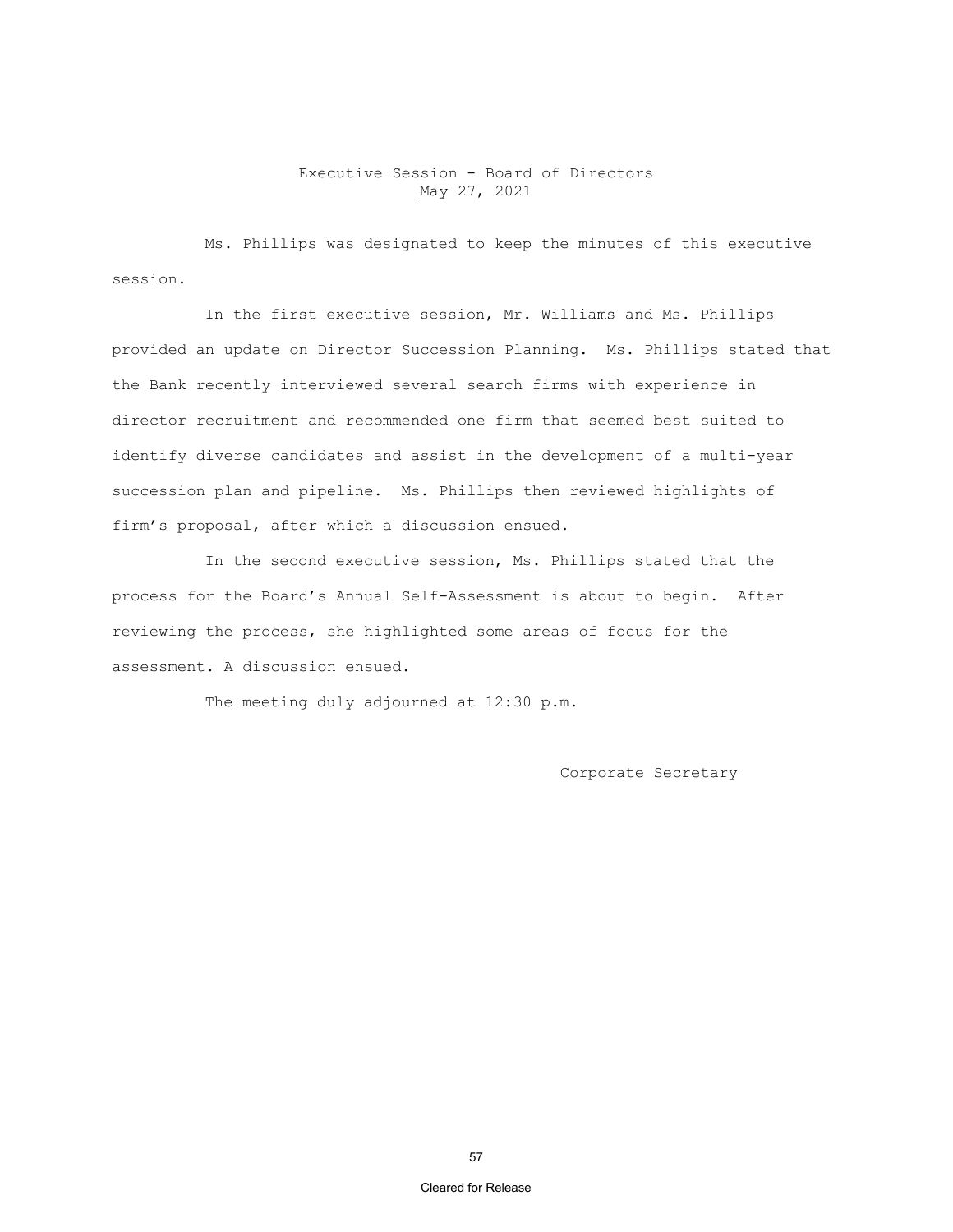A meeting of the Board of Directors of the FEDERAL RESERVE BANK OF NEW YORK was held by means of a telephone conference at 9:30 a.m. this day.

PARTICIPANTS:

Ms. Scott, Chair, Mr. Alvarez, Ms. Friedman, Ms. Gil, Mr. Gorman, Mr. Kennedy, Mr. Murphy Mr. Williams, President, Ms. Hassan, First Vice President, Mr. Held, Executive Vice President and General Counsel, Ms. Logan, Executive Vice President, Ms. Phillips, Senior Vice President and Corporate Secretary, and Mr. Lucca, Vice President, and Mr. Nash, Officer and Assistant Corporate Secretary.

In their discussion, the Directors received a report that total nonfarm payroll employment rose by 559,000 in May 2021, the unemployment rate declined to 5.8% from 6.1%, and the core-Consumer Price Index rose 0.7% in May 2021 against the consensus of 0.5%. Mr. Williams then updated the Board on developments from a recent meeting of the Federal Open Market Committee (the "FOMC"),as well as on the economic outlook. The Board then engaged management in a broad-ranging discussion regarding inflation, including its drivers, projected trends in the near-term, and the meaning of "transitory"; how emerging global economic uncertainty might impact the U.S.; and the views of economic leaders on the proposed infrastructure package being reviewed by Congress.

The meeting duly adjourned at 10:00 a.m.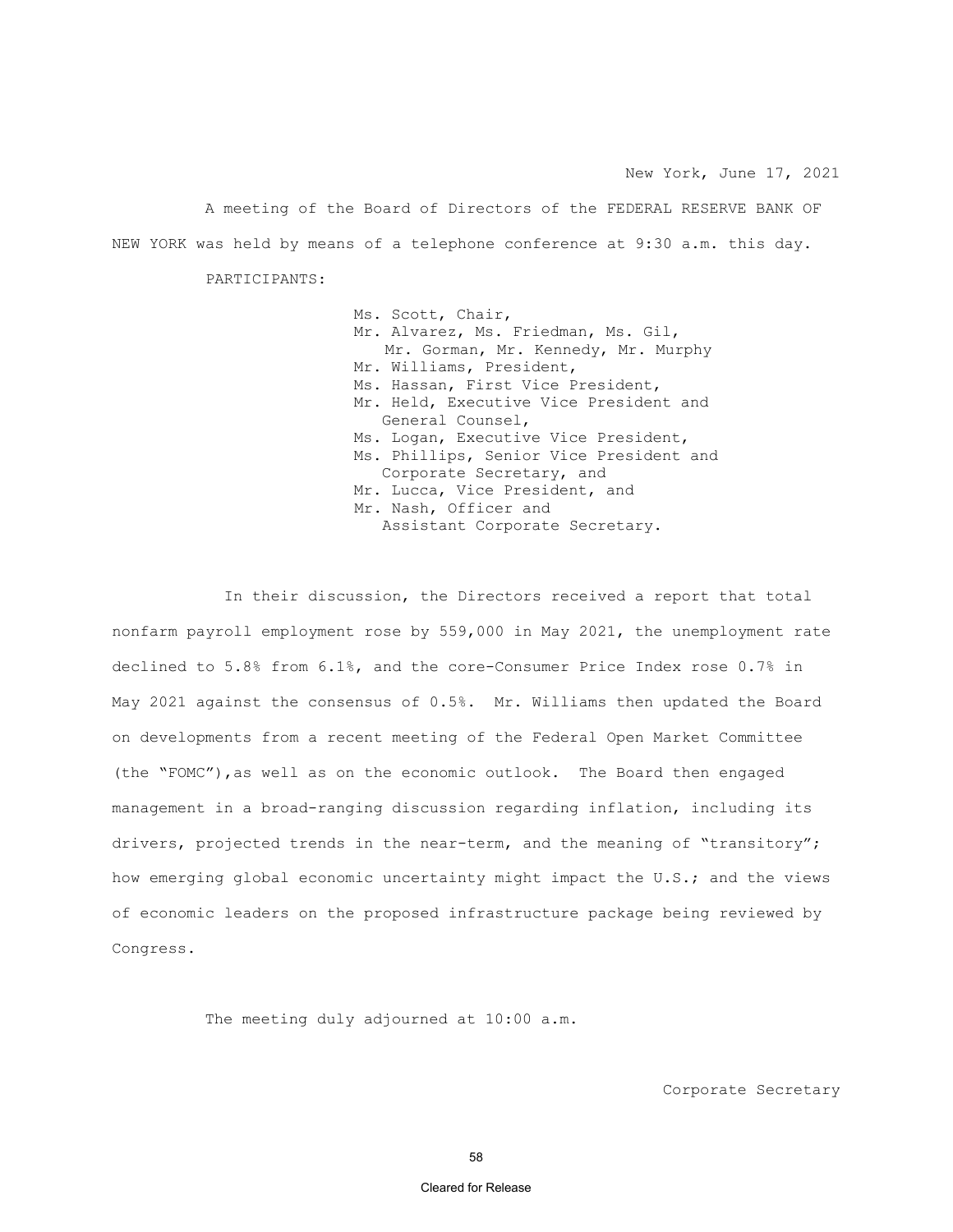A meeting of the Board of Directors of the FEDERAL RESERVE BANK OF NEW YORK was held by means of a telephone conference at 4:30 p.m. this day.

PARTICIPANTS:

Ms. Scott, Chair, Mr. Alvarez, Ms. Friedman, Mr. Kennedy, Mr. Murphy Mr. Williams, President, Ms. Hassan, First Vice President, Mr. Held, Executive Vice President and General Counsel, Ms. Logan, Executive Vice President, Ms. Phillips, Senior Vice President and Corporate Secretary, Mr. Lucca, Vice President, and Mr. Nash, Officer and Assistant Corporate Secretary.

In their discussion, the Directors received a report that the staff's forecast for real GDP growth in the second quarter of 2021 is expected to be 7% at an annual rate, which is 1% lower than the projection forecasted last month, and real residential investment was 18% higher in the first quarter of 2021 than before the pandemic, but several indicators in this sector have slowed this spring, which may result in an 8% decline at an annual rate in residential investment in the second quarter of 2021. In their discussion, the Directors reported on New York City's mayoral election and other governmental changes, as well as the slow economic recovery for its hotel and lodging industry; some directors are returning to in-person board meetings, the initial public offering market continues to show strength, SPACS activity continues, although at a slower pace, many CEOs are bullish on market performance, and retail investor engagement continues to be high, albeit concentrated in certain sectors and markets; that certain banks are experiencing their busiest periods, automobile leasing and manufacturing